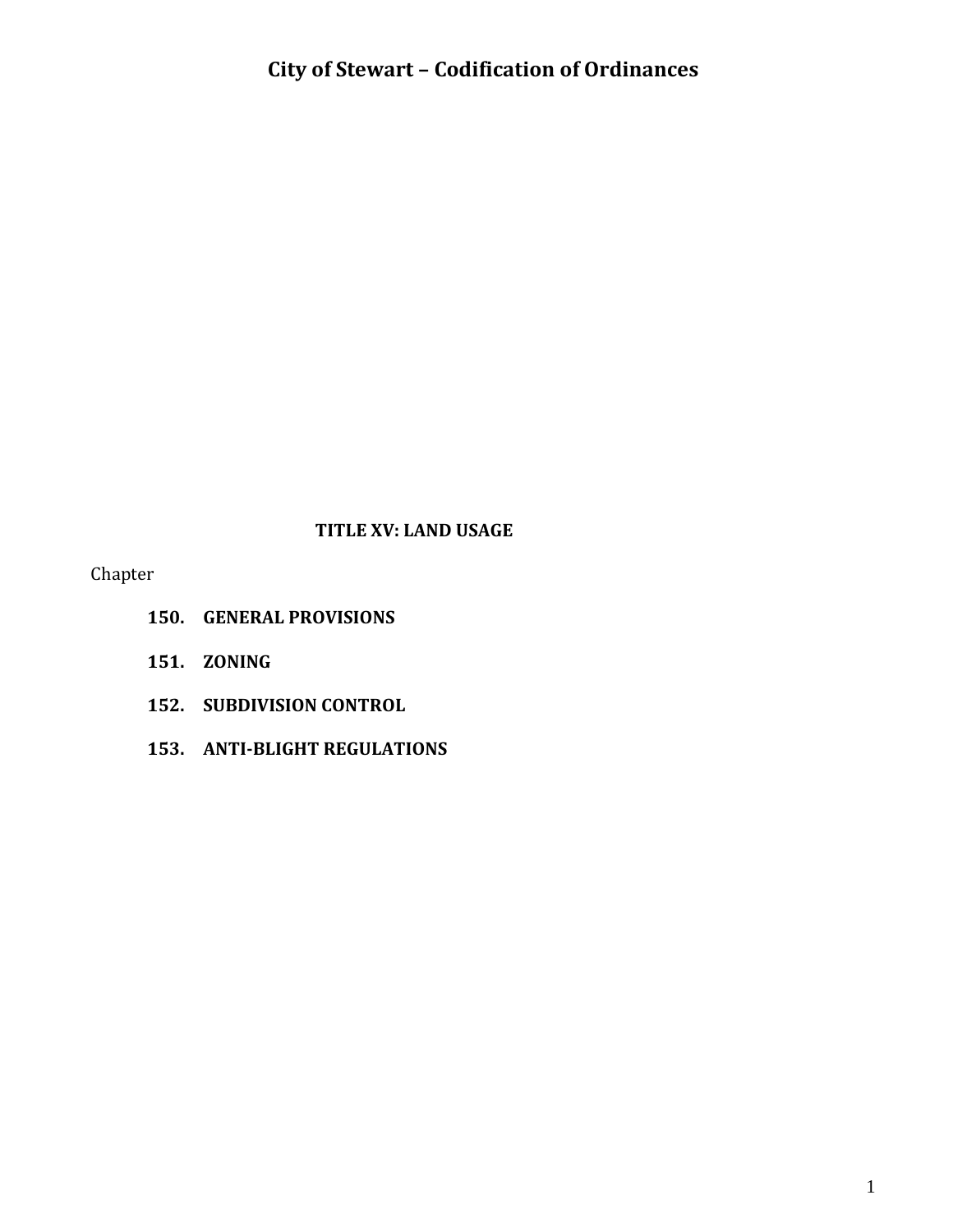#### **CHAPTER 150: GENERAL PROVISIONS**

#### Section

#### *General Provisions*

- 150.01 Minnesota Accessibility Code; Building Code
- 150.02 Contractor's license required
- 150.03 Manufactured homes
- 150.04 Amateur radio support towers
- 150.05 Location of sexually oriented businesses
- 150.06 Compliance with code
- 150.07 Address placement
- 150.08 Swimming pools
- 150.09 Demolitions, demolition debris and the like
- 150.10 Temporary Family Health Care Dwelling

#### *Planning Commission*

- 150.20 Establishment
- 150.21 Composition
- 150.22 Organization, meetings and the like
- 150.23 Powers and duties
- 150.24 Zoning ordinance; public hearings
- 150.25 Plats approval
- 150.26 Effective date
- 150.99 Penalty

#### *GENERAL PROVISIONS*

#### **§ 150.01 MINNESOTA ACCESSIBILITY CODE; BUILDING CODE.**

(A)(1) The Minnesota Accessibility Code, established pursuant to M.S. §326B, as they may be amended from time to time and as provided for in Minn. Rules Ch. 1341, as it may be amended from time to time, is adopted as the building code for accessibility in the city. M. §326Bprovides that a city which has not

adopted the Uniform State Building Code is nevertheless responsible for the enforcement of the Minnesota Accessibility Code and this section is intended to comply with that requirement.

- (2) No building subject to the provisions of the Minnesota Accessibility Code shall be constructed, reconstructed or substantially altered, or undergo a change in use within the city unless the building will comply with the Minnesota Accessibility Code after the construction or alteration is completed or the change in use occurs.
- (3) Any person who constructs, reconstructs or substantially alters any building subject to the Minnesota Accessibility Code, or changes the use of any such building shall, before construction or alteration begins, certify to the City Clerk-Treasurer that the applicable provisions of the Minnesota Accessibility Code will be complied with.
- (4) No person shall be issued a building, zoning or land use permit unless they certify that any structure to be located on the property shall be constructed or reconstructed in compliance with the handicapped accessibility provisions, if they apply to the structure to be constructed, substantially altered or reconstructed.
- (B)(1)The Minnesota State Building Code, as adopted by the Commissioner of Administration pursuant to (M.S. Ch. §326B), including all of the amendments, rules and regulations, established, adopted and published from time to time by the State Commissioner of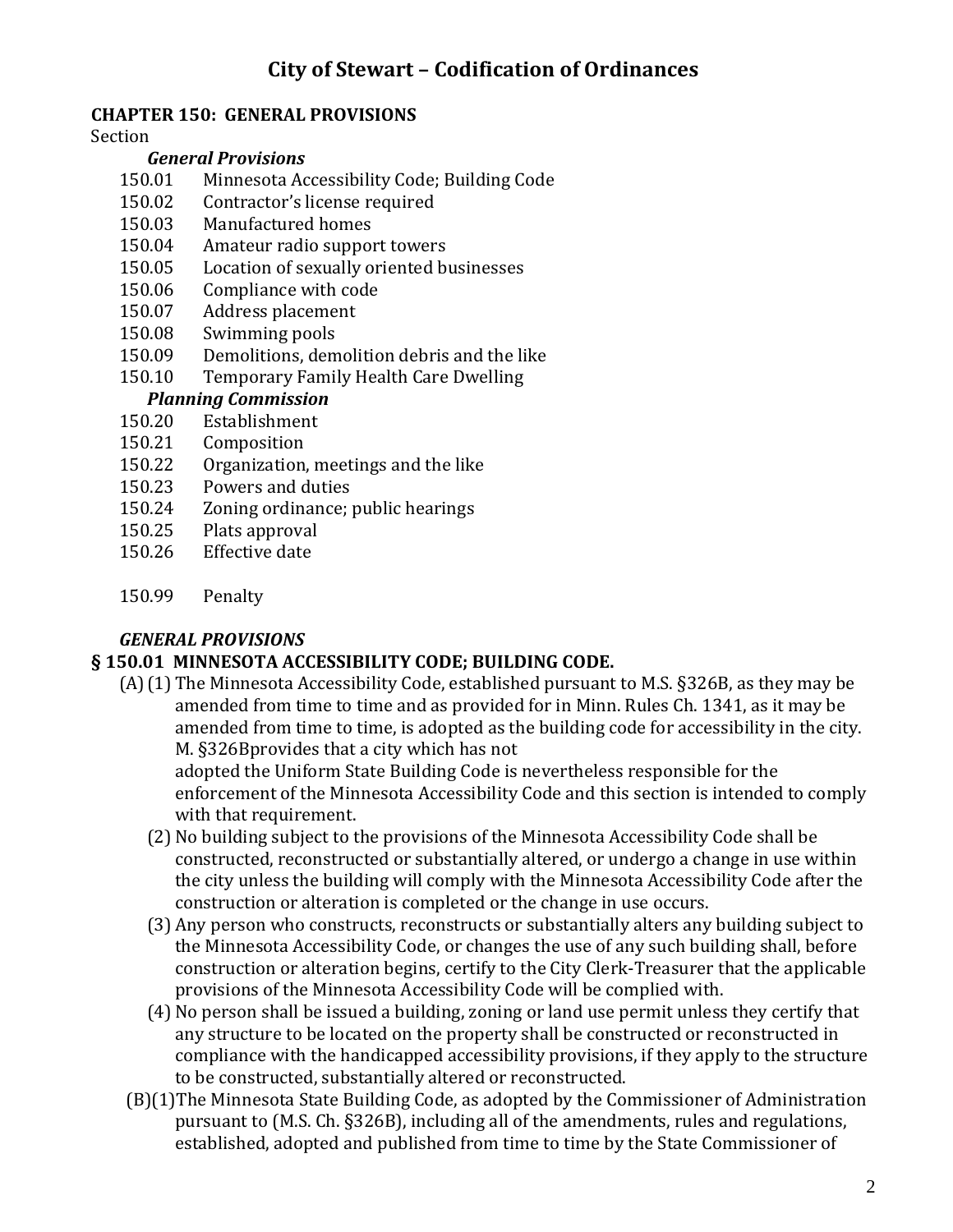Administration, through the Building Codes and Standards Division is hereby adopted by reference with the exception of the optional chapters, unless specifically adopted in this division (B). The State Building Code is hereby incorporated in this division (B) as if fully set out herein.

- (2)(a) The application, administration and enforcement of the building code shall be in accordance with Minn. Rules Ch. 1300. The Building Code shall be enforced within the extraterritorial limits permitted by M.S. §326B.121 Subd. 2(d), when so established by ordinance.
	- (b) The code shall be enforced by a state certified building official designated by the city to administer the code pursuant to M.S. §326B.131, Subd. 1, including plumbing plan review.
	- (c) Prior to installation of a system of plumbing with independent plumbing service, complete plumbing plans and specifications, together with any additional information that the Building Official may require, shall be submitted in triplicate to the Building Official and approved by the Building Official. No construction shall proceed except in accordance with the approved plans. Any alteration or extension of any existing plumbing system shall be subject to these same requirements. The foregoing notwithstanding, this section shall not apply to plumbing systems serving single-family or two-family dwellings, including, without limitation, townhouses, twin homes, double bungalows and duplexes.
- (3)(a) The issuance of permits and the collection of fees shall be as authorized in Minnesota Rule Chapter 1300.
	- (b) Permit fees shall be assessed for work governed by the code in accordance with the fee schedule adopted by the municipality in Res. 03-03. In addition, a surcharge fee shall be collected on all permits issued for work governed by the code in accordance with §326B.148.
- (4) The State Building Code, established pursuant to Minnesota State Building Code Chapter 1300 allows the municipality to adopt by reference and enforce certain optional chapters of the most current edition of the State Building Code. If the city adopts the optional chapters, it shall do so by resolution.

#### **§ 150.02 CONTRACTOR'S LICENSE REQUIRED.**

- (A)No residential building contractor, residential remodeler or other person who is required to be licensed by the state under the provisions of M.S. §326B, as they may be amended from time to time and no person employing a residential contractor, who is required to be licensed, shall be issued a building, zoning or land use permit unless that contractor is licensed.
- (B)Any person applying for a permit who is required to have a state license but who does not have a state license shall be reported to the State Commissioner of Commerce, who may begin an action against the person.

#### **§ 150.03 MANUFACTURED HOMES.**

- (A)After the date of the adoption of this code, only manufactured homes which comply with the Manufactured Home Building Code established by M.S. §327.31 may be located in and used as a dwelling within the city.
- (B)A mobile home, manufactured home, house trailer or other mobile dwelling which does not comply with the Manufactured Home Building Code and which is used as a residence after the date of the adoption of this code is a nonconforming use as defined by M.S. §462.357(1)(e), as it may be amended from time to time and this nonconforming use may be continued, including through repair, maintenance, replacement, restoration or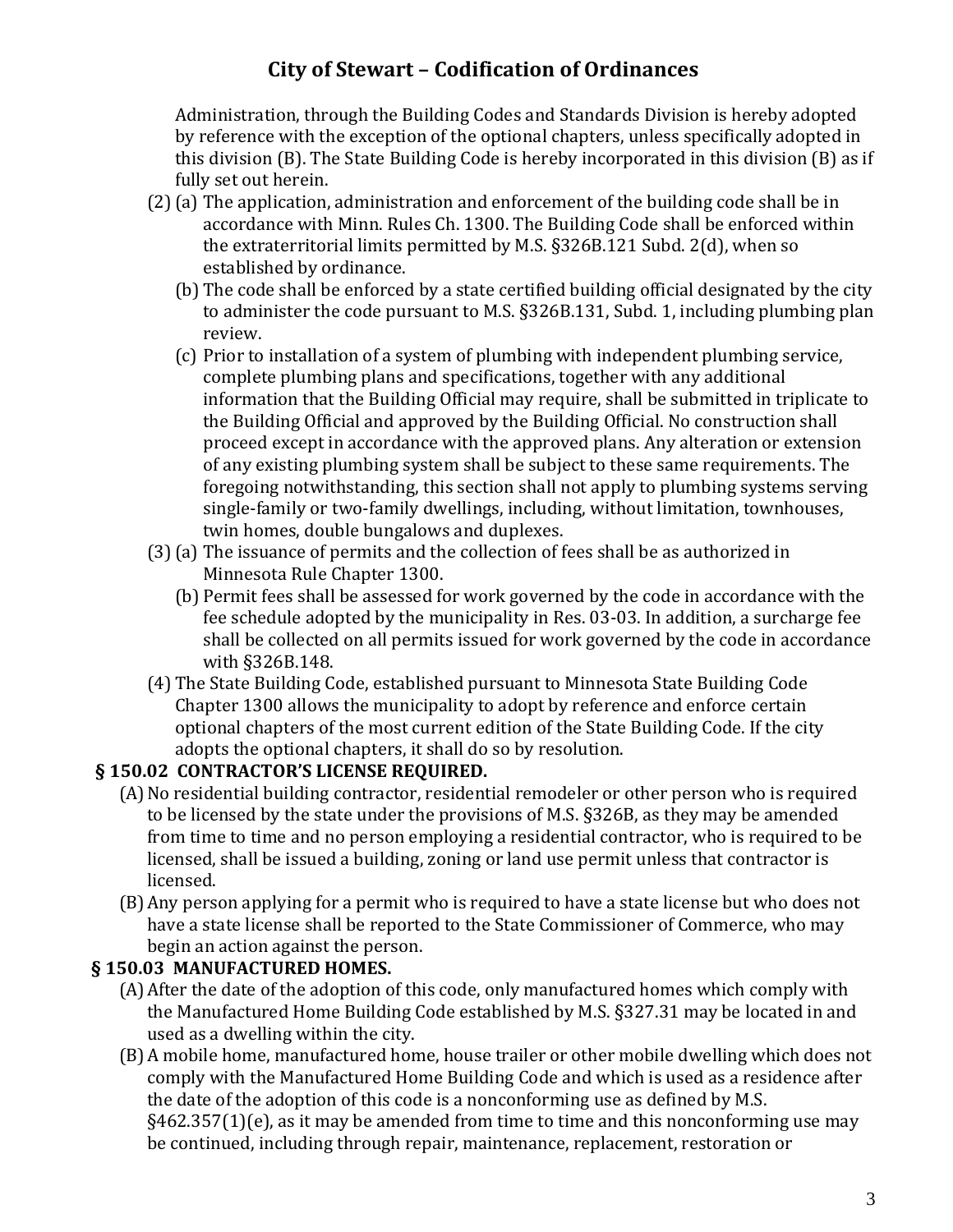improvement, but if the nonconformity or occupancy is discontinued for a period of more than one year or the nonconforming use is destroyed by fire or other peril to the extent of greater than 50% of its market value and no building permit is applied for within 180 days of when the property is damaged, any subsequent use or occupancy of the land or premises shall be a conforming use or occupancy.

#### **§ 150.04 AMATEUR RADIO SUPPORT TOWERS.**

Amateur radio support structures (towers) shall not exceed a height above ground level of 70 feet, unless a conditional use permit has been granted by the City Council. They shall be mounted on the roof of a dwelling or other building or located in the rear yard unless there is not sufficient space to erect them in those locations. They shall be installed in accordance with the instructions furnished by the manufacturer of that tower model. Because of the experimental nature of the amateur radio service, antennas mounted on a tower may be modified and changed at any time so long as the published allowable load on the tower is not exceeded and the structure of the tower remains in accordance with the manufacturer's specifications.

#### **§ 150.05 LOCATION OF SEXUALLY ORIENTED BUSINESSES.**

- (A)*Findings*. The City Council makes the following findings regarding the effect sexually oriented businesses have on the character of the city's neighborhoods. In making these findings, the City Council accepts the recommendation of the *Report of the Attorney General's Working Group on the Regulation of Sexually Oriented Businesses* dated 6-6-1989, a copy of which is adopted by reference. This §150.05 shall have no force and effect until the City Council accepts these recommendations by resolution of a majority of its members, using the model resolution contained.
	- (1) Sexually-oriented businesses have an impact on the neighborhoods surrounding them which is distinct from the impact caused by other uses.
	- (2) Residential and commercial neighborhoods located within close proximity to sexually oriented businesses experience the following negative impacts:
		- (a) Increased crime rates, particularly in sex-related crimes such as rapes, prostitution, indecent exposure and other lewd and lascivious behavior;
		- (b) Property values which are either diminished or fail to appreciate at the rate of other comparable properties not located in proximity to sexually oriented businesses;
		- (c) Increased transiency and decreased stability of ownership;
		- (d) Deteriorated neighborhood appearance from litter and graffiti;
		- (e) Sex-related harassment of residents and customers by motorists and pedestrians;
		- (f) A perception that the area is "unsafe;" and
		- (g) Difficulty in attracting and retaining customers, employees and desirable tenants.
	- (3) The adverse impacts which sexually oriented businesses have on surrounding areas diminish as the distance from the sexually oriented business increases.
	- (4) The adverse impacts of sexually-oriented businesses are exacerbated when the uses are located near each other.
	- (5) The presence of liquor establishments in the immediate vicinity of sexually oriented businesses also compounds the adverse impacts on the neighborhood.
	- (6) Sexually oriented businesses can exert a dehumanizing influence on persons attending places of worship, children attending day care centers or schools and people using public parks and libraries.
	- (7) Sexually oriented businesses can significantly contribute to the deterioration of residential neighborhoods and can impair the character and quality of the residential housing in the area where they are located, thereby exacerbating the shortage of affordable and habitable housing for city residents.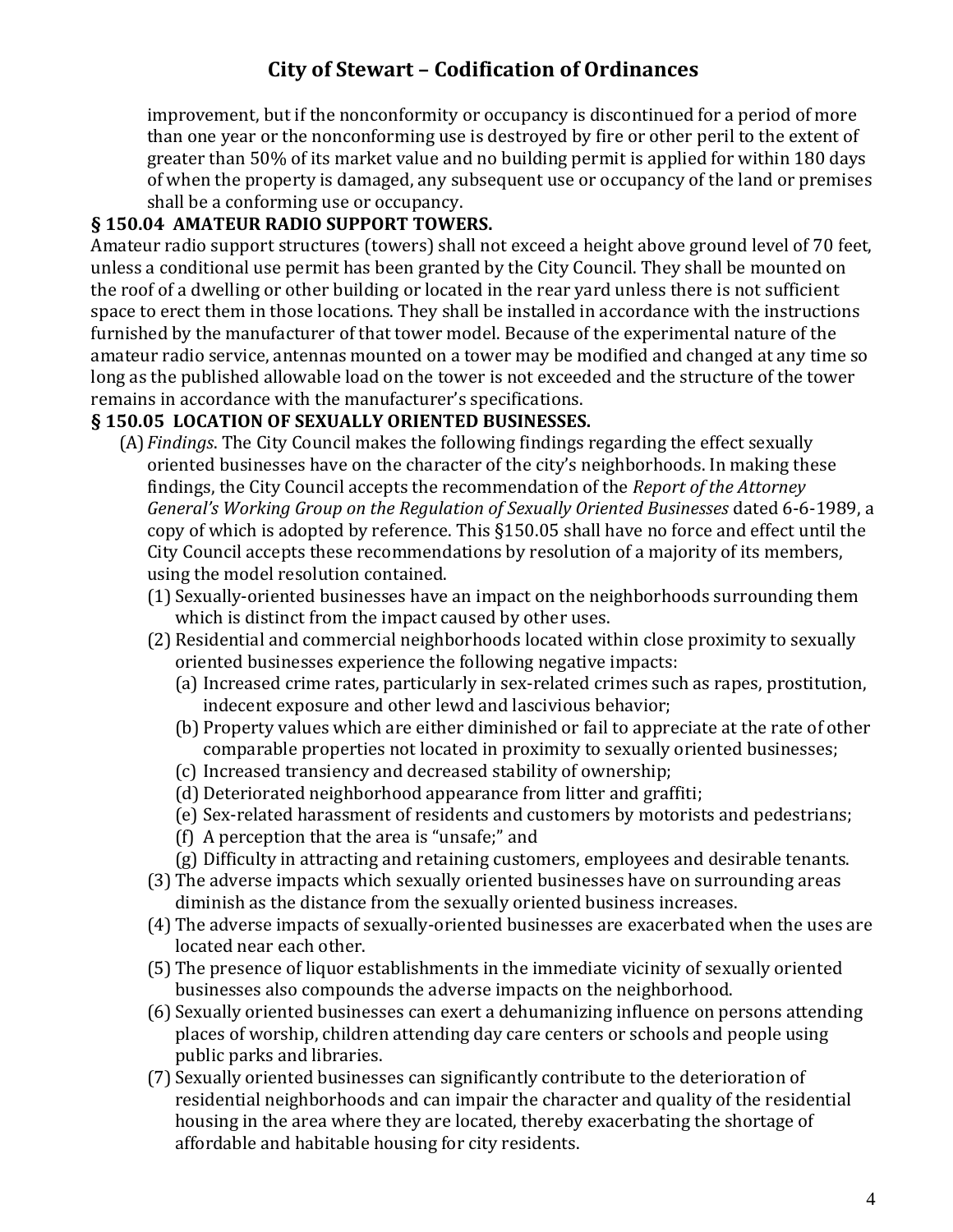- (8) The concentration of sexually oriented businesses in one area can have a substantially detrimental effect on that area and on the overall quality of urban life. A cycle of decay can result from the influx and concentration of sexually oriented businesses. The presence of such businesses is perceived by others as an indication that the area is deteriorating and the result can be devastating: other businesses move out of the vicinity and residents flee from the area. The resulting decline in real estate values erodes the city's tax base and contributes to overall urban blight.
- (9) Land use regulations are appropriate to minimize the detrimental effects that sexually oriented businesses have on adjacent land uses.
- (B)If the city has not adopted zoning regulations for sexually oriented businesses, as defined by §153.03, then a sexually oriented business may locate only in those areas of the city which the City Council determines that the predominant use of the land is for commercial or industrial purposes.
- (C) No person may operate a sexually oriented business on property, any part of which is within the area circumscribed by a circle that has a radius of 250 feet from any of the uses listed below. Distances must be measured by following a straight line, without regard to intervening structures or objects, between the closest points on the boundary lines of the property parcels where the two uses are located. This distance requirement applies to the following uses:
	- (1) Property used or zoned for residential uses;
	- (2) A day care facility, school, library, park, playground, state or federal wildlife area or preserve, religious institution or other public recreational facility;
	- (3) Premises licensed under Chapter 112, Liquor Regulations; and
	- (4) Another sexually-oriented business.
- (D)These provisions, along with Ch. 119, are intended to supersede the provisions of M.S. §617.242, as it may be amended from time to time and render M.S. §617.242 inapplicable as authorized by the statute.

#### **§ 150.06 COMPLIANCE WITH CODE.**

No person shall erect, alter or replace any structure within the city unless the structure complies with the applicable requirements of this code and the person has obtained a land use permit from the City Clerk-Treasurer certifying compliance with all of the applicable requirements of this code. No person shall use any structure or premises for any purpose other than as permitted by this code, except that lawful nonconforming uses as of the date of the adoption of this code may continue only as provided in M.S. §462.357(1)(e), as it may be amended from time to time.

#### **§ 150.07 ADDRESS PLACEMENT.**

- (A)The owner of each property in the city upon which there is located structures shall post upon the principal structure upon the premises the assigned address numbers subject to the following criteria.
	- (1) Each number shall be at least two inches high by two and one-half inches wide.
	- (2) Each number shall be of such a color as to clearly contrast with the background upon which it is placed so as to be reasonably legible form the street to which the number is attached is facing.
	- (3) The numbers shall be attached above or near the front door of the principal structure or otherwise located on a wall of the principal structure which faces the street to which the property is assigned as an address and at a height location and configuration to be reasonably legible and apparent from the street.
	- (4) The property owners shall maintain the numbers in good order and repair so that they conform to the above requirements.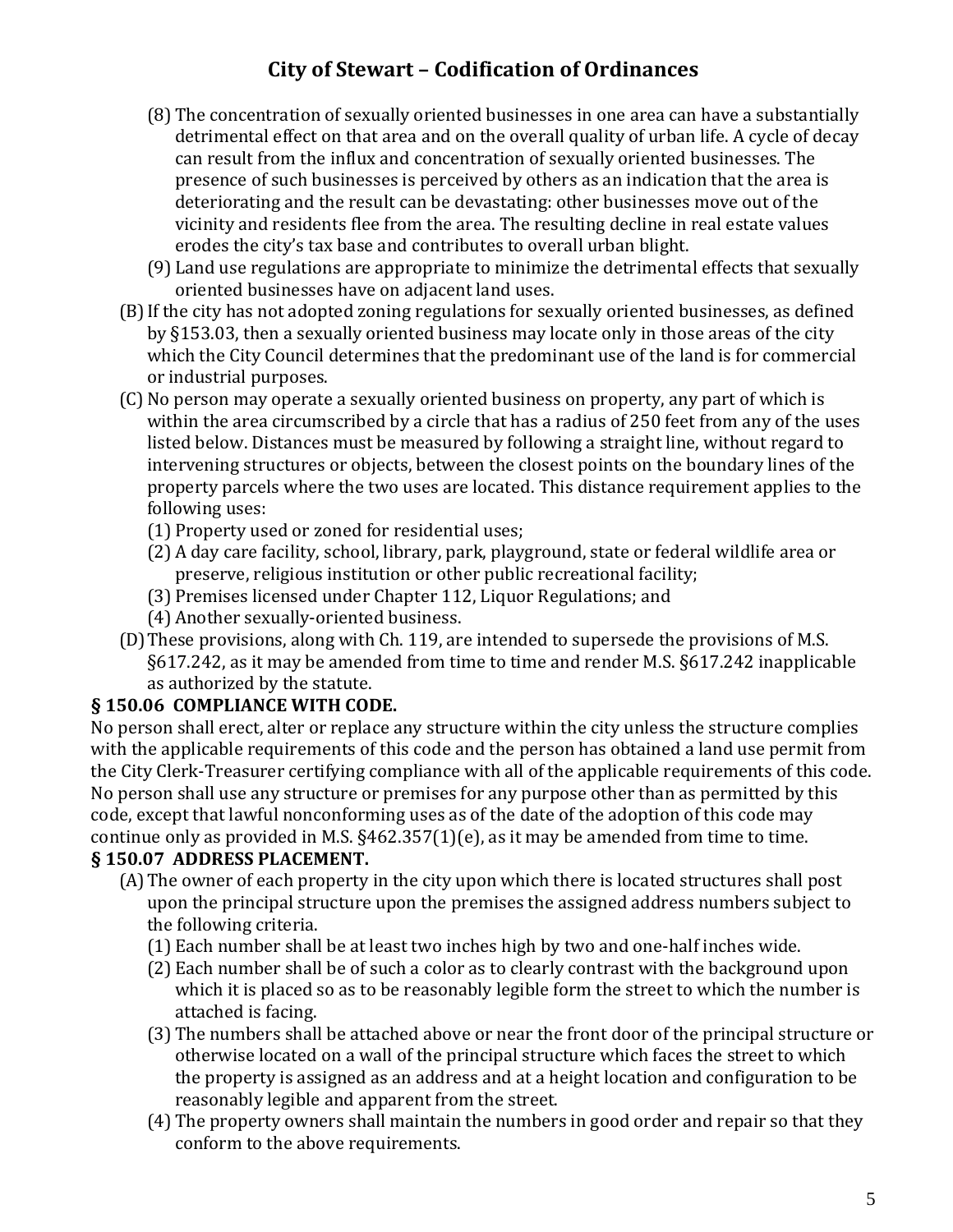- (5) The City Clerk-Treasurer shall give notice to the owner of any premises not conforming with the provisions for this code section, stating both the deficiency involved and the corrective measures necessary to eliminate the deficiency.
- (6) Any person aggrieved by the determination of the City Clerk-Treasurer shall have the right to a review before the City Council as to the City Clerk-Treasurer's determination.
- (B)This section shall take effect and be in effect from and after its passage and publication, however, no person shall be cited for violation of this section by criminal complaint unless at least one warning letter has been provided to the property owner of the deficiency by the City Clerk-Treasurer and the City Council has had the opportunity to review the circumstance should the property owner so request review of the City Clerk-Treasurer's determination of the deficiency.

#### **§ 150.08 SWIMMING POOLS.**

- (A)For purposes of this section, a *SWIMMING POOL* is any structure, basin, chamber or tank containing or intended to contain an artificial body of water for swimming, diving or recreational bathing and having a depth of more than 24 inches at any point and a surface area of 150 square feet or more.
- (B)Outdoor swimming pools existing and hereafter constructed shall be completely enclosed by a permanent security fence or wall at least four feet high and located at least four feet from the edge of the swimming pool. Fence openings or points of entry into the pool area shall be equipped with gates. Gates shall be equipped with self-closing and self-latching devices placed at the top of the gate or in a manner otherwise inaccessible to children. Openings between the fence bottom and the ground or other surface shall not exceed four inches.
- (C) This section does not apply to an above-ground outdoor swimming pool having at least four-foot high, vertical or outward-inclined sidewalls; provided that, sole access is by means of a removable ladder, ramp or stairs which must be removed when the pool is not in use. Above ground pools utilizing fixed stairs shall be affixed with a four-foot, non-climbable fence or gate to be locked when unattended.

#### **§ 150.09 DEMOLITIONS, DEMOLITION DEBRIS AND THE LIKE.**

- (A)Any demolition of a structure, whether primary or accessory, shall require the removal of all foundation walls and basement flooring as part of the demolition, unless the owner provides demonstrable evidence that the foundation walls and basement shall be utilized in the construction of a new structure. All water and sewer connections shall be shut off and/or capped at the curb stop.
- (B)No concrete, demolition debris or hazardous soils may be brought into the city to be used as fill.

#### **§ 150.10 Temporary Family Health Care Dwelling**

(A)Opt-Out. The City of Stewart hereby opts-out of the requirements of Minn. Stat. § 462.3593

#### *PLANNING COMMISSION*

#### **§ 150.20 ESTABLISHMENT.**

A City Planning Commission for the city is hereby established. The Commission shall be the City Planning Agency.

#### **§ 150.21 COMPOSITION.**

The Planning Commission shall be comprised of six members; all appointed by the City Council, one shall be an ex-officio member who is a member of the City Council. The terms of the ex-officio member shall correspond to their respective official tenures. Terms of members first appointed; one for one year, two for two years and two for three years. The City Council member or ex-officio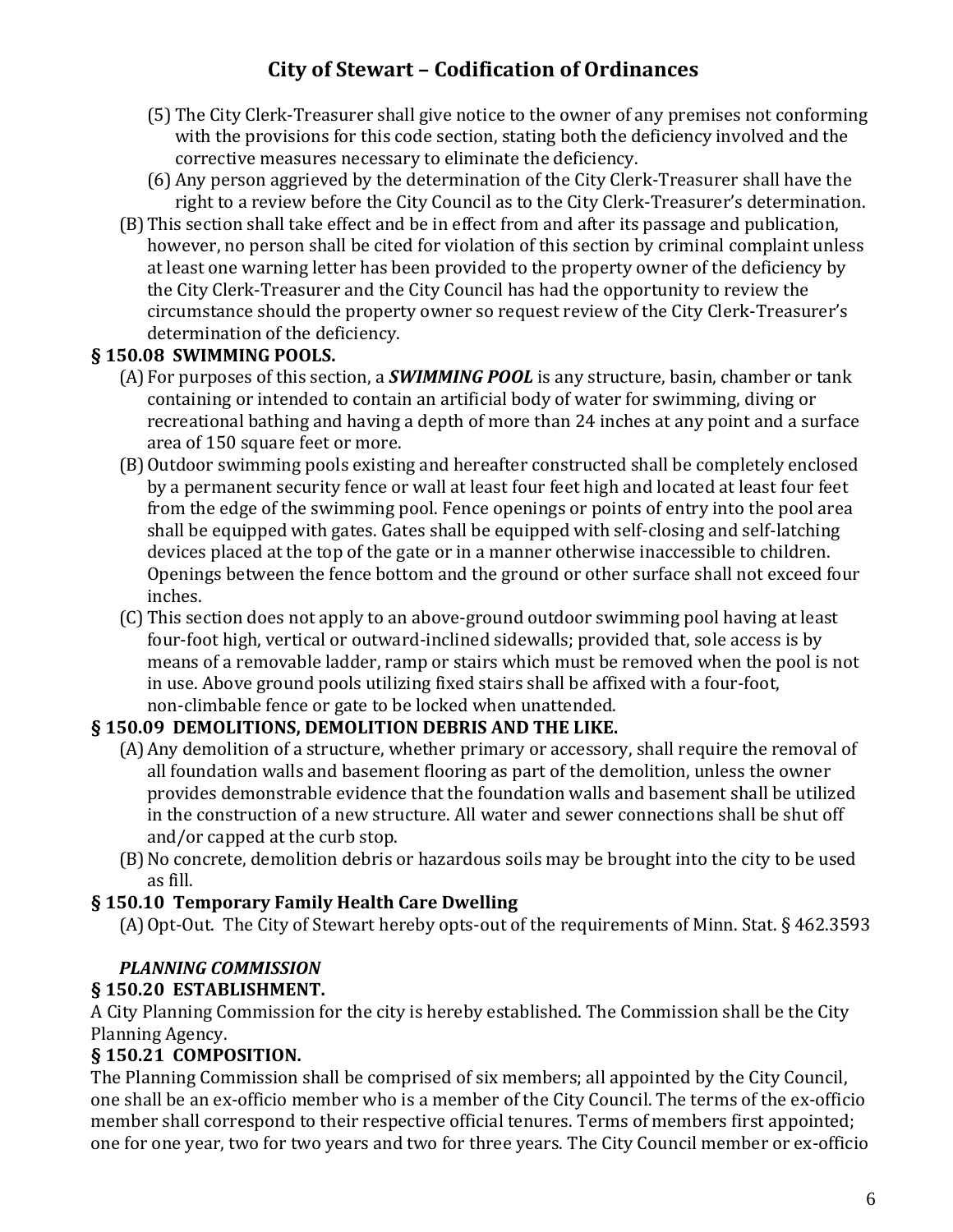member shall serve for his or her elected term. Their successors shall be appointed for terms of three years. Both original and successive appointees shall hold their offices until their successors are appointed and qualified. Vacancies during the term shall be filed by the Council for the unexpired portion of the term. Every appointed member shall before entering upon the discharge of his or her duties take an oath that he will faithfully discharge the duties of his or her office. All members shall serve without compensation.

#### **§ 150.22 ORGANIZATION, MEETINGS AND THE LIKE.**

- (A)The Commission shall elect a Chairperson from among its appointed members for a term of one year and the Commission may create and fill other offices as it may determine. The City Clerk-Treasurer may act as secretary of the Planning Commission, but he or she shall not be a member unless he or she is appointed by the Council as its member representative as provided in §150.21.
- (B)The Commission shall hold at least four regular meetings each year. It shall adopt rules for the transaction of business and shall keep a record of its resolutions, transactions and findings, which records shall be a public record. On or before January 1 of each year, the Commission shall submit to the City Council a report of the work during the preceding year. Expenditures of the Commission shall be within amounts appropriated for the purpose by the City Council.

#### **§ 150.23 POWERS AND DUTIES.**

The Planning Commission shall be the Planning Agency and shall have the powers and duties given the agencies generally by Laws of Minnesota 1965, Chapter 670. It shall also exercise the duties conferred upon it by this subchapter.

#### **§ 150.24 ZONING ORDINANCE; PUBLIC HEARINGS.**

No zoning ordinance or amendment thereto shall be adopted by the Council until a public hearing has been held thereon the Planning Commission (the Council) upon notice as provided in Laws of Minnesota 1965, Chapter 670, 7, Subd. 3.

#### **§ 150.25 PLATS APPROVAL.**

Any plat of land submitted to the Council for approval shall, prior to final approval, be referred to the Planning Commission for review and recommendation. Any plat so referred shall be returned to the Council by the Commission within 30 days, failure of the Commission to report with the period is deemed to have satisfied the requirement of the subdivision.

#### **§ 150.99 PENALTY.**

- (A)Any person violating any provision of this chapter for which no specific penalty is prescribed shall be subject to §10.99.
- (B)A violation of §150.01(A) is a misdemeanor punished as provided for in §10.99.
- (C) A violation of §150.01(B) is a misdemeanor (M.S. §16B.69) and shall be punished by a fine not to exceed \$1,000 and/or 90 days in jail.
- (D)Any person violating §150.07 shall be guilty of a petty misdemeanor and subject to penalty accordingly.
- (E) Any person violating any provision of §150.09 shall be guilty of a misdemeanor punishable by a fine of not to exceed \$1,000 and/or 90 days in jail.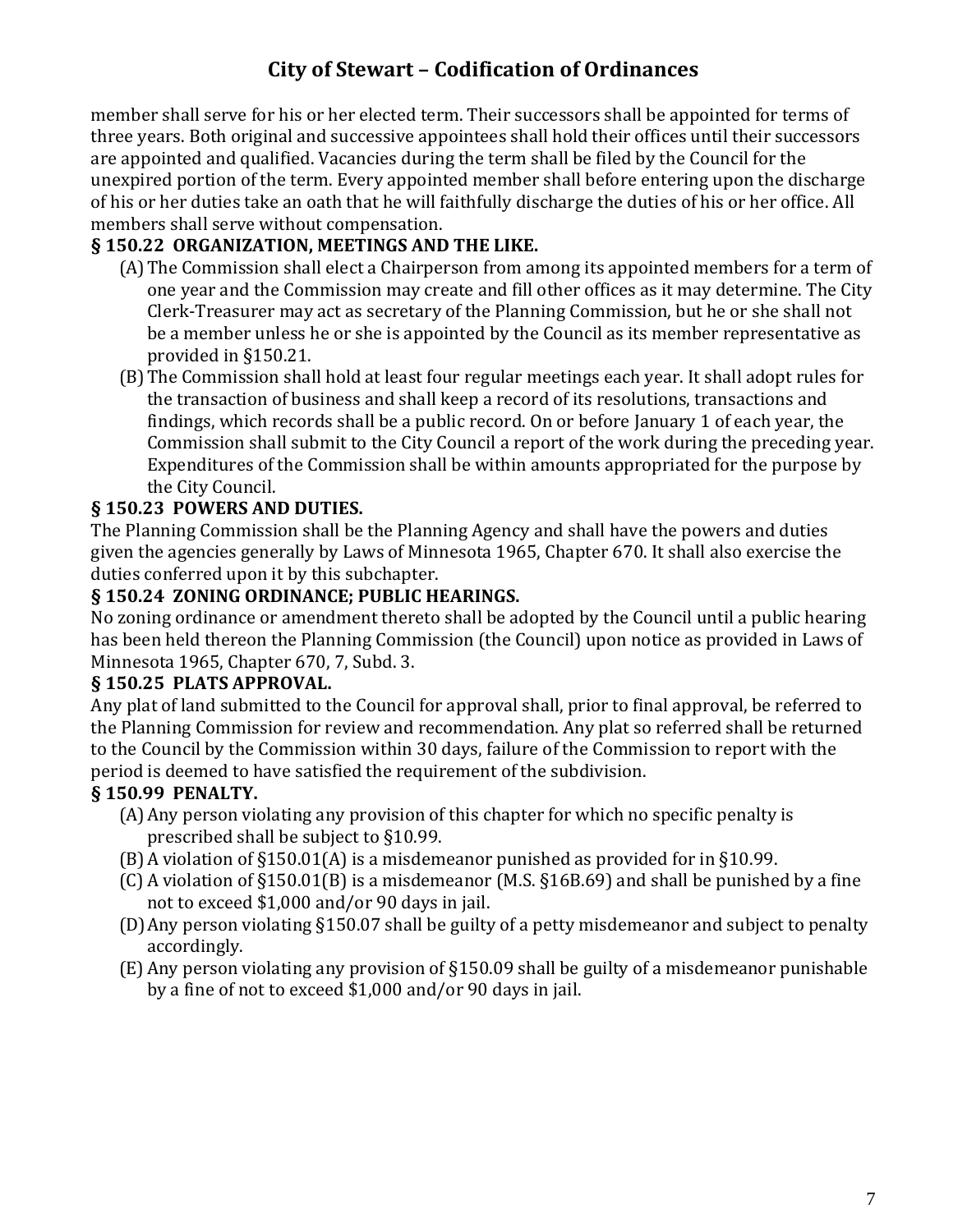#### **CHAPTER 151: ZONING**

#### Section

#### *General Provisions*

- 151.001 Authorization, intent and purpose
- 151.002 Title
- 151.003 Interpretation of terms
- 151.004 Definitions
- 151.005 Zoning map
- 151.006 Annexed land
- 151.007 Compliance with ordinance
- 151.008 Severability

#### *Zoning Districts*

- 151.020 Classification of zoning districts
- 151.021 R-1 Single-Family Residential District
- 151.022 R-2 Multiple-Family Residential District
- 151.023 Manufactured home parks
- 151.024 Manufactured homes
- 151.025 C-1 Central Business District
- 151.026 C-2 Commercial District
- 151.027 I Industrial District
- 151.028 Rural Residential and Agricultural District
- 151.029 RV Motor Home/Tiny House Campground District *Performance Standards*
- 151.040 Performance standards
- 151.041 Landscaping requirements

#### *Off-Street Parking and Loading Requirements*

- 151.055 Purpose
- 151.056 Required off-street parking
- 151.057 Special off-street parking requirements
- 151.058 Off-street loading
- 151.059 Parking and storage of certain vehicles
- 151.060 Requirements and prohibitions
- 151.061 Reductions allowed

#### *Permits and Requirements for Fences, Walls or Hedges*

- 151.075 Application
- 151.076 General requirements
- 151.077 Residential regulations
- 151.078 Variance

#### *Administration and Enforcement*

- 151.090 Consistency with state law
- 151.091 Applications
- 151.092 Public notice and hearings
- 151.093 Final actions
- 151.094 Notice of decision
- 151.095 Land use permit required
- 151.096 Conditional use permits
- 151.097 Board of Appeals and Adjustments
- 151.098 Variances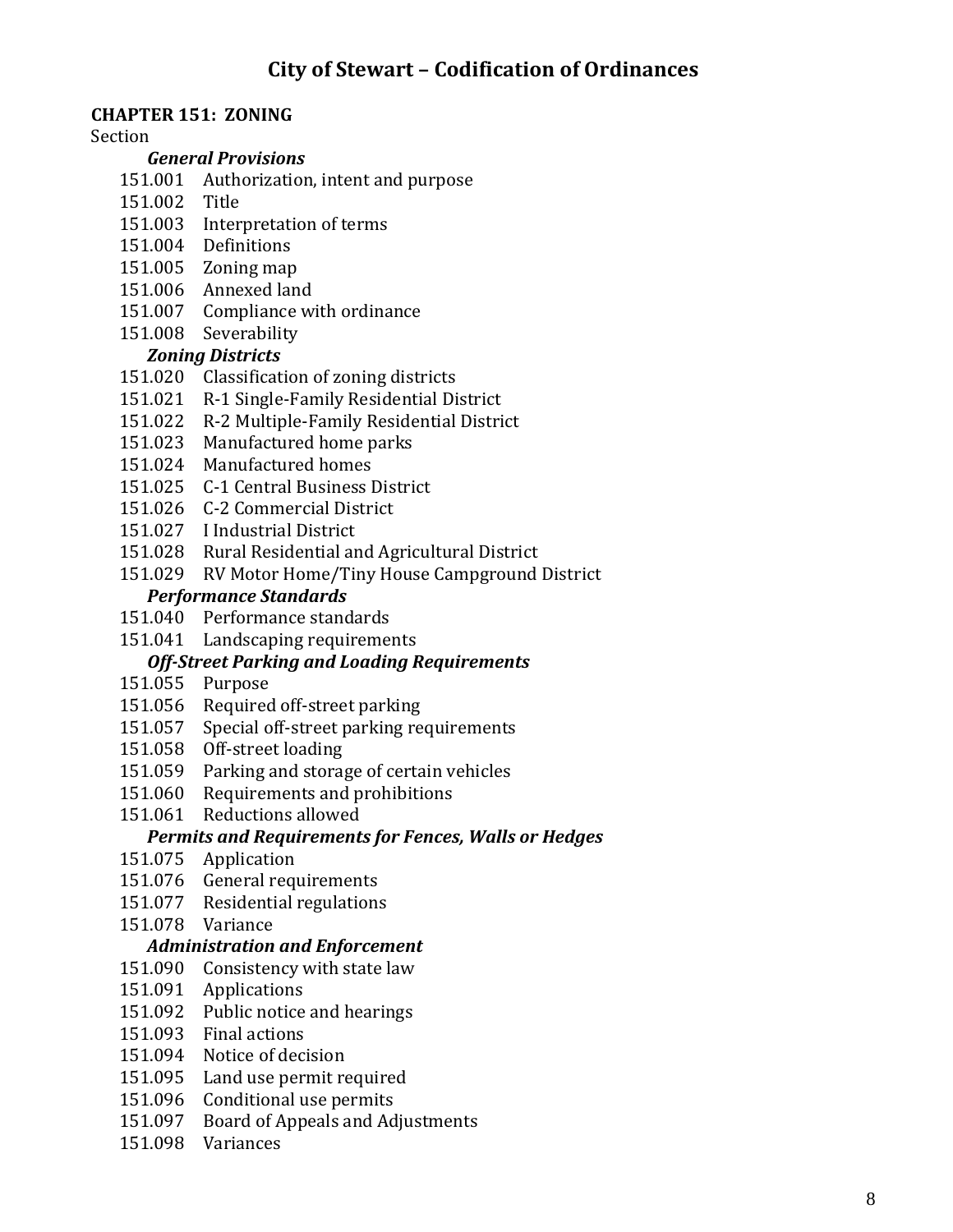- 151.099 Nonconforming uses
- 151.100 Amendments
- 151.101 Appeals
- 151.102 Record of decisions
- 151.103 Enforcement
- 151.104 Planning Commission
- 151.105 Certification of taxes paid
- 151.999 Penalty

#### *GENERAL PROVISIONS*

#### **§ 151.001 AUTHORIZATION, INTENT AND PURPOSE.**

- (A)This chapter is enacted pursuant to the authority granted by the Municipal Planning Act, M.S. §462.351 et seq. The intent of this chapter is to ensure public health, safety and general welfare in accordance with the adopted development goals, plans and policies as stated hereto. This plan for the city is to ensure that the land uses of the city are properly situated in relation to one another, providing for adequate space for each type of development; to control the density of development in each area of the city so that the property can be adequately serviced by the governmental facilities as streets, schools, recreation and utilities systems; to direct new growth into appropriate areas; to protect existing property by requiring that the development afford adequate light, air and privacy for persons living and working within the city; to improve the quality of the physical environment of the city; to protect and maintain property values and to preserve and develop the economic base of the city.
- (B)This chapter is not in effect until the provisions of §151.005 are complied with and notice and public hearing is provided as required by M.S. §462.357(3), as it may be amended from time to time.

#### **§ 151.002 TITLE.**

This chapter, together with the zoning map required at §151.005, shall be known as the "City Zoning Ordinance" except as referred to herein, where it shall be known as "this chapter" or "this chapter".

#### **§ 151.003 INTERPRETATIONS OF TERMS.**

Unless specifically defined below, words or phrases used in this chapter shall be interpreted so as to give them the same meaning as they have in common usage unless such meaning is clearly contrary to the intent of this chapter and so as to give this chapter its most reasonable application. For the purpose of this chapter, the words "must" and "shall" are mandatory and "may" is permissive. All distances, unless otherwise specified, shall be measured horizontally. For the purpose of this chapter, the terms in §151.004 have the meanings given them.

#### **§ 151.004 DEFINITION OF TERMS.**

For the purpose of this chapter, the following definitions shall apply, unless the context clearly indicates or requires a different meaning.

- *ACCESSORY STRUCTURE OR FACILITY.* Any building or improvement located on the same lot as the principal use subordinate to a principal use which, because of the nature of its use, can reasonably be located at or greater than normal structure setbacks.
- *ACCESSORY USE*. A use on the same lot with and incidental and subordinate to the principal use or structure or facility.
- **BOULEVARD**: A boulevard is the portion of an improved street that is not paved or gravel. Most designated public sidewalks are located within the un-improved portion of the Cities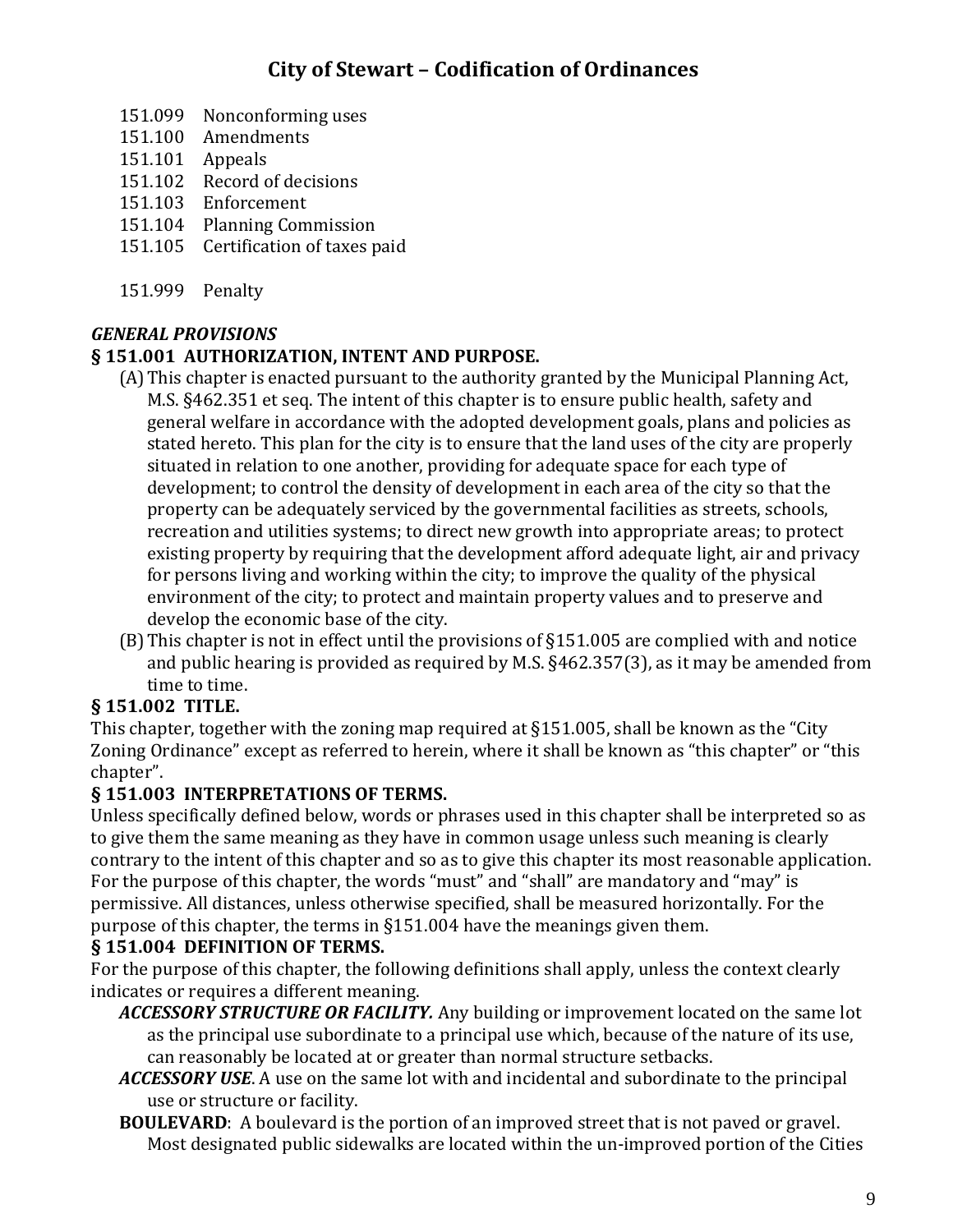right-of-way. If a designated public sidewalk is located outside of the boulevard than it is a private sidewalk and the sole responsibility of the property owner.

- *BUILDING.* Any structure having a roof supported by columns, walls or other means of support for the shelter or enclosure of persons or property.
- *BUILDING LINE.* A line parallel to a lot line or the ordinary high water level at the required setback beyond which a structure may not extend.
- **CARPORT.** A carport is a covered structure used to offer limited protection to vehicles, primarily cars, from the elements. The structure can either be free standing or attached to a wall. Unlike most structures a carport does not have four walls, and usually has one or two.
- *COMMERCIAL USE.* The principal use of land or buildings for the sale, lease, rental or trade of products, goods and services and other activities carried out for financial gain.
- *CONDITIONAL USE.* A land use or development as defined by ordinance that would not be appropriate generally but may be allowed with appropriate restrictions as provided by official controls upon a finding that certain conditions as detailed in the zoning ordinance exist, the use or development conforms to comprehensive land use plan of the community and the use is compatible with the existing neighborhood. The city may impose additional conditions in specific instances to protect the health, safety and welfare.
- *DECK.* A horizontal, unenclosed platform with or without attached railings, seats, trellises or other features, attached or functionally related to principal use or site and at any point extending more than three feet above ground level.
- *DWELLING, DUPLEX, TRIPLEX* and *QUAD.* A dwelling structure on a single lot, having two, three and four units respectively, being attached by common walls and each unit equipped with separate sleeping cooking, eating, living and sanitation facilities.
- *DWELLING, MULTIPLE.* A building or portion thereof used for occupancy by three or more families living independently of each other.
- *DWELLING, ONE-FAMILY.* A building used exclusively for occupancy by one family.
- *DWELLING, TWO-FAMILY.* A building used exclusively for occupancy by two families living independently of each other.
- *DWELLING SITE.* A designated location for residential use by one or more persons using temporary or movable shelter, including camping and recreational vehicle sites.
- *DWELLING UNIT.* Any structure or portion of a structure or other shelter designed as short or long-term living quarters for one or more persons, including rental or time-share accommodations, such as motel, hotel and resort rooms and cabins.
- **HOME OCCUPATION.** A lawful occupation customarily carried on by a resident of a dwelling as an accessory use within the same building. The occupation must be clearly secondary to the principal use and not change the nature of the principal use.
- *INDUSTRIAL USE.* The use of land or buildings for the production, manufacture, warehousing, storage or transfer of goods, products, commodities or other wholesale items.
- *JUNK YARD.* Land and structures used for the storage or keeping of junk, including scrap metals or for the dismantling or wrecking of automobiles or other machinery, other than the storage of materials which is incidental or accessory to any business or industrial use on the same lot.
- LEAN TO. Is a simple shelter consisting of a covered frame whose sloping roof abuts a wall of another structure or against some other vertical face.
- *LIGHT INDUSTRIAL.* The assembly, fabrication or processing of goods and materials using processes that ordinarily do not create noise, smoke, fumes, odors, glare or health or safety hazards outside the building or lot where the assembly, fabrication or processing takes place, where the processes are housed entirely within a building or where the outdoor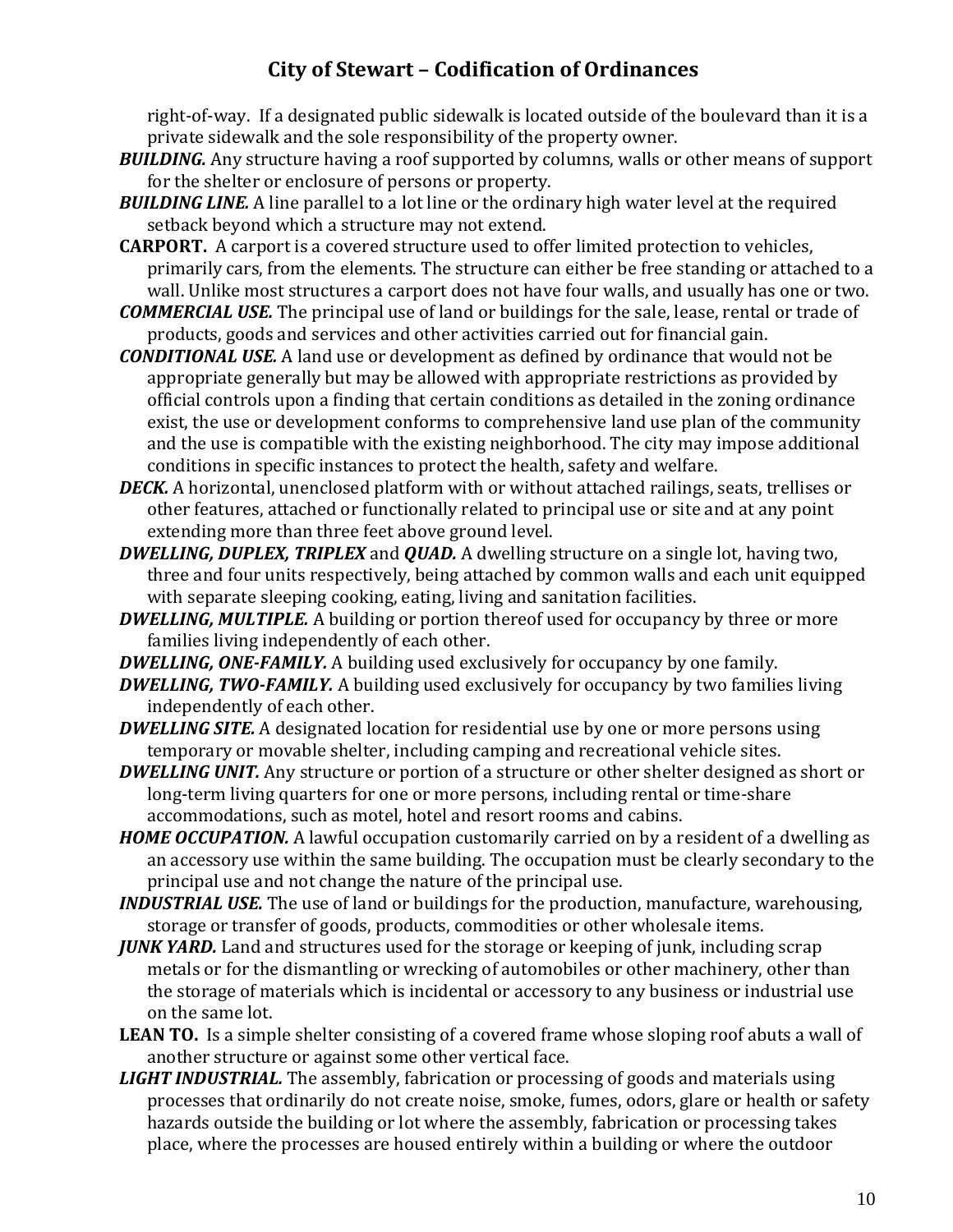storage of goods and materials used does not exceed 25% of the floor area of all buildings on the lot.

- **LOT.** A parcel of land designated by plat, metes and bounds, registered land survey, auditors plot or other accepted means and separated from other parcels or portions by that description for the purpose of sale, lease or separation. A *LOT* must be situated and have its principal frontage on a public street.
- *LOT, CORNER.* A lot situated at the intersection of two or more streets or bounded on two or more adjacent sides by street lines.
- *LOT, INTERIOR.* A lot other than a corner lot.
- *LOT LINE.* A line of record bounding a lot which divides a lot from another lot, a public street or any other public or private space.
- *LOT LINE, FRONT.* A lot line abutting a dedicated public right-of-way.
- *LOT LINE, REAR.* The lot line opposite and most distant from the front lot line. In the case of corner lots, the *REAR LOT LINE* shall be determined by the zoning administrator based upon characteristics of the surrounding neighborhood.
- *LOT LINE, SIDE.* Any lot line other than a front or rear lot line.
- *LOT WIDTH.* The shortest distance between lot lines measured at the midpoint of the building line.
- *MANUFACTURED HOME.* A structure, transportable in one or more sections which in the traveling mode is eight feet or more in width or 40 body feet or more in length or when erected on-site is 320 or more square feet and which is built on a permanent chassis and designed to be used as a dwelling with or without permanent foundation when connected to required utilities and includes the plumbing, heating and air conditioning and electrical systems contained therein and which meets all the requirements established under M.S. §327.31, as it may be amended from time to time, the Manufactured Home Building Code.
- *NONCONFORMING STRUCTURE OR USE.* A structure or use lawfully in existence on the effective date of this chapter or any amendment thereto and not conforming to the regulations for the district in which it is situated.
- *NONCONFORMITY.* Any legal use, structure or parcel of land already in existence, recorded or authorized before the adoption of official controls or amendments thereto that would not have been permitted to become established under the terms of the official controls as now written, if the official controls had been in effect prior to the date it was established, recorded or authorized.
- **PLANNED UNIT DEVELOPMENT, COMMERCIAL.** Typically include uses that provide transient, short-term lodging spaces, rooms or parcels and their operations are essentially serviceoriented. For example: hotel/motel accommodations, resorts, recreational vehicle and camping parks and other primarily service-oriented activities are *COMMERCIAL PLANNED UNIT DEVELOPMENTS*.
- *PLANNED UNIT DEVELOPMENT, RESIDENTIAL.* A use where the nature of residency is nontransient and major or primary focus is not service-oriented. For example: residential apartments, manufactured home parks, townhouses and full-fee ownership residences would be considered as Residential Planned Unit Developments. To qualify as a *RESIDENTIAL PLANNED UNIT DEVELOPMENT*, a development must contain at least five dwelling units or sites.
- *RECREATIONAL VEHICLE.* A vehicle that is built on a single chassis, is 400 square feet or less when measured at the largest horizontal projection, is designed to be self-propelled or permanently towed by a light duty truck and is primarily designed not for use as a permanent dwelling, but as temporary living quarters for recreational, camping, travel or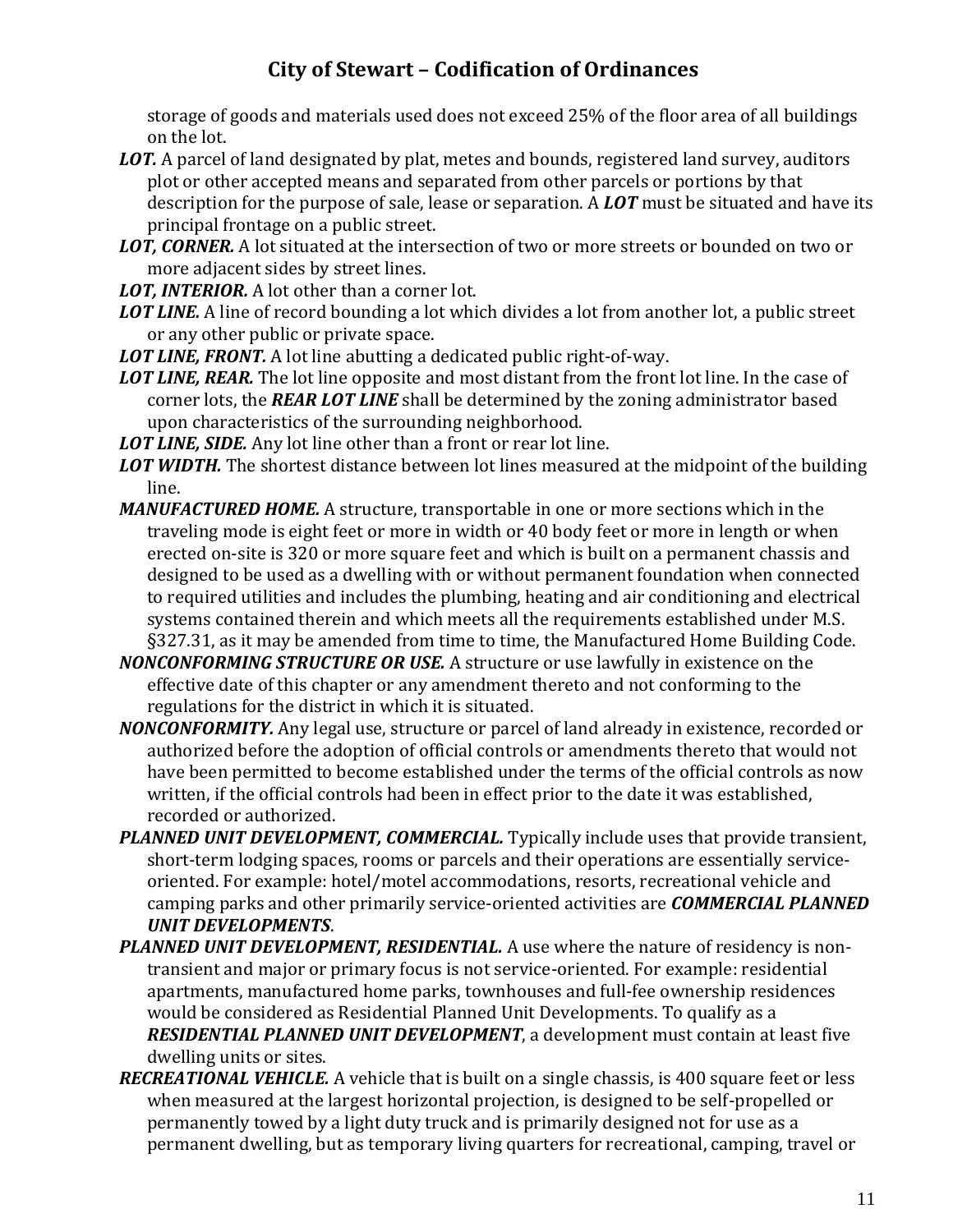seasonal use.

- *RESTAURANT.* An establishment in which food and/or drink is offered or prepared and served for public consumption and is served to customers at tables by employees. *RESTAURANTS*  may include incidental take-out service.
- **RIGHT-OF-WAY**: is an area of land over which people and goods have the right to pass or travel. A public right-of-way grants passage to all and provides the right to park registered vehicles in accordance with local parking restrictions. Public right-of-way is a form of easement typically dedicated to the City during subdivision for public use. Right-of-way is not part of the adjacent parcels; the right-of-way boundary usually coincides with adjacent parcel property lines. Right-of-way may also be deeded, in which case, it is not an easement, but land owned in fee by the City. The City controls all public right-of-ways in the City of Stewart except for CSAH 111 and County Road 7 which are McLeod County's right-of-ways and Highway 212 which are State of Minnesota's right-of-ways. Although most right-of-ways dedicated to the City of Stewart is used for public streets, there is also undeveloped right-of-way and right-of-way dedicated for pathways.

Most Stewart residential streets have 40- to 50-foot wide right-of way. Since street improvements (pavement, designated public sidewalk, curb and gutter) are rarely this wide, a significant amount of the right-of-way may be undeveloped. Residents should not assume they own the land up to the street improvements but should verify where their property line is before undertaking improvements. Only the City may build, or allow others to build, structures such as streets, designated public sidewalks, driveway approaches, curb, gutter, retaining walls, parking pads and utilities (water, sewer, power, etc.) in the City right-of-way. No person or outside agency may construct or place structures or objects in, or otherwise block access to, the City right-of-way without an agreement from the City. Residents may not claim private parking or otherwise block access to parking within the public right-of-way.

The City is responsible for maintenance of street pavement and dedicates both maintenance and capital improvement funds for this purpose. Adjacent property owners are responsible for maintaining other street improvements including designated public sidewalk, driveway approaches, curb, gutter, parking pads, retaining walls, etc. (Stewart Streets and Designated Public Sidewalks Code, Title IX: General Regulations, Chapter 93). Adjacent property owners are liable for persons injured or damaged by poorly maintained sidewalks or other improvements. Designated public sidewalks with a vertical offset of a half-inch or more are considered a tripping hazard which requires repair or replacement.

- *SETBACK*. The minimum distance from any lot line that an improvement may be placed, measured perpendicularly from the lot line to the closest point of the improvement.
- *SETBACK LINE.* The line which is the specified setback distance from and parallel to any lot line or other specified line, such as the ordinary high water level, edge of wetland, floodplain or top of bluff.

*STORAGE.* Goods, materials or equipment placed or left in a location on a premises.

- *STRUCTURE.* Anything constructed, placed or erected on or attached to, in some manner, the ground.
- *STRUCTURE, PRINCIPAL.* The building in which is conducted the primary use of the lot on which the building is located.
- *TINY HOUSE.* Some tiny houses are designed as trailers and referred to as park models or recreational park trailers that are on a chassis with wheels. Tiny houses range in size from about 100 to 400 square feet.

*USE.* The purpose or activity for which a premises is designed, arranged or intended or for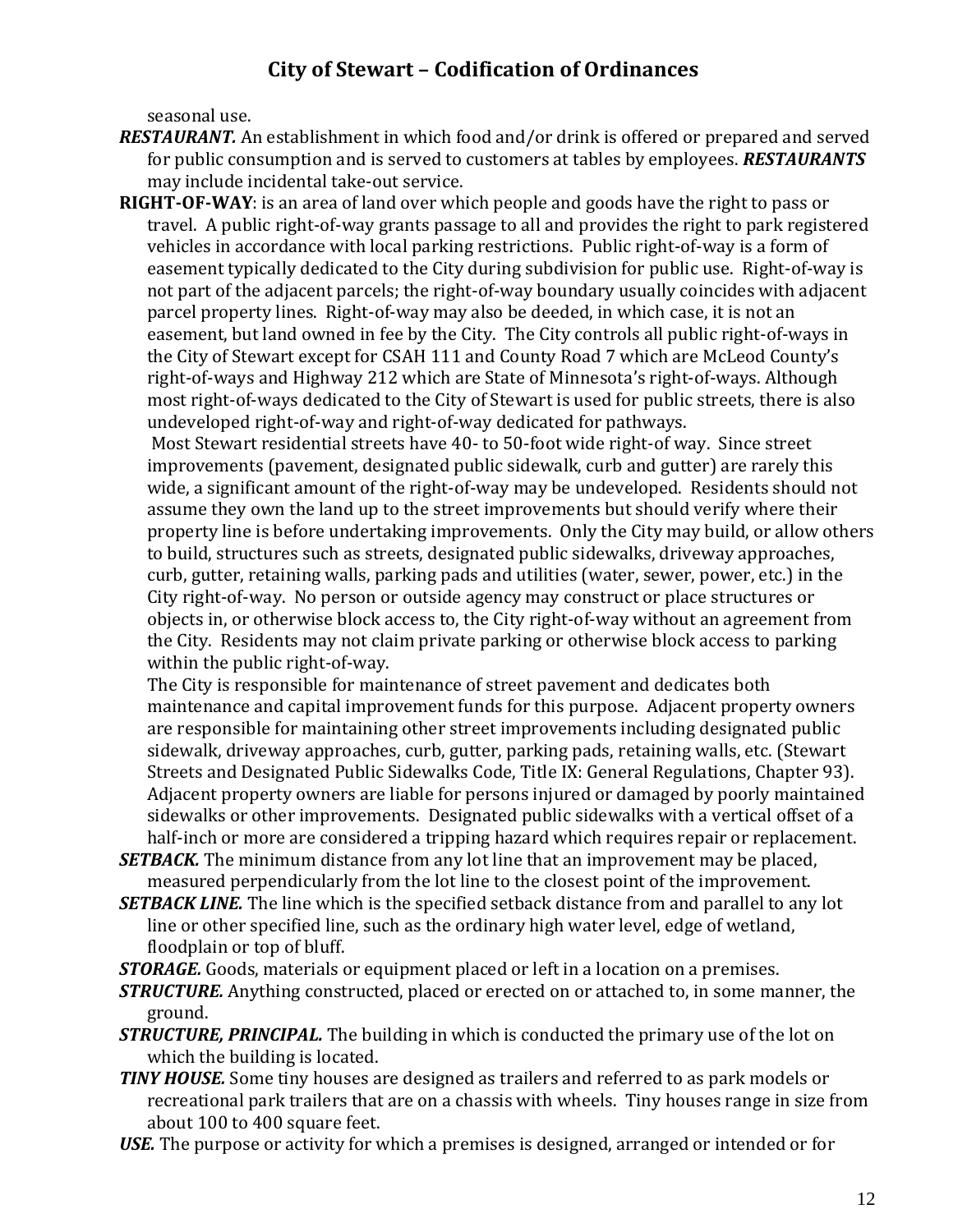which it is or may be occupied or maintained.

- *WIND ENERGY CONVERSION SYSTEM OR WINDMILL.* An apparatus capable of converting wind energy into electricity
- *YARD.* An open space unobstructed from the ground upward with the exception of landscape materials and minor fixtures of a non-structural nature commonly found in a yard.
- *YARD, FRONT.* The area between the front lot line and the front setback line.
- *YARD, REAR.* The area between the rear lot line and the rear setback line.
- *YARD, SIDE.* A space extending from the front yard to the rear yard along a side lot line measured perpendicularly from the side lot line to the closest point of a structure.
- *ZONING ADMINISTRATOR.* The City Clerk-Treasurer or other person designated by the City Council to administer and enforce the provisions of this chapter.

#### **§ 151.005 ZONING MAP.**

- (A)This chapter has no effect until the boundaries of the use districts are delineated on an Official Zoning Map, created pursuant to M.S. §462.357(1), as it may be amended from time to time, which, once it is adopted by ordinance after notice and hearing as provided in M.S. §462.357(3), as it may be amended from time to time, is hereby adopted by reference and declared to be a part of this chapter. This map shall be on permanent file and available for public inspection in the City Office. It shall be the responsibility of the Clerk-Treasurer or other person appointed by the City Council to administer this chapter to maintain and keep the map up to date.
- (B)All property within the city shall have the zoning designation shown on the official zoning map. If there is any discrepancy or inconsistency between the official zoning map and any other map, ordinance or source which purports to indicate the zoning of property, the official zoning map shall take precedence. The provisions of this section shall not be interpreted to require the city to zone all properties within the city limits or to prevent zoning of only a portion of the city.
- (C) Zoning district boundary lines shown on the official zoning map are intended to follow lot lines, the center lines of streets or alleys, the center lines of street or alleys projected, railroad right-of-way lines, the center of watercourses or the corporate limits of the city, unless otherwise specifically indicated.

#### **§ 151.006 ANNEXED LAND.**

Any land hereafter annexed to the city shall be considered to be in the district that is delineated on the adjacent areas than are designated for orderly annexation, unless otherwise reclassified.

### **§ 151.007 COMPLIANCE WITH ORDINANCE.**

- (A)No structure or land shall hereafter be used or occupied and no structure shall hereafter be erected, constructed, reconstructed, moved or structurally altered, except in conformity with the regulations specified in the Zoning Ordinance for the district in which it is located.
- (B)The provisions of this chapter shall be minimum requirements. Where the conditions imposed by any provision of this chapter differ from those required by any statute or other ordinance of the city, the regulations which are more restrictive or which impose the higher standard shall prevail.

#### **§151.008 SEVERABILITY.**

Every section or subdivision of this chapter is declared separable from every other section or division. If any section or division is held to be invalid by competent authority, no other section or division shall be invalidated by the action or decision.

### *ZONING DISTRICTS*

**§ 151.020 CLASSIFICATION OF ZONING DISTRICTS.**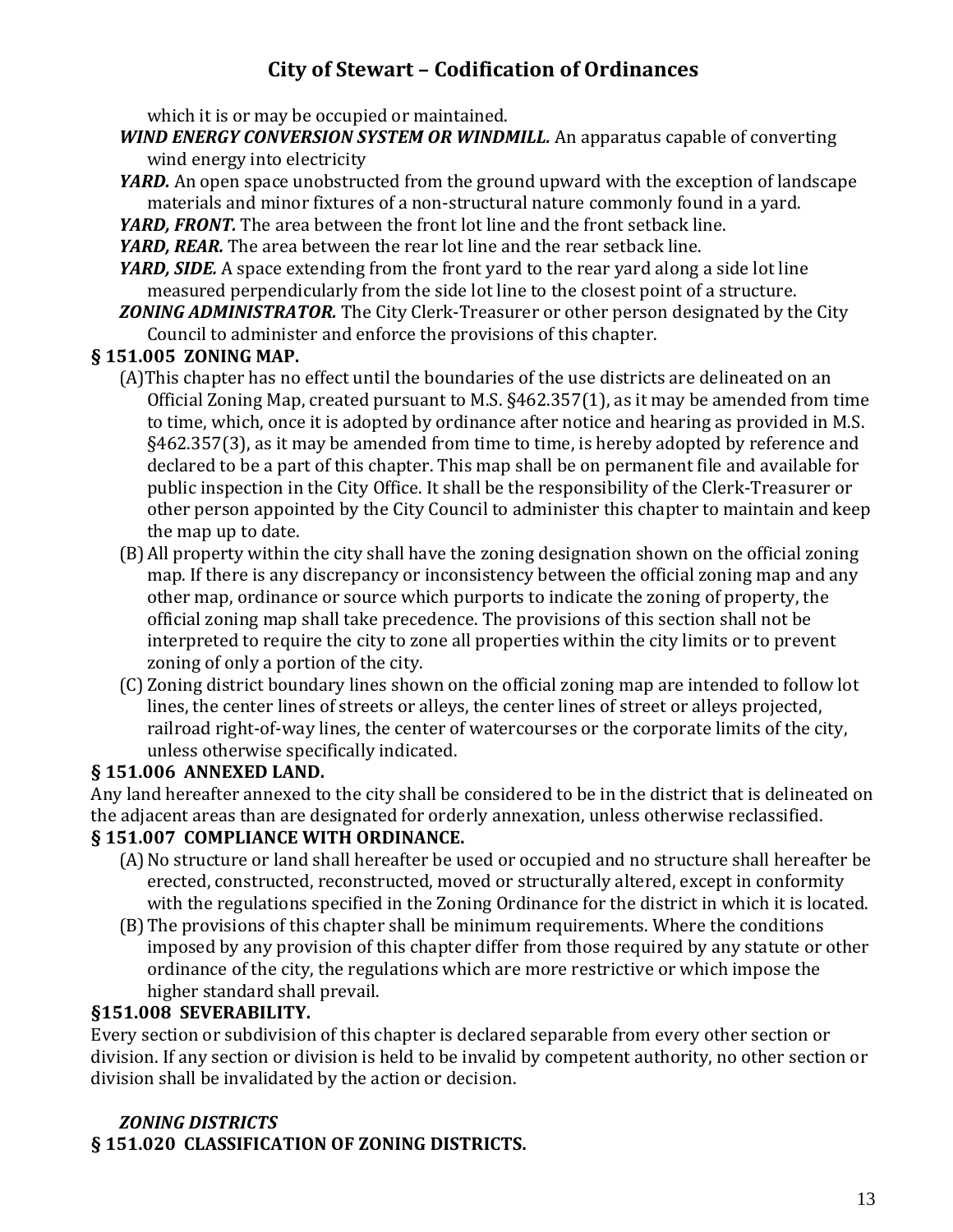- (A)R-1 Single-family Residential District;
- (B)R-2 Multi-Family Residential District;
- (C) C-1 Central Business District;
- (D)C-2 Central Business District;
- (E)I Industrial; and
- (F) Rural Residential and Agricultural District.

#### **§ 151.021 R-1 SINGLE-FAMILY RESIDENTIAL DISTRICT.**

- (A)*Purpose*. The purpose of the R-1 Single-family Residential District is to provide for moderate density one- and two-family dwelling units and directly related, complementary uses.
- (B)*Permitted uses and structures.*
	- (1) One-and two-family dwelling units;
	- (2) Public, government owned parks, playgrounds, athletic fields and other public recreational uses;
	- (3) Churches and places of religious assembly, public and private schools and government-owned buildings and facilities;
	- (4) Agricultural gardens and forestry;
	- (5) Manufactured homes which meet the standards set forth in §151.024; and
	- (6) As required by M.S. §462.357(7), as it may be amended from time to time, a state licensed residential facility or a housing with services establishment registered under M.S. Ch. 144D, as it may be amended from time to time, serving six or fewer persons, a licensed day care facility serving 12 or fewer persons and a group family day care facility licensed under Minn. Rules parts 9502.0315 to 9502.0445, as it may be amended from time to time, to serve 14 or fewer children shall be considered a permitted single-family residential use of property for the purposes of zoning, except that a residential facility whose primary purpose is to treat juveniles who have violated criminal statutes relating to sex offenses or have been adjudicated delinquent on the basis of conduct in violation of criminal statutes relating to sex offenses shall not be considered a permitted use.
- (C) *Accessory uses.*
	- (1) Customary accessory uses incidental to the principal uses such as gardens, private garages, screen porches, play equipment, signs, as set forth in division (D)(1) of this section, one storage shed not exceeding 12 feet in height or 200 square feet or covering more than 30% of the area of the side or rear yard in which they are located, satellite dishes and antennas, solar equipment, greenhouses not exceeding 12 feet in height or 200 square feet or covering more than 30% of the area of the side or rear yard in which they are located and swimming pools intended for single-family use; and
	- (2) Are exempt from fire separation rules at lot lines; and
	- (3) The renting of rooms by a resident family for lodging purposes only and for not more than two rooms in a one-family dwelling.
- (D)*Conditional uses.* Within the R-1 District, no structure or land shall be used for the following except by conditional use permit and in conformance with the standards specified in division (I) of this section.
	- (1) Home occupations in a residence;
	- (2) Hospitals and nursing homes, licensed day care centers serving 12 or more persons and cemeteries;
	- (3) Accessory buildings other than those listed in division (C)(1) above, including storage sheds and greenhouses over 12 feet in height or 200 square feet or covering more than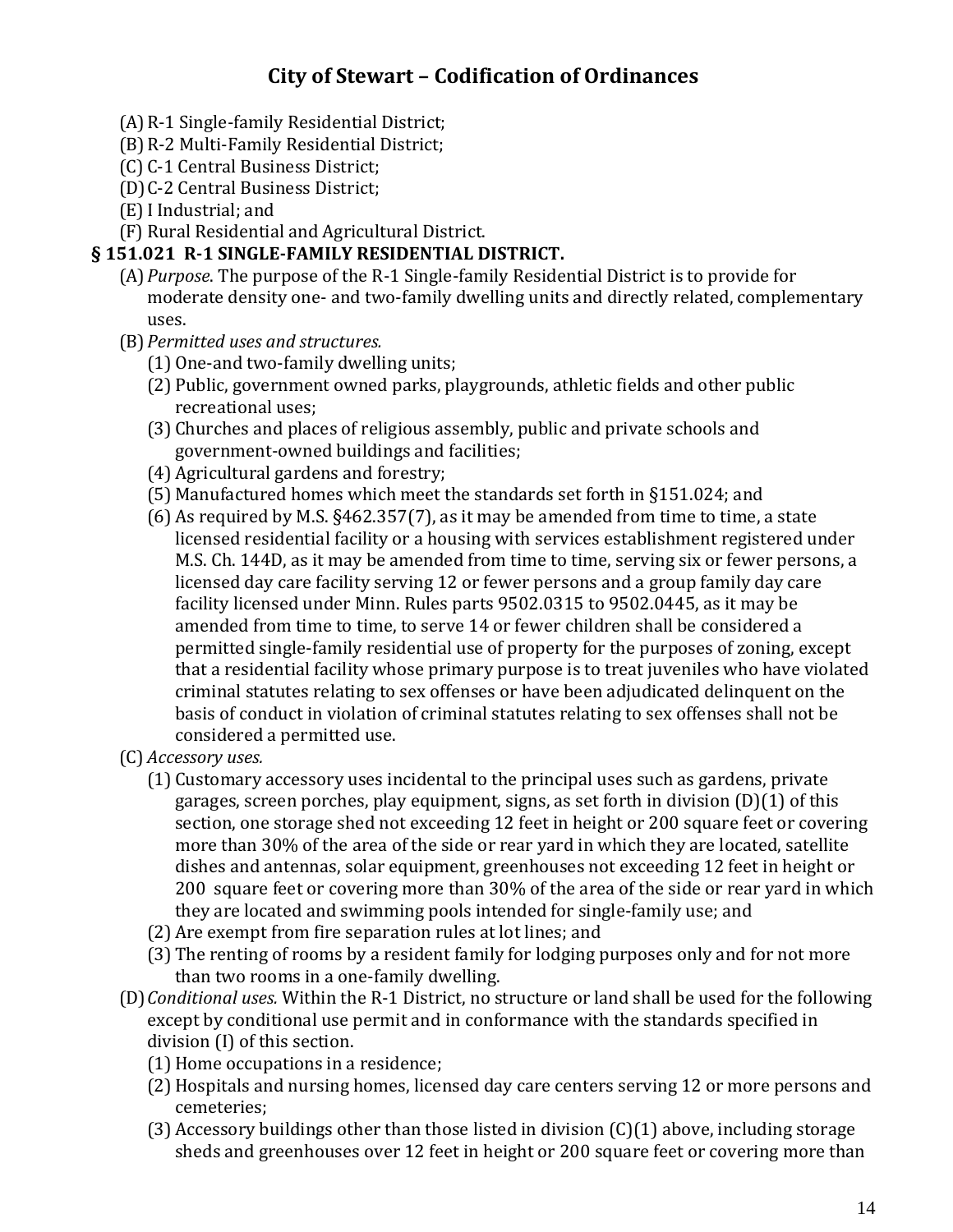30% of the area of the side or rear yard in which they are located;

- (4) Wind energy conversion systems or windmills; and
- (5) Private recreational facilities as a principal use and excluding accessory play equipment and swimming pools intended for single-family use.
- (E) *Lot requirements and setbacks*. The following minimum requirements shall be observed in an R-1 District, subject to additional requirements, exceptions and modifications set forth in this chapter:
	- (1) *Lot area*. 10,000 square feet (100 x 100).
	- (2) *Lot width*. 75 feet.
	- (3) *Setbacks.*
		- (a) *Front yards*. Not less than 30 feet.
		- (b) *Side yards*. 5 feet.
		- (c) *Side yards, corner lots*. 25 feet on side adjacent to street, but in no case less than the setback of an adjacent lot which has its front yard on the same street.
		- (d) *Rear yards*. 30 feet.
	- (4) *Detached accessory building setback requirements*. Not less than five feet from rear yard line and not less than four feet from the side yard lines in the rear yard. On corner lots not less than 25 feet from the adjacent street, but in no case less than the setback of an adjacent lot which has its front yard on the same street.
	- (5) *Access*. All lots shall front on and have ingress and egress by means of a public right-ofway.
- (F) *Building requirements; height*. No structure shall exceed two stories or 35 feet, whichever is less.
- (G)*Parking*. Refer to §151.055 through 151.059.
- (H)*Height limitations.* Height limitations shall not apply to water towers, chimneys, flag poles, antennas, wind energy conversion systems, church spires, church belfries or church domes not containing habitable space and support towers permitted by §150.04.
- (I) *Conditional use permit standards for the R-1 Single-Family Residential District.*
	- (1) *Purpose*. It is the intent of the city in establishing general and specific criteria for conditional uses that such uses be subject to careful evaluation to ensure that their location, size and design are consistent with the standards, purposes and procedures of this chapter and the comprehensive plan, if one exists. The Planning Commission, if one exists, may recommend and the City Council may impose conditions on such uses in order to affect the purpose of this chapter.
	- (2) *General standards*. No conditional use permit shall be granted unless the City Council determines that all of the following standards will be met:
		- (a) The use is consistent with the intent of this chapter;
		- (b) The use is consistent with the goals, policies and objectives of the comprehensive plan, if one exists;
		- (c) The use does not have an undue adverse impact on governmental facilities, utilities, services or existing or proposed improvements; and
		- (d) The use does not have an undue adverse impact on the public health, safety or welfare.
	- (3) *Specific standards*. In addition to the standards specified in division (2) above, no conditional use permit shall be granted unless the City Council determines that all of the specific standards contained in this subdivision will be met.
		- (a) Licensed day care facilities for 15 or more persons:
			- (1) Located only on a collector or arterial roadway as designated in the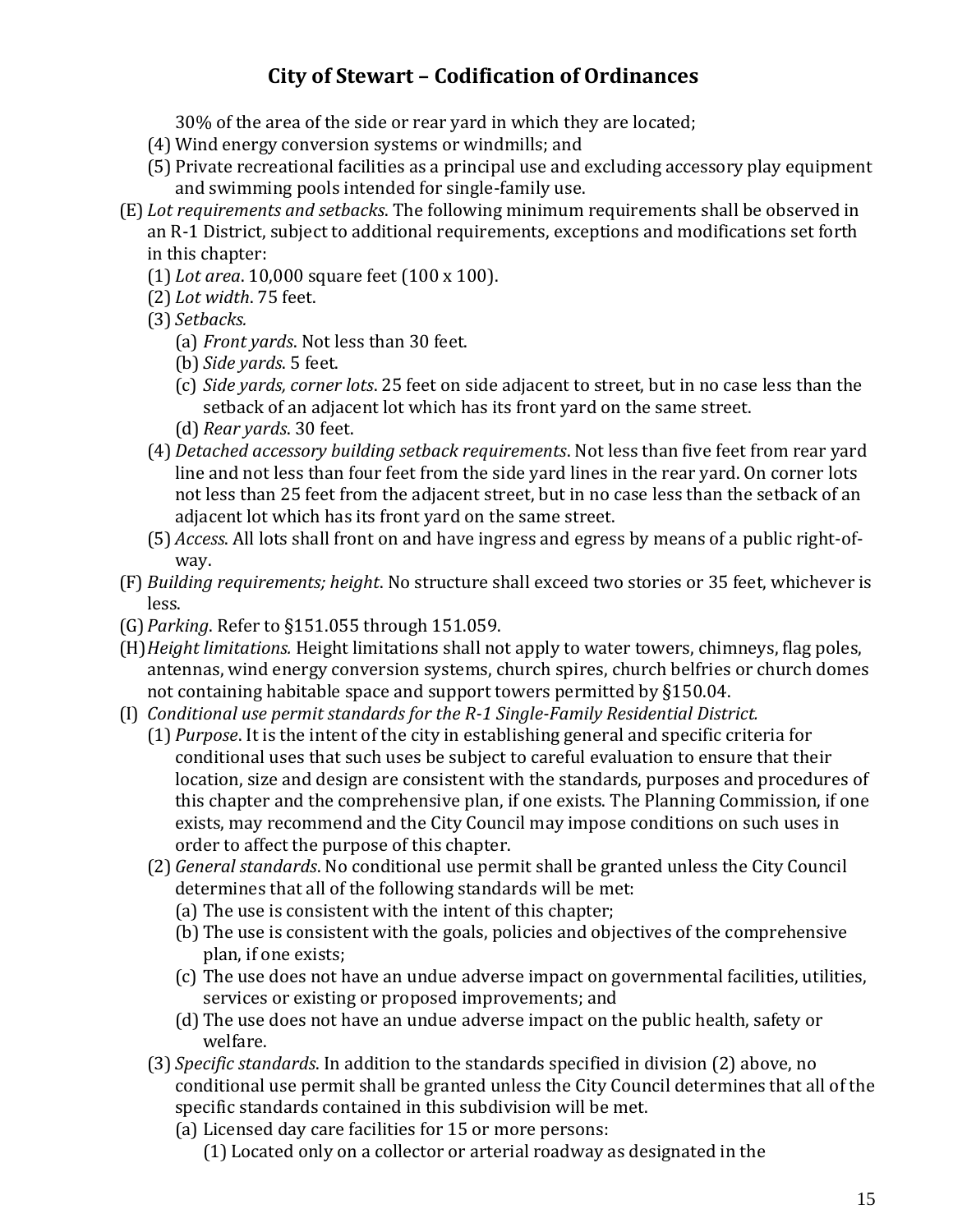comprehensive plan, if one exists or otherwise located so that access can be provided without conducting significant traffic on local residential streets;

- (2) Buildings set back 50 feet from all property lines and parking lots set back 15 feet from streets and non-residential property and 25 feet from residential property;
- (3) Pick-up and drop-off areas located outside of parking setback area;
- (4) Outdoor recreational areas to be set back 15 feet from all property lines and screening provided to mitigate noise and adverse visual impacts on neighboring properties; and
- (5) One parking space provided for each six children based upon the licensed capacity of the center.
- (6) Meets the performance standards of §151.040.
- (b) Storage sheds, greenhouses or garages in excess of 200 square feet of gross floor area or 12 feet in height or occupying more than 30% of the side or rear yard in which they are located:
	- (1) Side and rear setbacks equal to the height of the structure or 15 feet, whichever is greater;
	- (2) Not to be used for commercial activities;
	- (3) Structure to be architecturally consistent with the principal structure;
	- (4) Landscaping to be required to buffer views when the structure is highly visible from adjoining properties;
	- (5) Minimum lot size of four acres; and
	- (6) Must be located in a side or rear yard.
- (c)Home occupations in a residence:
	- (1) The occupation shall be carried on in the main building;
	- (2) Not more than 25% of the floor space of the residence is used for this purpose;
	- (3) No articles for sale be displayed so as to be visible from the street;
	- (4) The conduct of the home occupation shall result in no change in the outside appearance of the building or land or other visible evidence of the conduct of the home occupation, other than one sign, not exceeding one square foot in area, non-illuminated and mounted flat against the wall of the dwelling;
	- (5) No traffic shall be generated by the home occupation in greater volume than would normally be expected in a residential neighborhood;
	- (6) Only limited retail sales activity;
	- (7) Maximum of one outside employee;
	- (8) Adequate off-street parking based on number of employees and customers per day;
	- (9) Parking area screened from off-site views;
	- (10) No outside storage;
	- (11) Shall not result in significant levels of noise, air or other pollution and shall meet the performance standards of §151.040;
	- (12) Business hours restricted to no more than 8:00 a.m. to 9:00 p.m.; and
	- (13) Outside parking of no more than one commercial type vehicle or vehicle identified for business purposes not to exceed one ton capacity which is used for both personal and business transportation.
- (d) Private recreational facilities as a principal use:
	- (1) Direct access limited to a collector or arterial roadway as identified in the comprehensive plan, if any or otherwise located so that access can be provided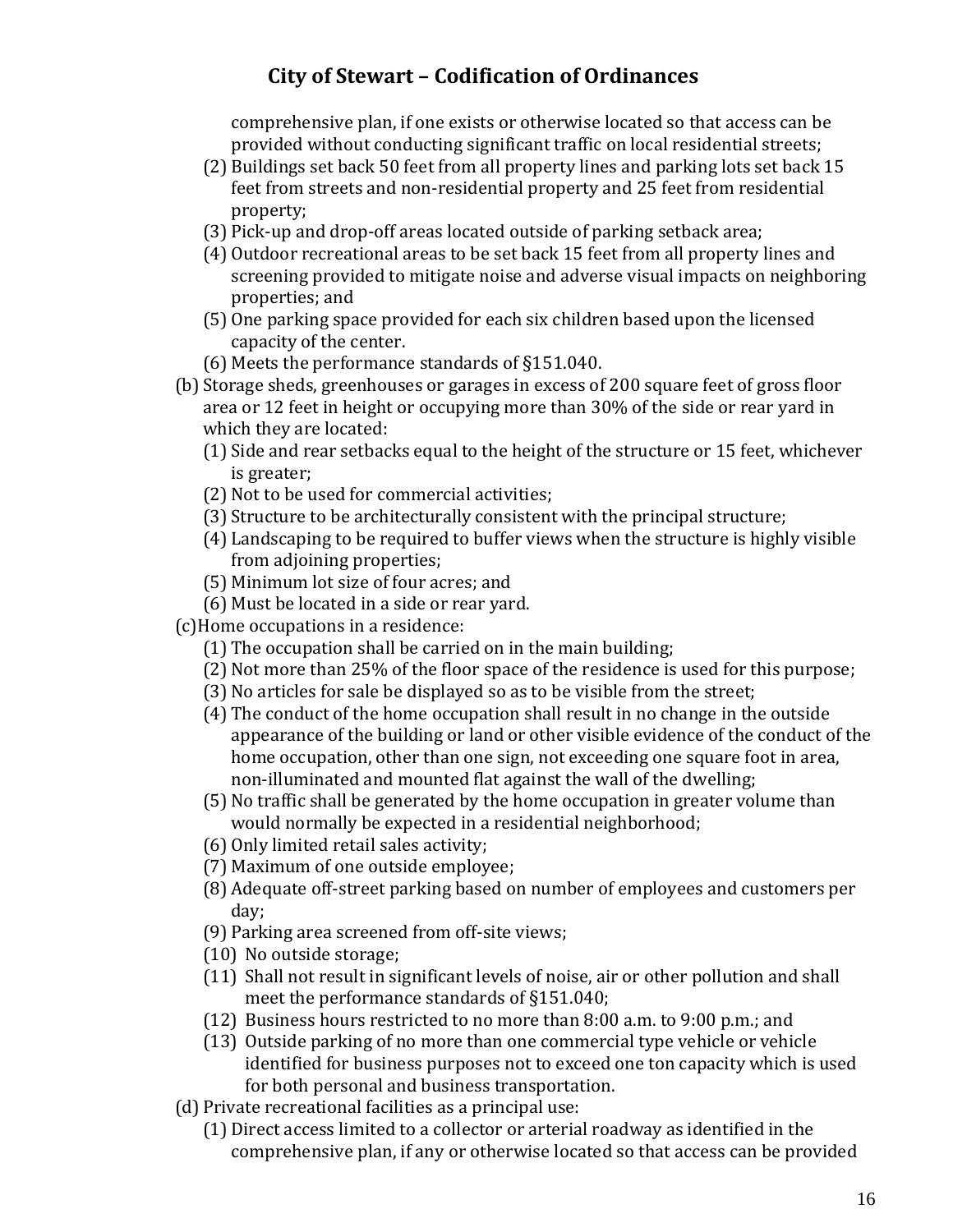without conducting significant traffic on local residential streets;

- (2) Buildings set back 50 feet from all property lines;
- (3) No more than 70% of the site to be covered with impervious surface and the remainder to be suitably landscaped in accordance with §151.041;
- (4) Signs shall be designed to be consistent with the principal use;
- (5) Adequate off-street parking based on number of employees and customers per day;
- (6) Waste management areas screened from off-site views;
- (7) No outside storage; and
- (8) Shall not result in significant levels of noise, air or other pollution.
- (e) Wind energy conversion systems (WECS):
	- (1) Set back from the nearest property line a distance equal to the height of the tower plus one-half the diameter of the rotor;
	- (2) Certified by a professional engineer as being of a design adequate for the atmospheric conditions of the area;
	- (3) Equipped with over-speed or similar controls designed to prevent disintegration of the rotor in high winds;
	- (4) Compliance with all building and electrical code requirements of the city, the noise regulations of the State Pollution Control Agency and the rules and regulations of the Federal Communications Commission and Federal Aviation Administration;
	- (5)If the WECS has not been operated for a period of one year or fails to meet the conditions of this chapter, the City Council may order it dismantled and the site restored to its original condition;
	- (6)If the owner or person responsible for the WECS does not maintain it or comply with all requirements of this chapter, the city may take such steps as are necessary to achieve compliance. The cost of such work, including administrative costs, shall be a lien against the property and may be collected as a special assessment. The city may sell salvaged and valuable materials at public auction on ten days' notice; and
	- (7) The WECS shall meet the performance standards of §151.040.
- (f) Hospitals or nursing homes:
	- (1) Direct access limited to a collector or arterial roadway as identified in the comprehensive plan, if any or otherwise located so that access can be provided without conducting significant traffic on local residential streets;
	- (2) Buildings set back 50 feet from all property lines;
	- (3) No more than 70% of the site to be covered with impervious surface and the remainder to be suitably landscaped;
	- (4) Signs shall be designed to be consistent with the principal use;
	- (5) Adequate off-street parking based on number of employees and customers per day;
	- (6) Waste management areas screened from off-site views;
	- (7) No outside storage; and
	- (8) Shall not result in significant levels of noise, air or other pollution shall meet the performance standards of §151.040.

#### **§ 151.022 R-2 MULTIPLE-FAMILY RESIDENTIAL DISTRICT.**

(A)*Purpose*. The purpose of the R-2 Multiple-family Residential District is to provide for medium density housing in multiple-family structures and directly related complementary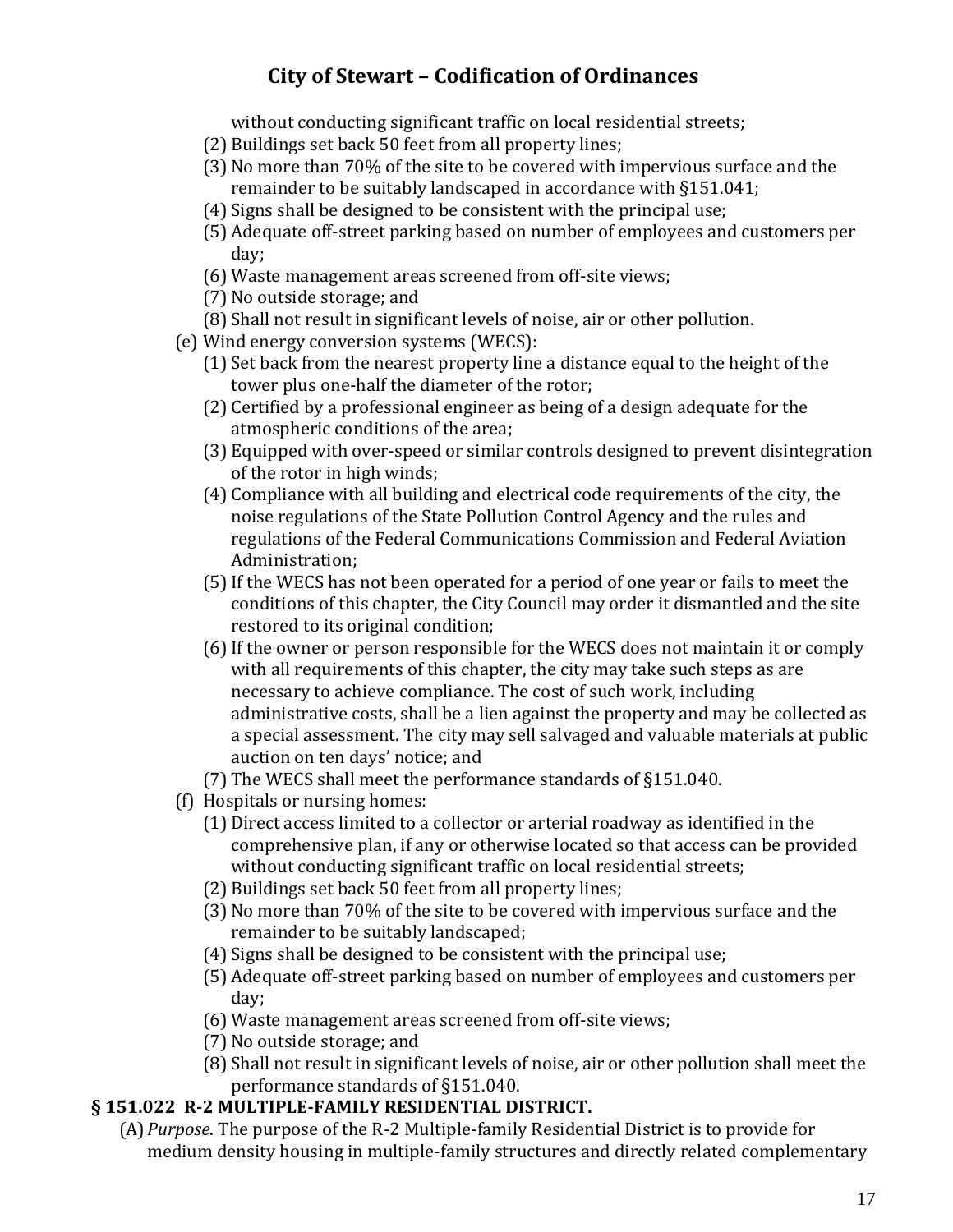uses.

- (B)*Permitted uses and structures.*
	- (1) Any permitted use in a Single-Family Residential District; and
	- (2) Multiple-family dwelling.
- (C) *Accessory uses*. Any accessory use permitted in Single-Family Residential District.
- (D)*Conditional uses*. Within the R-2 District no structure of land shall be used for the following except by conditional use permit and in conformance with the standards specified in division (H) of this section.
	- (1) Any conditional use permitted in Single-Family Residential District; and
	- (2) As required by M.S. §462.357, Subd. 8, a state licensed residential facility serving from 7 through 16 persons under M.S. Ch. 144D, as it may be amended from time to time or a licensed day care facility serving from 13 through 16 persons.
- (E) *Lot requirements and setbacks*. The following minimum requirements shall be observed in R-2 Districts, subject to additional requirements, exceptions and modifications set forth in this chapter:
	- (1) *Lot area*. 10,000 square feet for one- and two-family dwellings and 3,000 square feet per dwelling unit for multiple-family dwellings.
	- (2) *Lot width*. 75 feet for one- and two-family dwellings and 100 feet for multiple-family dwellings.
	- (3) *Setbacks.*
		- (a) *Front yards*. Not less than 30 feet.
		- (b) *Side yards*. 5 feet.
		- (c) *Side yards, corner lots*. 25 feet on side adjacent to street, but in no case less than the setback of an adjacent lot which has its front yard on the same street.
		- (d) *Rear yards*. 30 feet.
	- (4) *Detached accessory building setback requirements*. Not less than five feet from the rear lot line and not less than four feet from the side yard line in the rear yard. On corner lots, not less than 25 feet from adjacent lot which has its front yard on the same street.
	- (5) All lots shall front on and have ingress and egress by means a public right-of-way.
- (F) *Parking*. Refer to §151.055 through 151.059.
- (G)Height limitations shall not apply to water towers, chimneys, flag poles, antennas, wind energy conversion systems, church spires, church belfries or church domes not containing habitable space and support towers permitted by §150.04.
- (H)Conditional use permit standards for the R-2 Multiple-Family Residential District.
	- (1) *Purpose*. It is the intent of the city in establishing general and specific criteria for conditional uses that such uses be subject to careful evaluation to ensure that their location, size and design are consistent with the standards, purposes and procedures of this chapter and the comprehensive plan, if one exists. The Planning Commission, if one exists, may recommend and the City Council may impose conditions on such uses in order to affect the purpose of this chapter.
	- (2) *General standards.* No conditional use permit shall be granted unless the City Council determines that all of the following standards will be met:
		- (a) The use is consistent with the intent of this chapter;
		- (b) The use is consistent with the goals, policies and objectives of the comprehensive plan, if one exists;
		- (c) The use does not have an undue adverse impact on governmental facilities, utilities, services or existing or proposed improvements; and
		- (d) The use does not have an undue adverse impact on the public health, safety or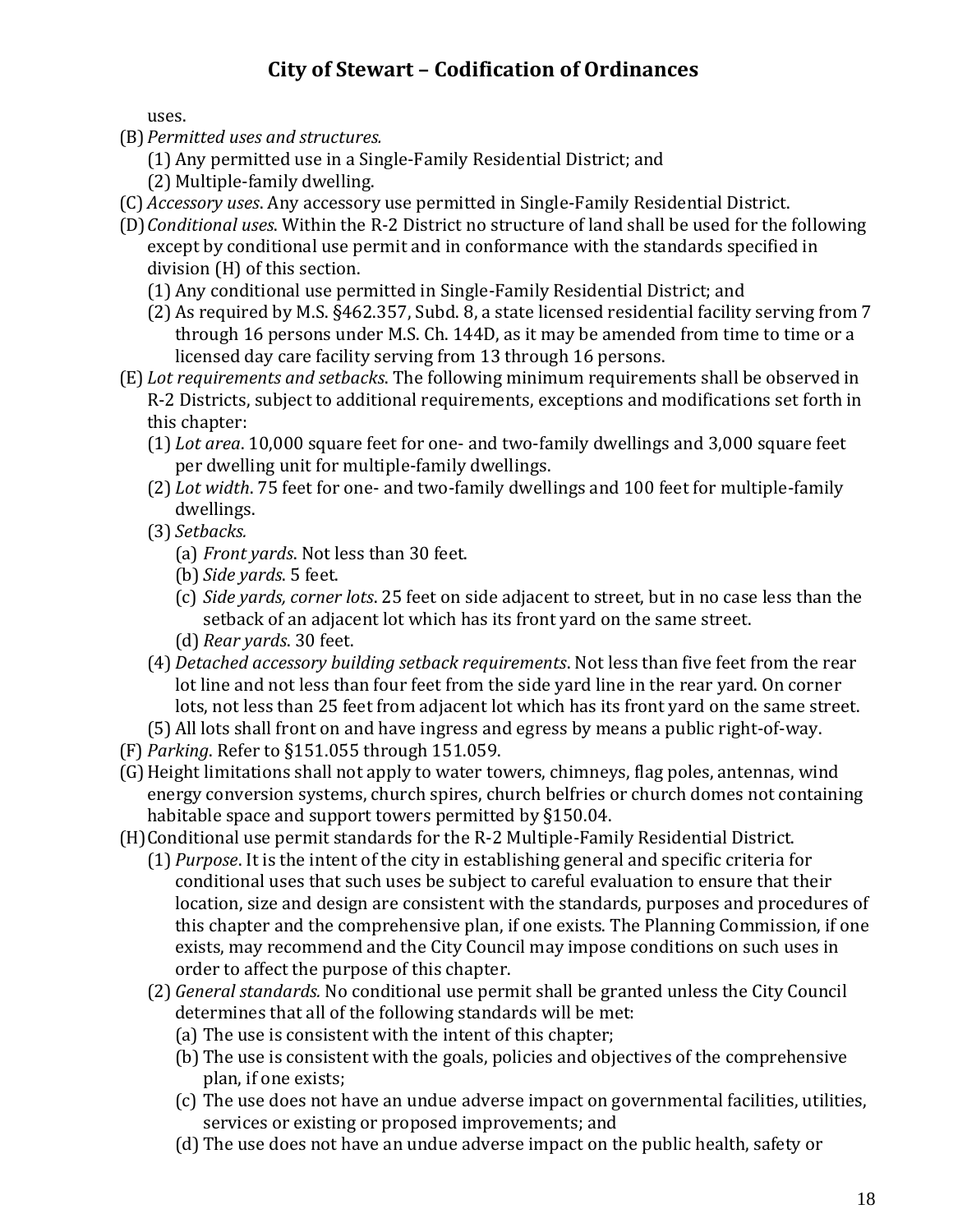welfare.

- (3) *Specific standards.* In addition to the standards specified in division (2) above, no conditional use permit shall be granted unless the City Council determines that all of the specific standards contained in this subdivision will be met.
	- (a) A state licensed residential facility serving from seven through 16 persons under M.S. Ch. 144D, as it may be amended from time to time or a licensed day care facility serving from 13 through 16 persons.
		- (1) Located only on a collector or arterial roadway as designated in the comprehensive plan, if one exists or otherwise located so that access can be provided without conducting significant traffic on local residential streets;
		- (2)Buildings set back 50 feet from all property lines and parking lots set back 15 feet from streets and non-residential property and 25 feet from residential property;
		- (3) Pick-up and drop-off areas located outside of parking setback area;
		- (4) Outdoor recreational areas to be set back 15 feet from all property lines and screening provided to mitigate noise and adverse visual impacts on neighboring properties;
		- (5) One parking space provided for each six attendees based upon the licensed capacity of the center; and
		- (6) Meets the performance standards of §151.040.
	- (b) Storage sheds, greenhouses or garages in excess of 200 square feet of gross floor area or 12 feet in height or occupying more than 30% of the side or rear yard in which they are located:
		- (1) Side and rear setbacks equal to the height of the structure or 15 feet, whichever is greater;
		- (2) Not to be used for commercial activities;
		- (3) Structure to be architecturally consistent with the principal structure;
		- (4) Landscaping to be required to buffer views when the structure is highly visible from adjoining properties;
		- (5) Minimum lot size of four acres; and
		- (6) Must be located in a side or rear yard.
	- (c) *Home occupations in a residence*:
		- (1) Such occupation shall be carried on in the-main building;
		- (2) Not more than 25% of the floor space of the-residence is used for this purpose;
		- (3) No articles for sale be displayed so as to be visible from the street;
		- (4) The conduct of the home occupation shall result in no change in the outside appearance of the building or land or other visible evidence of the conduct of the home occupation, other than one sign, not exceeding one square foot in area, non-illuminated and mounted flat against the wall of the dwelling;
		- (5) No traffic shall be generated by such home occupation in greater volume than would normally be expected in a residential neighborhood;
		- (6) Only limited retail sales activity;
		- (7) Maximum of one outside employee;
		- (8) Adequate off-street parking based on number of employees and customers per day;
		- (9) Parking area screened from off-site views;
		- (10) No outside storage;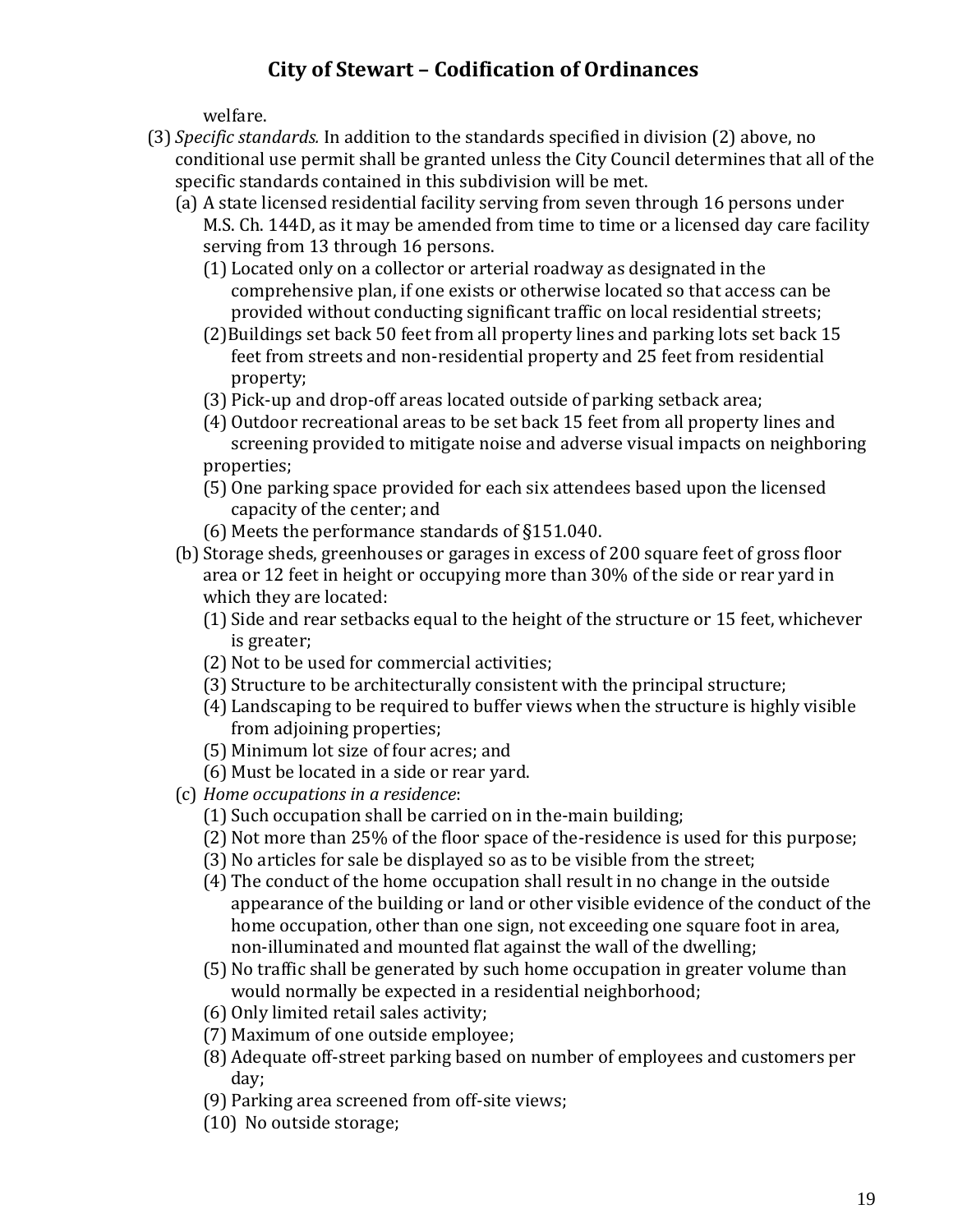- (11) Shall not result in significant levels of noise, air or other pollution and meets the performance standards of §151.040;
- (12) Business hours restricted to no more than 8:00 a.m. to 9:00 p.m.; and
- (13) Outside parking of no more than one commercial type vehicle or vehicle identified for business purposes not to exceed one ton capacity which is used for both personal and business transportation.
- (d) *Private recreational facilities as a principal use*:
	- (1) Direct access limited to a collector or arterial roadway as identified in the comprehensive plan, if any or otherwise located so that access can be provided without conducting significant traffic on local residential streets;
	- (2) Buildings set back 50 feet from all property lines;
	- (3) No more than 70% of the site to be covered with impervious surface and the remainder to be suitably landscaped;
	- (4) Signs shall be designed to be consistent with the principal use;
	- (5) Adequate off-street parking based on number of employees and customers per day;
	- (6) Waste management areas screened from off-site views;
	- (7) No outside storage; and
	- (8) Shall not result in significant levels of noise, air or other pollution and meets the performance standards of §151.040.
- (e) *Wind energy conversion systems (WECS)*:
	- (1) Set back from the nearest property line a distance equal to the height of the tower plus one-half the diameter of the rotor;
	- (2) Certified by a professional engineer as being of a design adequate for the atmospheric conditions of the area;
	- (3) Equipped with over-speed or similar controls designed to prevent disintegration of the rotor in high winds;
	- (4) Compliance with all building and electrical code requirements of the city, the noise regulations of the Minnesota Pollution Control Agency and the rules and regulations of the Federal Communications Commission and Federal Aviation Administration;
	- (5)If the WECS has not been operated for a period of one year or fails to meet the conditions of this chapter, the City Council may order it dismantled and the site restored to its original condition;
	- (6)If the owner or person responsible for the WECS does not maintain it or comply with all requirements of this chapter, the city may take such steps as are necessary to achieve compliance. The cost of such work, including administrative costs, shall be a lien against the property and may be collected as a special assessment. The city may sell salvaged and valuable materials at public auction on ten days' notice; and
	- (7) The WECS shall meet the performance standards of §151.040.
- (f) *Hospitals or nursing homes*:
	- (1) Direct access limited to a collector or arterial roadway as identified in the comprehensive plan, if any or otherwise located so that access can be provided without conducting significant traffic on local residential streets;
	- (2) Buildings set back 50 feet from all property lines;
	- (3) No more than 70% of the site to be covered with impervious surface and the remainder to be suitably landscaped;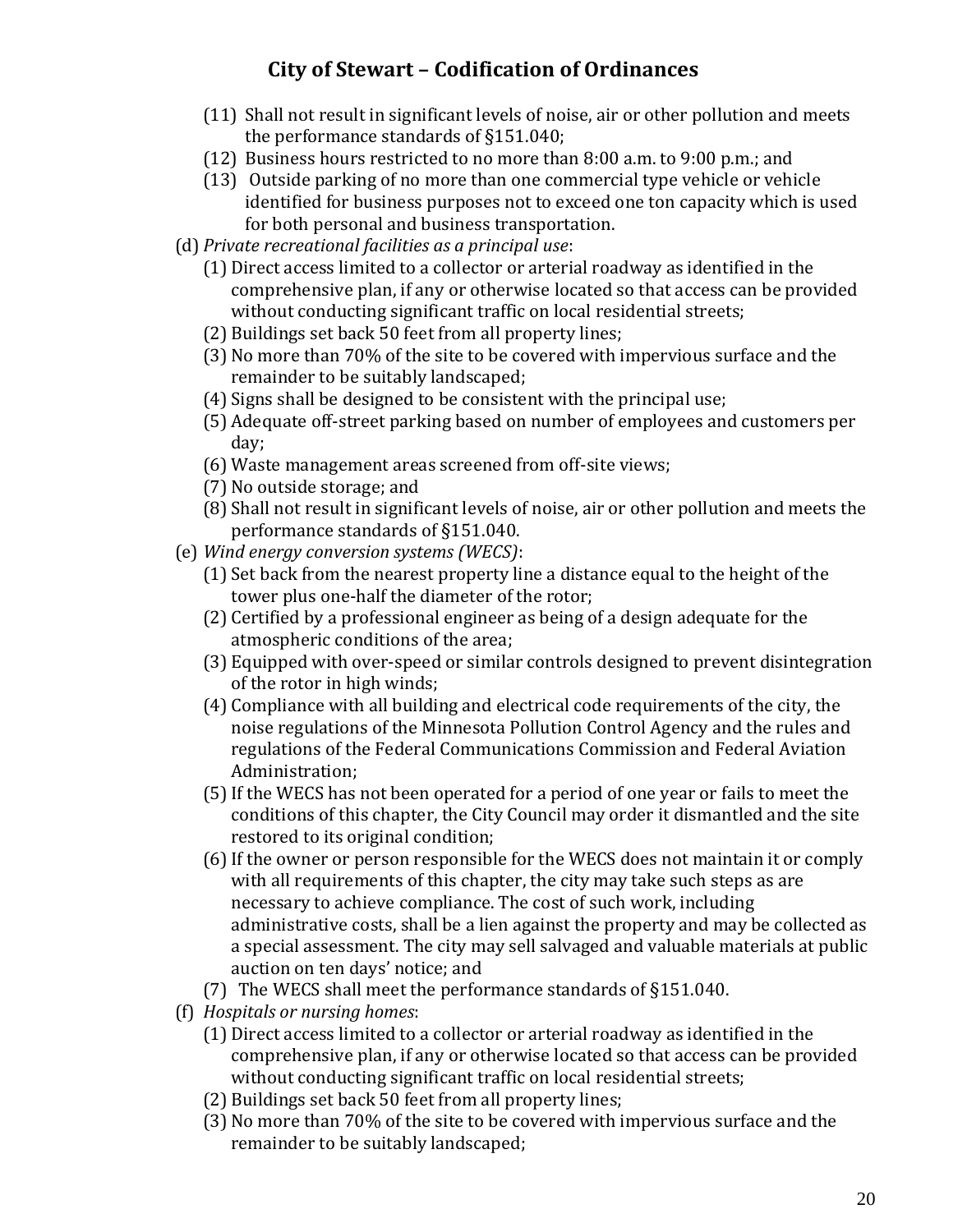- (4) Signs shall be designed to be consistent with the principal use;
- (5) Adequate off-street parking based on number of employees and customers per day;
- (6) Waste management areas screened from offsite views;
- (7) No outside storage; and
- (8) Shall not result in significant levels of noise, air or other pollution and meets the performance standards of §151.040.

### **§ 151.023 MANUFACTURED HOME PARKS.**

- (A)*General*. Manufactured home parks that are licensed by the State Department of Health are conditional uses in any zoning district that allows the construction or placement of a building used or intended to be used by two or more families. All manufactured home parks shall, in addition to any requirements imposed by rule of the State Department of Health or law, meet the following performance standards and any other conditions placed on them by the conditional use permit.
- (B)*Permitted uses and structures.*
	- (1) Manufactured homes; and
	- (2) Essential services such as water, sewer, natural gas, cable, telephone and electric utilities.
- (C) *Accessory uses.*
	- (1) Recreational vehicles and equipment;
	- (2) Recreational facilities, gardens, commons and open space which are operated for the enjoyment and convenience of the residents of the principal use and their guests, such as tennis courts and swimming pools;
	- (3) Building for storage of maintenance equipment incidental to the principal use; and
	- (4) Solar panels and equipment.
- (D)*Conditional use*. Customary home occupations as set forth in §151.021(D).
- (E) *Lot requirements and setbacks*. The following minimum requirements shall be observed in a manufactured home park, subject to additional requirements, exceptions and modifications set forth in this chapter:
	- (1) *Lot area*. Each individual manufactured home site shall contain at least 5,000 square feet for exclusive use of the occupant.
	- (2) *Lot width*. Each individual manufactured home site shall have a lot width of at least 50 feet.
	- (3) *Setbacks for each individual manufactured home site.*
		- (a) *Front yards*. Not less than 15 feet.
		- (b) *Side yards*. 5 feet.
		- (c) *Rear yards*. 8 feet.
	- (4) *Detached accessory building setback requirements*. Not less than 5 feet from the rear lot line and not less than 4 feet from the side yard lines in the rear yard.
- (F) *Parking*. Refer to §151.055 through 151.059.

#### **§ 151.024 MANUFACTURED HOMES.**

The city authorizes the placement of manufactured homes in residential districts within the city if such manufactured homes comply with the following conditions.

- (A)Manufactured homes shall comply with all zoning regulations for the district in which they are located.
- (B)A building permit and any other required permits shall be obtained for manufactured homes.
- (C) All such manufactured homes shall be built in compliance with any Minnesota Statutes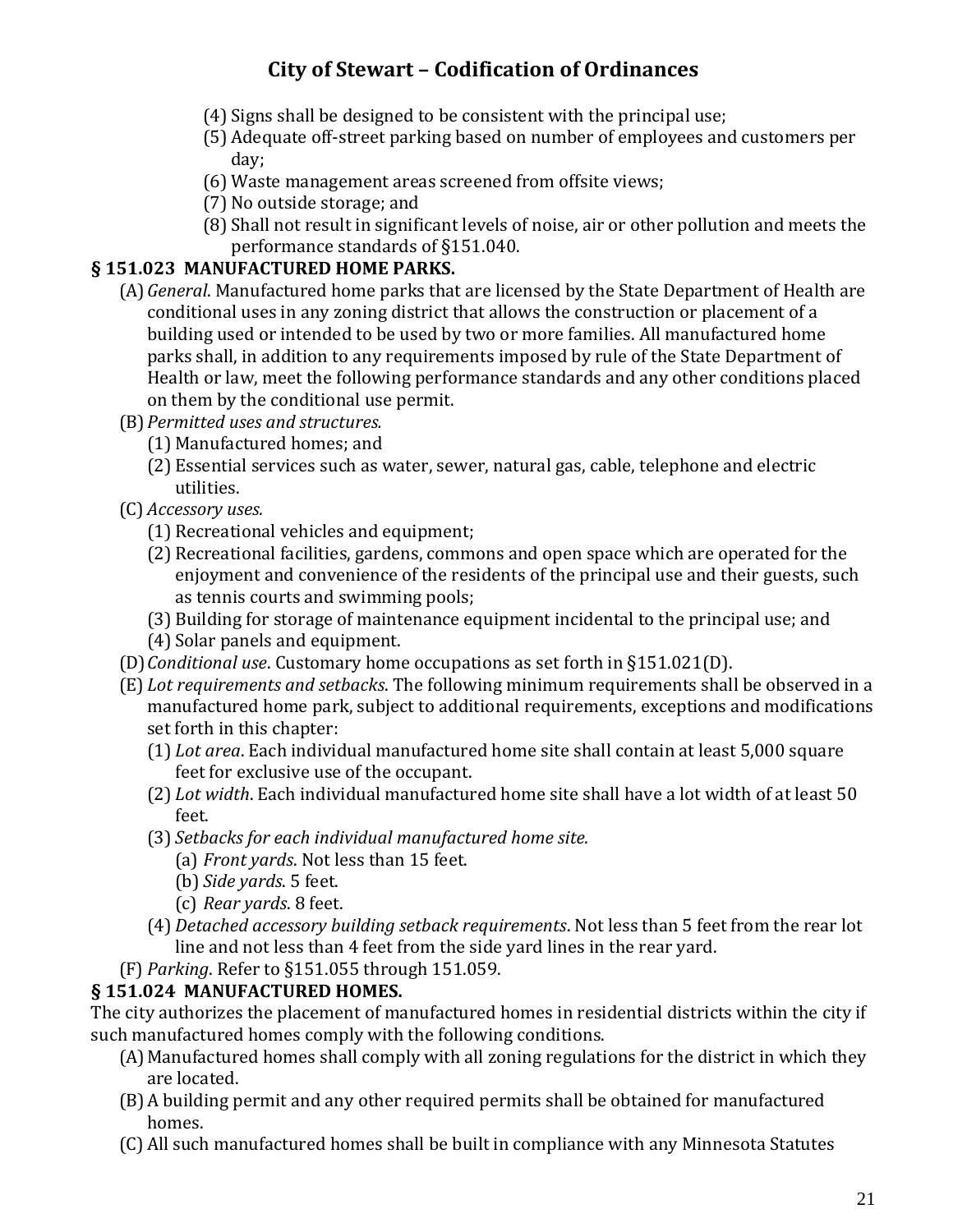regulating manufactured homes.

(D)Connection to city utilities, if available, shall be required.

### **§ 151.025 C-1 CENTRAL BUSINESS DISTRICT.**

- (A)*Purpose*. The purpose of the C-1 Central Business District is in recognition of the existing downtown business and commercial development and the need for its future expansion, rehabilitation and redevelopment.
- (B)*Permitted uses and structures.*
	- (1) Business and commercial establishments including:
		- (a) Retail establishments, including grocery, hardware, drug, clothing, variety and furniture stores; eating and drinking places, auto dealers, automobile service stations, farm implement dealerships, farm supply stores, seasonal evergreen sales and meat locker shops;
		- (b) Personal services, including laundries, beauty shops, barber shops, funeral homes, shoe repair shops, printing and publishing shops and photographic studios;
		- (c) Professional services, including medical and dental clinics and attorney's offices;
		- (d) Repair services, including automobile, jewelry, radio and television repair shops, appliance repair shops, farm and implement repair shops, plumbing contractor's shop and electrical contractor's shop;
		- (e) Entertainment and amusement services, including motion picture theaters, recreation halls and bowling alleys;
		- (f) Lodging services, including hotels and motels; and
		- (g) Finance, insurance, real estate and tax services.
	- (2) Public and semi-public buildings, including post office, fire hall and city hall;
	- (3) Private clubs;
	- (4) Apartments, provided they are located above the first floor level;
	- (5) Automobile parking lots;
	- (6) Essential services, such as sewer, water, telephone and electric utility facilities; and
	- (7) Churches and places of religious assembly.
- (C) *Accessory uses*. Uses incidental to the foregoing principal uses, such as off-street parking and loading and unloading areas, signs, indoor storage of merchandise and wholesaling and manufacturing, when incidental to a permitted use, solar panels, satellite dishes and antennas.
- (D)*Conditional uses*. Within the C-1 District, no structure or land shall be used for the following except by conditional use permit and in conformance with the standards specified in division (I) of this section.
	- (1) One- and two-family dwellings and multiple-family dwellings, including manufactured homes meeting the standards as set forth in §151.024 and manufactured home parks licensed by the state;
	- (2) Nonresidential licensed day care facilities;
	- (3) Outdoor storage incidental to a principal use;
	- (4) Drive-thru or drive-up window accessory to a principal use; and
	- (5) Sidewalk cafes and outdoor eating or dining areas accessory to a principal use.
- (E) *Lot requirements and setbacks*. The following minimum requirements shall be observed in C-1 Districts, subject to additional requirements, exceptions and modifications set forth in this chapter:
	- (1) *Lot area*. None.
	- (2) *Lot width*. None.
	- (3) *Setbacks.*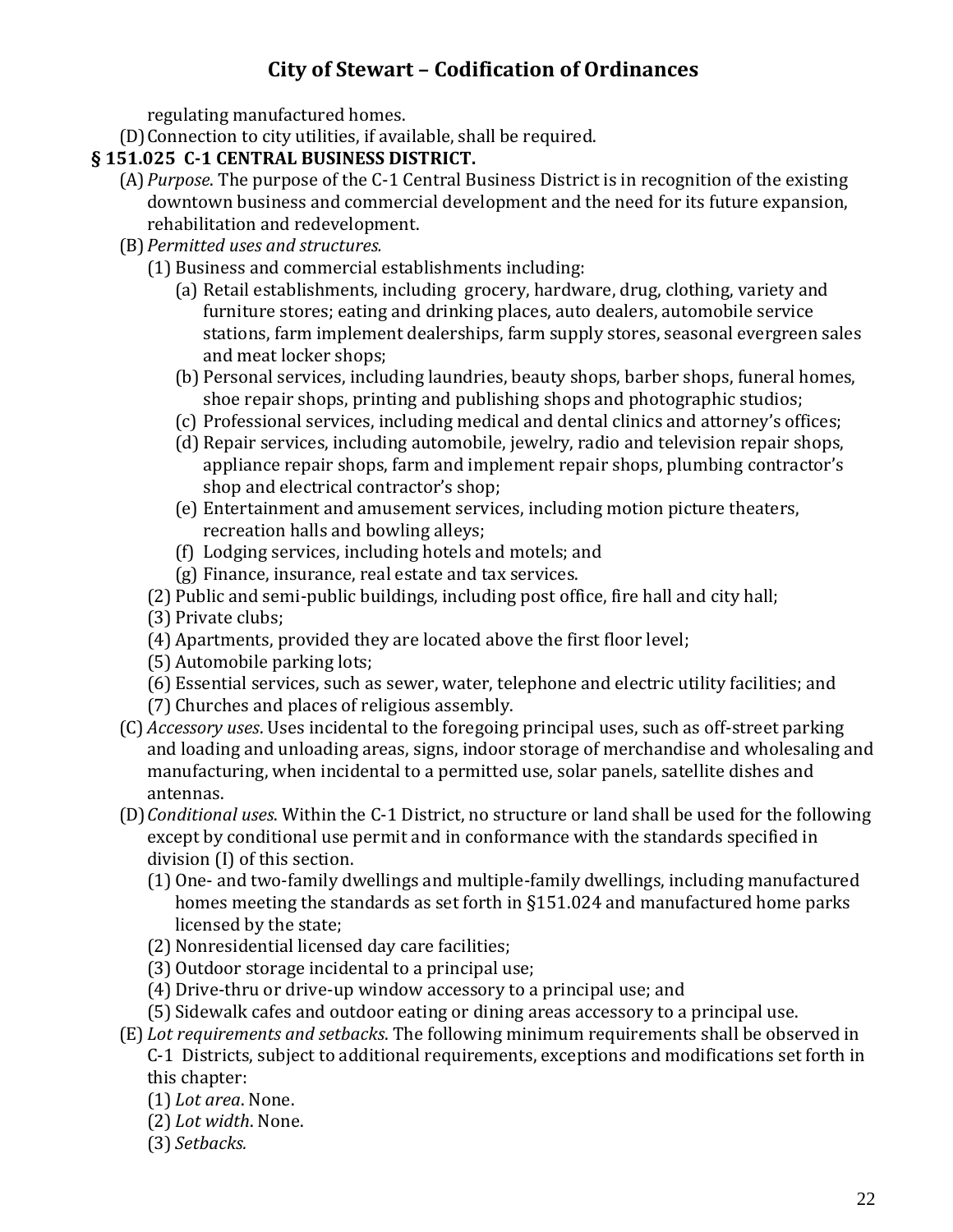- (a) *Front yards*. None.
- (b) *Side yards*. None.
- (c) *Rear yards*. 15 feet.
- (4) All lots shall front on and have ingress and egress by means of a public right-of-way.
- (F) *Building requirements; height*. No structure shall exceed 3 stories or 45 feet, whichever is less.
- (G)*Parking*. Refer to §151.055 through 151.059.
- (H)*Height limitations*. Height limitations shall not apply to water towers, chimneys, flag poles, antennas, wind energy conversion systems, church spires, church belfries or church domes not containing habitable space and support towers permitted by §150.04.
- (I) *Conditional use permit standards for the C-1 Central Business District.*
	- (1) Purpose. It is the intent of the city in establishing general and specific criteria for conditional uses that such uses be subject to careful evaluation to ensure that their location, size and design are consistent with the standards, purposes and procedures of this chapter and the comprehensive plan, if one exists. The Planning Commission, if one exists, may recommend and the City Council may impose conditions on such uses in order to effect the purpose of this chapter.
	- (2) *General standards.* No conditional use permit shall be granted unless the City Council determines that all of the following standards will be met:
		- (a) The use is consistent with the intent of this chapter;
		- (b) The use is consistent with the goals, policies and objectives of the comprehensive plan, if one exists;
		- (c) The use does not have an undue adverse impact on governmental facilities, utilities, services or existing or proposed improvements;
		- (d) The use does not have an undue adverse impact on the public health, safety or welfare; and
		- (e) The use meets meet the performance standards of §151.040.
	- (3) *Specific standards.* In addition to the standards specified in division (2) above, no conditional use permit shall be granted unless the City Council determines that all of the specific standards contained in this division (I) will be met.
		- (a) One- and two family dwellings and multiple-family dwellings, including manufactured homes meeting the standards set forth in §151.024 and manufactured home parks licensed by the state.
			- (1) Building and site design shall provide a quality residential environment which is compatible with the permitted use;
			- (2) At least two off-street parking spaces must be provided for the each residential unit, with the parking to be in a garage, carport or on a paved area specifically intended for that purpose;
			- (3) The dwelling unit must be in compliance with all applicable building, housing, electrical, plumbing, heating and related city codes;
			- (4) The use will be permitted only where the dwelling unit will not have an undue adverse impact on adjacent properties and where there will not be a substantial alteration of the neighborhood character; and
			- (5) The city may require buffering or screening if needed.
		- (b) Nonresidential licensed daycare facilities.
			- (1) Shall have loading and drop-off points designed to avoid interfering with traffic and pedestrian movements and designed to promote the safety of children entering the center;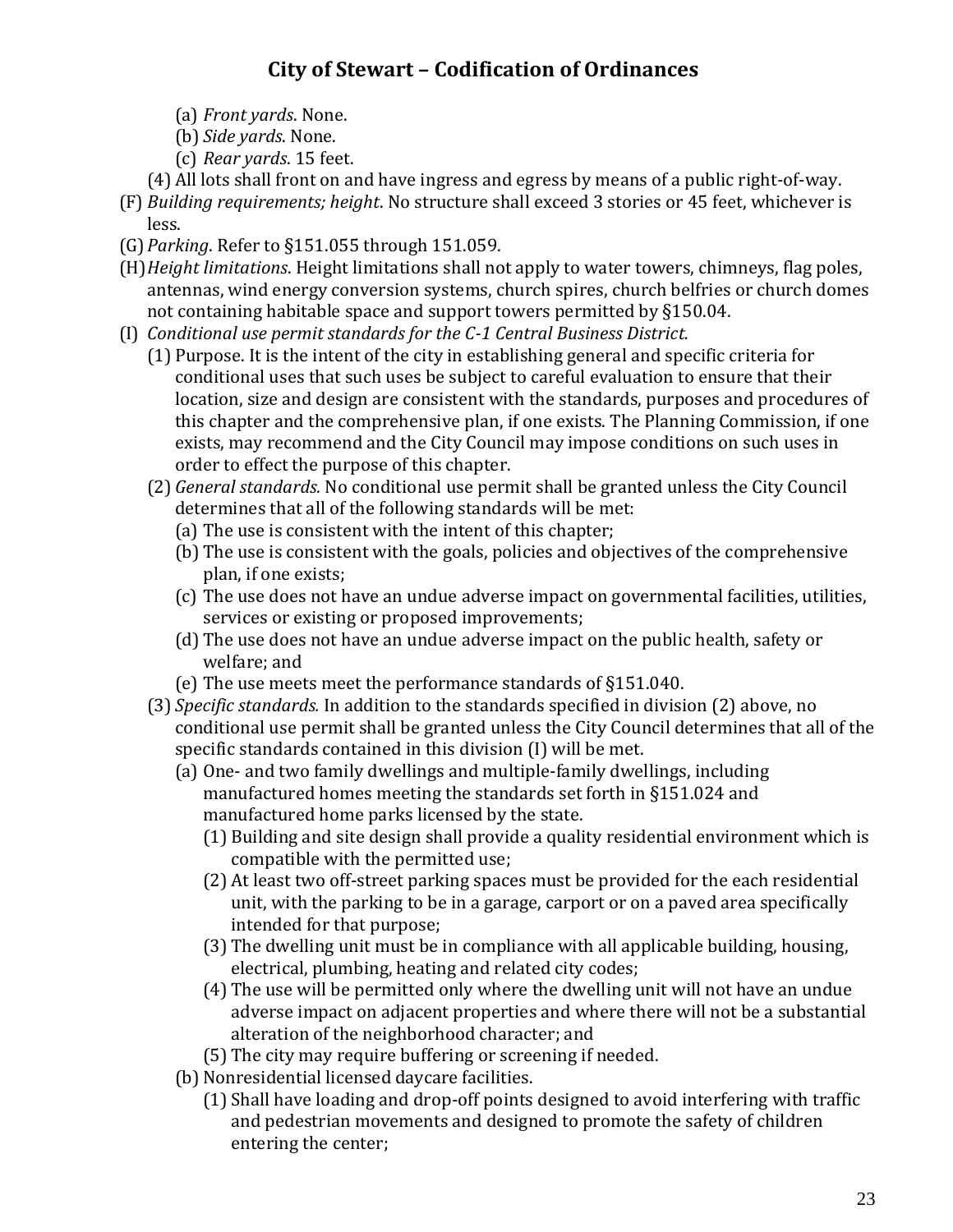- (2) Outdoor play areas shall be fenced and located and designed in a manner which mitigates visual and noise impacts on adjoining residential areas (if any);
- (3) One parking space for each six attendees based on the licensed capacity of the center shall be provided; and
- (4) Shall obtain all applicable state, county and city licenses.
- (c) Outdoor storage incidental to a principal use.
	- (1) Outdoor storage shall not be located within 100 feet of any residential parcel;
	- (2) Outdoor storage shall be screened by suitable materials, such as a fencings or natural landscaping features (trees, shrubbery, berms), as determined by Council. The screen must be, at minimum, equal to the height of the tallest item stored on the site;
	- (3) Outdoor storage must be located in a rear or side yard;
	- (4) Shall be kept in a neat and orderly fashion;
	- (5) Shall not contain any unlicensed or inoperable motor vehicles; and
	- (6) Shall not be operated in a manner as to constitute a nuisance or harborage of rodents or other wild animals.
- (d) Drive-thru or drive-up windows accessory to a principal use.
	- (1) Drive-up windows and stacking areas shall not be located adjacent to any residential parcel;
	- (2) Stacking areas shall provide for a minimum of six cars per aisle;
	- (3) Public address system shall not be audible from any residential parcel;
	- (4) Drive-up windows and stacking areas shall be screened with suitable materials from adjacent parcels; and
	- (5) Drive-up windows shall be designed to avoid interfering with traffic and pedestrian movements.
- (e) Sidewalk cafes and outdoor eating or dining areas accessory to a principal use.
	- (1) Shall be located in a controlled or cordoned-area with at least one opening to an acceptable pedestrian walk. When a liquor license is involved, an enclosure is required and the enclosure shall not be interrupted; access shall be only through the principal building;
	- (2) Shall not be permitted within 200 feet of any residential parcel and shall be separated from residential parcels by the principal structure or other method of screening acceptable to the city;
	- (3) Shall be located and designed so as not to interfere with pedestrian and vehicular circulation;
	- (4) Shall not be located to obstruct parking spaces;
	- (5)Shall be located adjacent to an entrance to the principal use;
	- (6) Shall be equipped with refuse containers and periodically patrolled for litter pick-up; and
	- (7) Shall not have speakers or audio equipment which is audible from adjacent parcels.

### **§ 151.026 C-2 COMMERCIAL DISTRICT.**

- (A)*Purpose*. The purpose of the C-2 Commercial District is to provide for commercial development outside of the C-1 Central Business District.
- (B)*Permitted uses and structures*. All uses of a commercial nature, including retail, light industrial, wholesale, service, office, financial, recreational, professional and lodging, including all uses permitted in the C-1 Central Business District and those other commercial uses as are not considered industrial as listed in §151.027.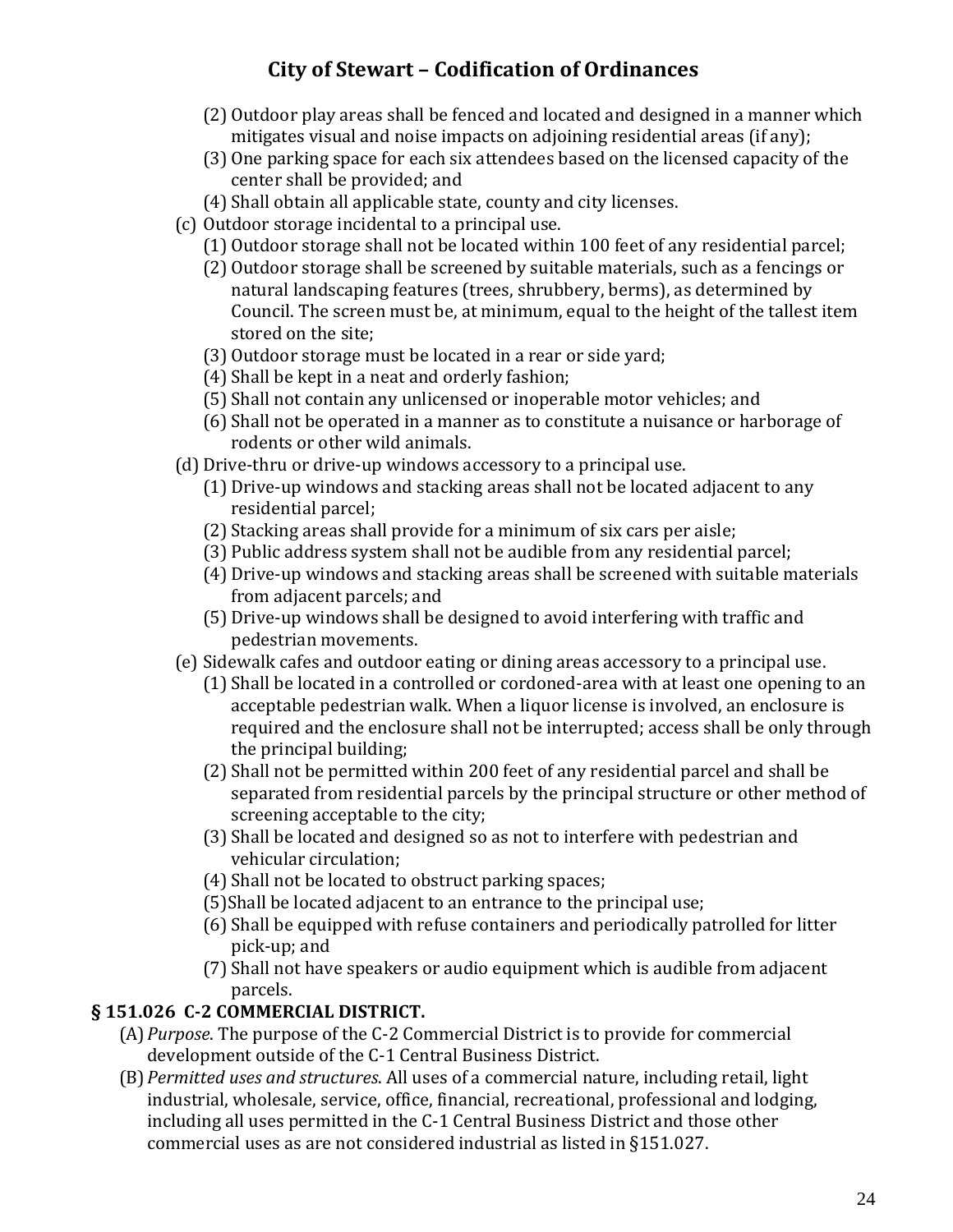- (C) *Accessory uses*. Those accessory uses permitted in the C-1 Central Business District.
- (D)*Conditional uses.* Within the C-2 district, no structure or land-shall be used for the following except by conditional use permit and in conformance with the standards specified in division (I) of this section:
	- (1) All conditional uses permitted in the C-1 District; and
	- (2) Sexually Oriented Businesses, as defined in Chapter 153.
- (E) *Lot requirements and setbacks.* The following minimum requirements shall be observed in C-2 Districts, subject to additional requirements, exceptions and modifications set forth in this chapter:
	- (1) *Lot area.* None.
	- (2) *Lot width.* None.
	- (3) *Setbacks*.
		- (a) *Front yards*. None.
		- (b) *Side yards.* None.
		- (c) *Rear yards.* 15 feet.
	- (4) All lots shall front on and have ingress and egress by means of a public right-of-way.
- (F) *Building requirements; height*. No structure shall exceed three stories or 45 feet, whichever is less.
- (G)Parking. Refer to §151.055 through 151.059.
- (H)Height limitations shall not apply to water towers, chimneys, flag poles, antennas, wind energy conversion systems, church spires, church belfries or church domes not containing habitable space and support towers permitted by §150.04.
- (I) Conditional use permit standards for the C-2 Central Business District.
	- (1) *Purpose*. It is the intent of the city in establishing general and specific criteria for conditional uses that such uses be subject to careful evaluation to ensure that their location, size and design are consistent with the standards, purposes and procedures of this chapter and the comprehensive plan, if one exists. The Planning Commission, if one exists, may recommend and the City Council may impose conditions on such uses in order to effect the purpose of this chapter.
	- (2) *General standards.* No conditional use permit shall be granted unless the City Council determines that all of the following standards will be met:
		- (a) The use is consistent with the intent of this chapter;
		- (b) The use is consistent with the goals, policies and objectives of the comprehensive plan, if one exists;
		- (c) The use does not have an undue adverse impact on governmental facilities, utilities, services or existing or proposed improvements;
		- (d) The use does not have an undue adverse impact on the public health, safety or welfare; and
		- (e) The use meets the performance standards of §151.040.
	- (3) *Specific standards.* In addition to the standards specified in division (2) above, no conditional use permit shall be granted unless the City Council determines that all of the specific standards contained in this subdivision will be met.
		- (a) *One- and two family dwellings and multiple-family dwellings, including manufactured homes meeting the standards set forth in §151.024 and manufactured home parks licensed by the state.*
			- (1)Building and site design shall provide a quality residential environment which is compatible with the permitted use;
			- (2)At least two off-street parking spaces must be provided for the each residential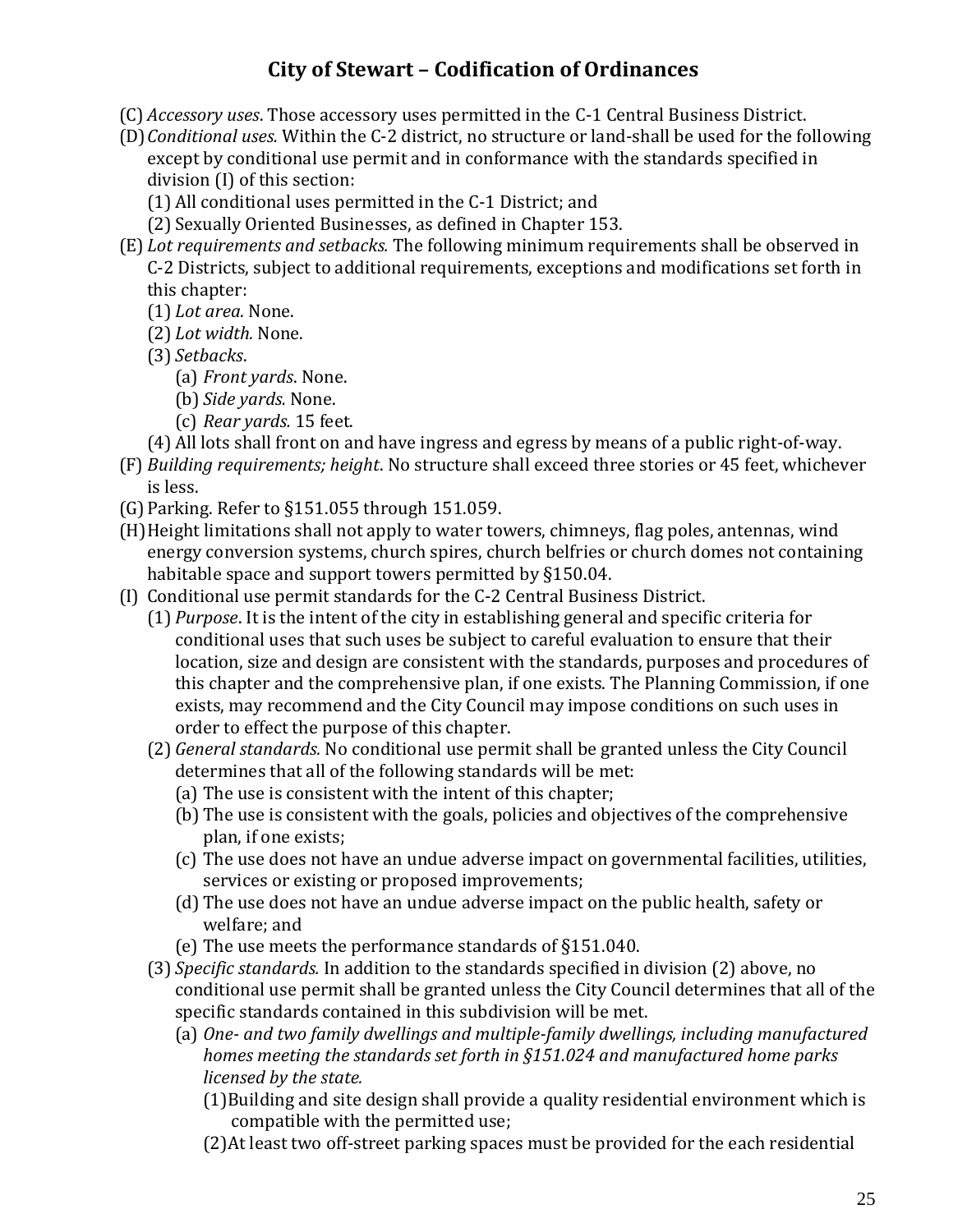unit, with the parking to be in a garage, carport or on a paved area specifically intended for that purpose

- (3)The dwelling unit must be in compliance with all applicable building, housing, electrical, plumbing, heating and related city codes;
- (4)The use will be permitted only where the dwelling unit will not have an undue adverse impact on adjacent properties and where there will not be a substantial alteration of the neighborhood character; and
- (5)The city may require buffering or screening if needed.
- (b) *Nonresidential licensed daycare facilities.*
	- (1) Shall have loading and drop-off points designed to avoid interfering with traffic and pedestrian movements and designed to promote the safety of children entering the center;
	- (2) Outdoor play areas shall be fenced and located and designed in a manner which mitigates visual and noise impacts on adjoining residential areas (if any);
	- (3) One parking space for each six attendees based on the licensed capacity of the center shall be provided; and
	- (4) Shall obtain all applicable state, county and city licenses.
- (c) *Outdoor storage incidental to a principal use.*
	- (1) Outdoor storage shall not be located within 100 feet of any residential parcel;
	- (2) Outdoor storage shall be screened by suitable materials, such as a fencings or natural landscaping features (trees, shrubbery, berms), as determined by Council. The screen must be, at minimum, equal to the height of the tallest item stored on the site;
	- (3) Outdoor storage must be located in a rear or side yard;
	- (4) Shall be kept in a neat and orderly fashion;
	- (5) Shall not contain any unlicensed or inoperable motor vehicles; and
	- (6) Shall not be operated in a manner as to constitute a nuisance or harborage of rodents or other wild animals.
- (d) *Drive-thru or drive-up windows accessory to a principal use.*
	- (1) Drive-up windows and stacking areas shall not be located adjacent to any residential parcel;
	- (2) Stacking areas shall provide for a minimum of six cars per aisle;
	- (3) Public address system shall not be audible from any residential parcel;
	- (4) Drive-up windows and stacking areas shall be screened with suitable materials from adjacent parcels; and
	- (6) Drive-up windows shall designed to avoid interfering with traffic and pedestrian movements.
- (e) *Sidewalk cafes and outdoor eating or dining areas accessory to a principal use.*
	- (1) Shall be located in a controlled or cordoned area with at least one opening to an acceptable pedestrian walk. When a liquor license is involved, an enclosure is required and the enclosure shall not be interrupted; access shall be only through the principal building;
	- (2) Shall not be permitted within 200 feet of any residential parcel and shall be separated from residential parcels by the principal structure or other method of screening acceptable to the city;
	- (3) Shall be located and designed so as not to interfere with pedestrian and vehicular circulation;
	- (4) Shall not be located to obstruct parking spaces;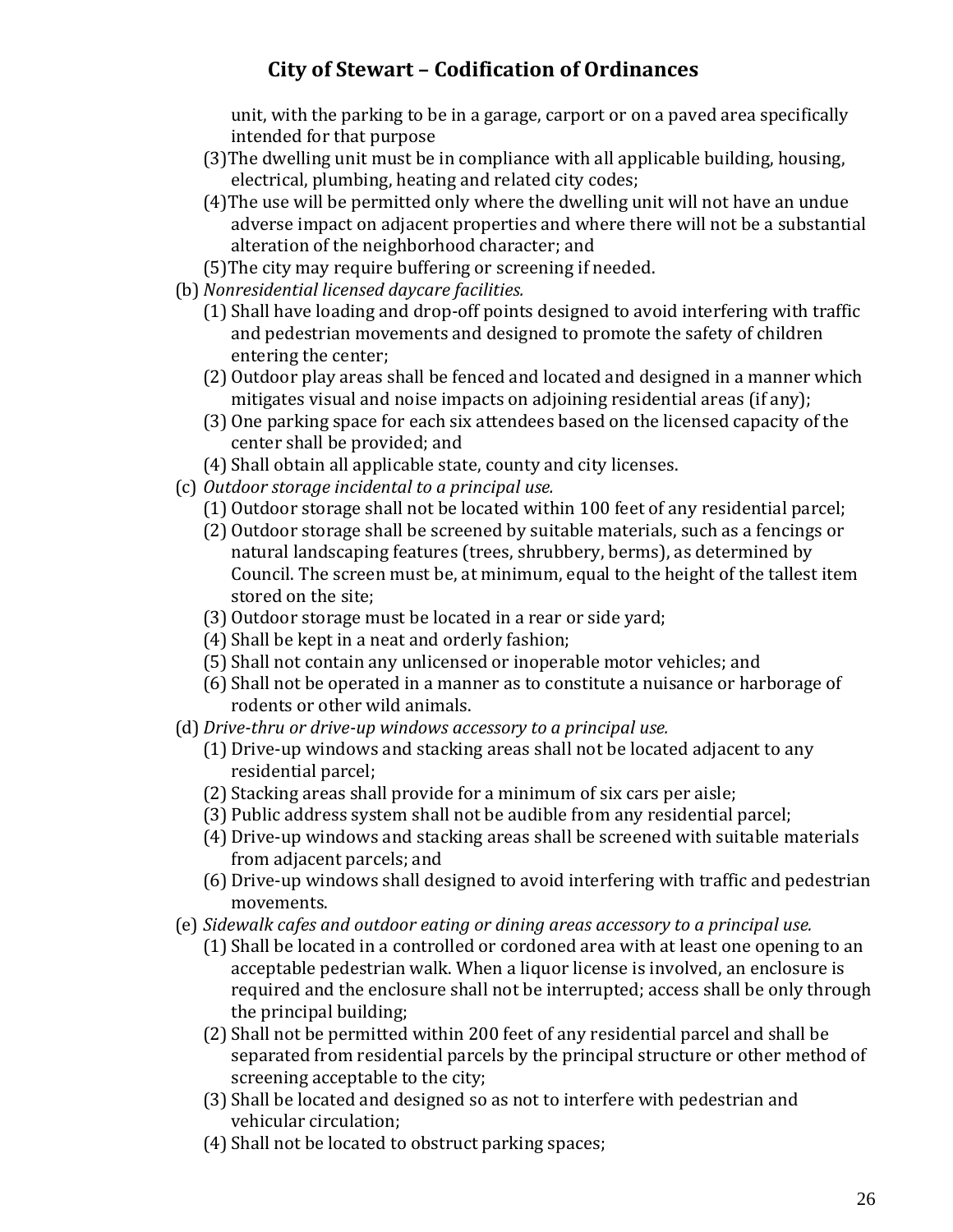- (5) Shall be located adjacent to an entrance to the principal use;
- (6) Shall be equipped with refuse containers and periodically patrolled for litter pick-up; and
- (7) Shall not have speakers or audio equipment which is audible from adjacent parcels.
- (f) *Sexually oriented businesses*.
	- (1) Shall not be located within 250 feet of property used or zoned for residential uses, day care facility, school library, park, playground, state or federal wildlife area or preserve, religious institution or other public recreational facility, premises licensed under Chapter 112, Liquor Regulations or another sexually-oriented business;
	- (2) No drive-thru or drive-up windows shall-be permitted;
	- (3) All activities must be contained within the-principal structure;
	- (4) Must be licensed and meet all regulations and restrictions under Chapters 119 and 153 of this code. Failure to meet these requirements, as with other violations of the conditions of the condition use permit, may result in revocation of the conditional use permit; and
	- (5) Parking shall be provided to accommodate one space per three persons allowed for the maximum occupancy of the building under the MN Fire Code at M.S. Ch. 299F and Minn. Rules 7511, as they may be amended from time to time.

### **§ 151.027 INDUSTRIAL.**

- (A)*Purpose*. The purpose of the I Industrial District is to provide for industrial development outside of the other districts authorized by this chapter. Development within the district shall be regulated through the performance standards outlined in §151.040 of this chapter to promote sensitive site design and to mitigate external site impacts.
- (B)*Permitted uses and structures*. Within the I District no structure or land may be used except for the following uses occurring within an enclosed building:
	- (1) Warehouse;
	- (2) Storage;
	- (3) Manufacturing;
	- (4) Processing;
	- (5) Office;
	- (6) Wholesale;
	- (7) Research;
	- (8) Government buildings; and
	- (9) Other such industrial uses which in the determination of the City Council and as formally documented will be compatible and will not be detrimental to uses allowed in this or contiguous districts.
- (C) *Accessory structures and uses.* Within the I District the following accessory uses are permitted provided they are subordinate to and associated with a permitted use:
	- (1) Living quarters for security personnel, provided they are located within the principal structure;
	- (2) Overnight outside storage of vehicles, provided the vehicles are associated with the business and are screened from view from residential properties or public views;
	- (3) Outside storage, including fuel storage, provided it is screened from general public view;
	- (4) Retail or service uses not exceeding 25% of the gross floor area of the principal structure;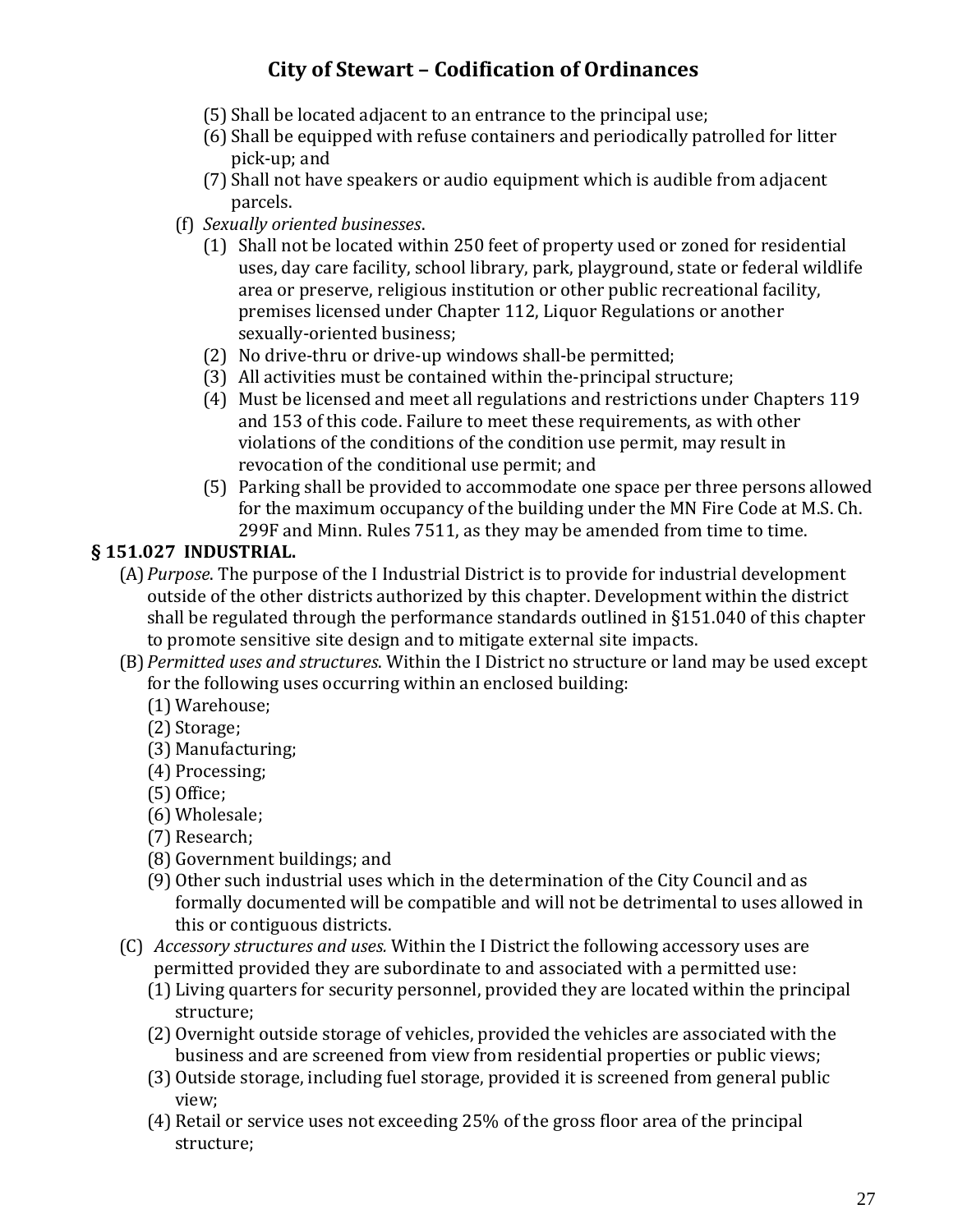- (5) Other uses customarily associated with but subordinate to a permitted use, as determined by the city; and
- (6) Solar panels and equipment, satellite dishes and antennas.
- (D)*Conditional uses.* Within the I District no land or structure may be used for the following except by conditional use permit and in conformance with the performance standards contained in §151.040 of this ordinance:
	- (1) Retail or service uses occupying between 25% and 50% of the gross area of the principal structure.
	- (2) Wind energy conversion systems or windmills.
- (E)*District standards.* No building or land in the I District shall be used except in conformance with the following:
	- (1) *Building height*. Maximum of 45 feet or three stories, whichever is less;
	- (2) *Front yard setback*. Minimum of 35 feet from local and neighborhood collector streets as identified in the comprehensive plan, if any or the zoning map if no comprehensive plan is in existence; or a minimum of 50 feet from railroad lines and from major collector or arterial roadways as designated in the comprehensive plan if any or the zoning map if no comprehensive plan is in existence;
	- (3) *Side and rear yard setbacks*. Minimum setbacks shall be in accordance with the following when measured from land designated accordingly in the comprehensive plan if any or the zoning map if no comprehensive plan is in existence:
		- (a) 70 feet from R-1 and R-2 residential uses;
		- (b) 30 feet from C-1 and C-2 commercial business uses; and
		- (c) 20 feet from I District uses.
	- (4) *Lot coverage*. Maximum lot coverage shall be 85% and shall be calculated to include building footprints; parking areas; driveways; loading, storage and trash areas and other areas covered by any impervious surface;
	- (5) Access: from a collector or arterial roadway as designated in the comprehensive plan, if any or a street specifically designed to accommodate industrial traffic;
	- (6) Trash enclosures or accessory buildings not to exceed 600 square feet in size shall be located behind the front building line of the principal building and not in any required set back;
	- (7) Parking shall be regulated pursuant to §151.055 through 151.059; and
	- (8) Performance standards shall be regulated pursuant to §151.040.
- (F) *Conditional use permit standards for the Industrial District*.
	- (1) *Purpose*. It is the intent of the city in establishing general and specific criteria for conditional uses that such uses be subject to careful evaluation to ensure that their location, size and design are consistent with the standards, purposes and procedures of this chapter and the comprehensive plan. The Planning Commission, if any, may recommend and the City Council may impose conditions on such uses in order to ensure compliance or to affect the purpose of this chapter.
	- (2) *General standards.* No conditional use permit shall be granted unless the City Council determines that all of the following standards will be met:
		- (a) The use is consistent with the intent of this chapter;
		- (b) The use is consistent with the goals, policies and objectives of the comprehensive plan, if any;
		- (c) The use does not have an undue adverse impact on governmental facilities, utilities, services or existing or proposed improvements;
		- (d) The use is in compliance with the performance standards specified in §151.040, of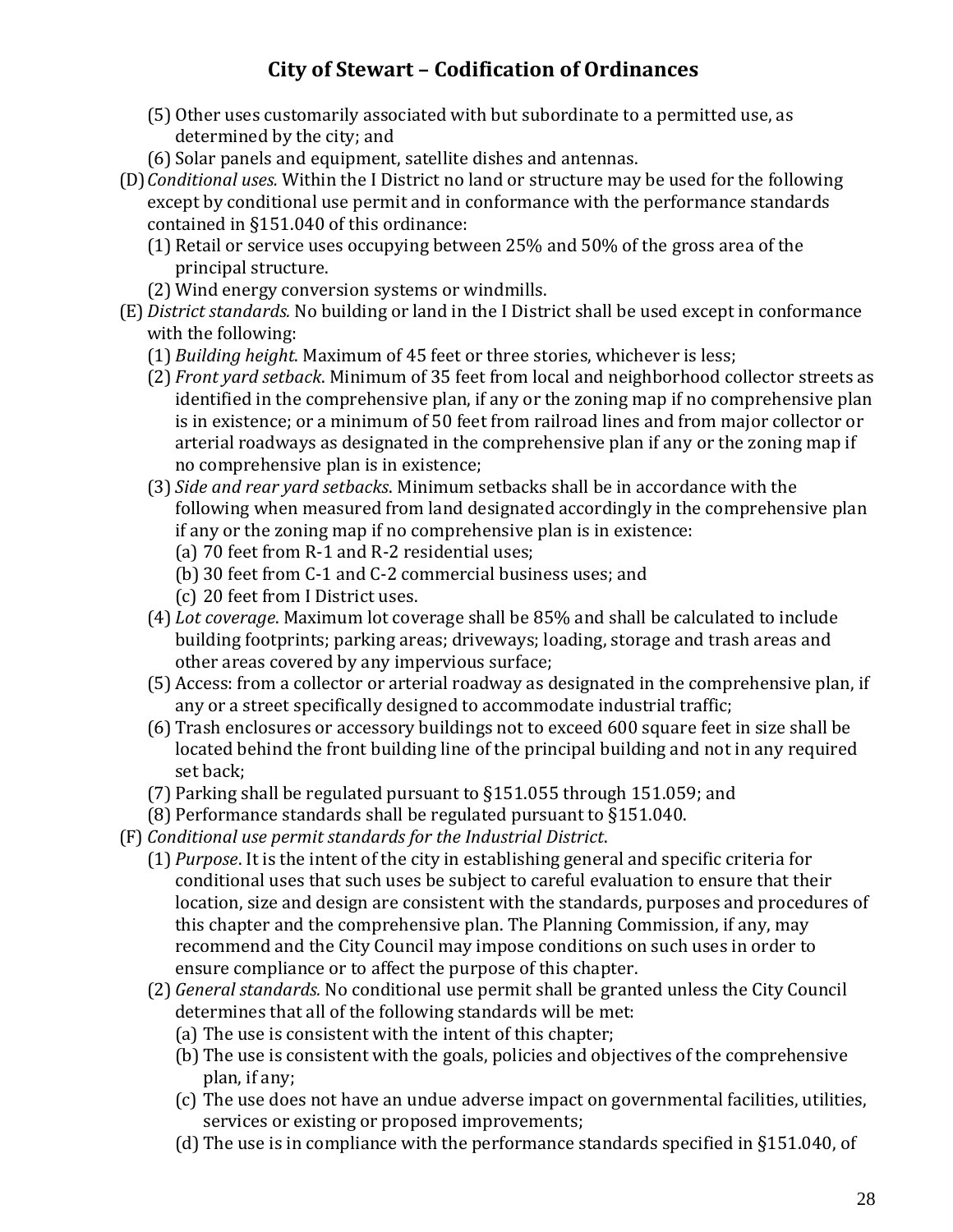this chapter; and

- (e) The use does not have an undue adverse impact on the public health, safety or welfare.
- (3)In addition to the standards specified in division (2), no conditional use permit shall be granted unless the City Council determines that each of the following specific standards will be met.
	- (a) Retail or service uses occupying between 25% and 50% of the gross area of the principal structure:
		- (1) Shall be no exterior modifications to the building;
		- (2) Shall have no outside storage or display and no accessory structures for retail sales purposes; and
		- (3) Shall have sufficient parking to accommodate the additional retail traffic.
	- (b) Wind energy conversion systems or windmills.
		- (1) Set back from the nearest property line a distance equal to the height of the tower plus one-half the diameter of the rotor;
		- (2) Certified by a professional engineer as being of a design adequate for the atmospheric conditions of the area:
		- (3) Equipped with over-speed or similar controls designed to prevent disintegration of the rotor in high winds;
		- (4) Compliance with all building and electrical code requirements of the city, the noise regulations of the Minnesota Pollution Control Agency and the rules and regulations of the Federal Communications Commission and Federal Aviation Administration;
		- (5)If the WECS has not been operated for a period of one year or fails to meet the conditions of this chapter, the City Council may order it dismantled and the site restored to its original condition; and
		- (6)If the owner or person responsible for the WECS does not maintain it or comply with all requirements of this chapter, the city may take such steps as are necessary to achieve compliance. The cost of such work, including administrative costs, shall be a lien against the property and may be collected as a special assessment. The city may sell salvaged and valuable materials at public auction on ten days' notice.

#### **§ 151.028 RURAL RESIDENTIAL AND AGRICULTURAL DISTRICT**

- (A)*Purpose*. The purpose of the Rural Residential and Agriculture District is to allow suitable areas of the city to be retained and utilized in open space and/or agricultural uses.
- (B)*Permitted uses.* The following are permitted uses in the Rural Residential and Agriculture District:
	- (1) Agriculture, including farm dwellings and agricultural related buildings and structures subject to state pollution control standards, but not including commercial feedlots or other commercial operations;
	- (2) One-family dwelling units;
	- (3) Public, government owned parks, playgrounds, wild life areas and game refuges, athletic fields and other public recreational uses;
	- (4) Churches and places of religious assembly, public and private schools and government-owned buildings and facilities;
	- (5) Manufactured homes which meet the standards set forth in §151.024; and
	- (6) As required by M.S. §462.357(7), as it may be amended from time to time, a state licensed residential facility or a housing with services establishment registered under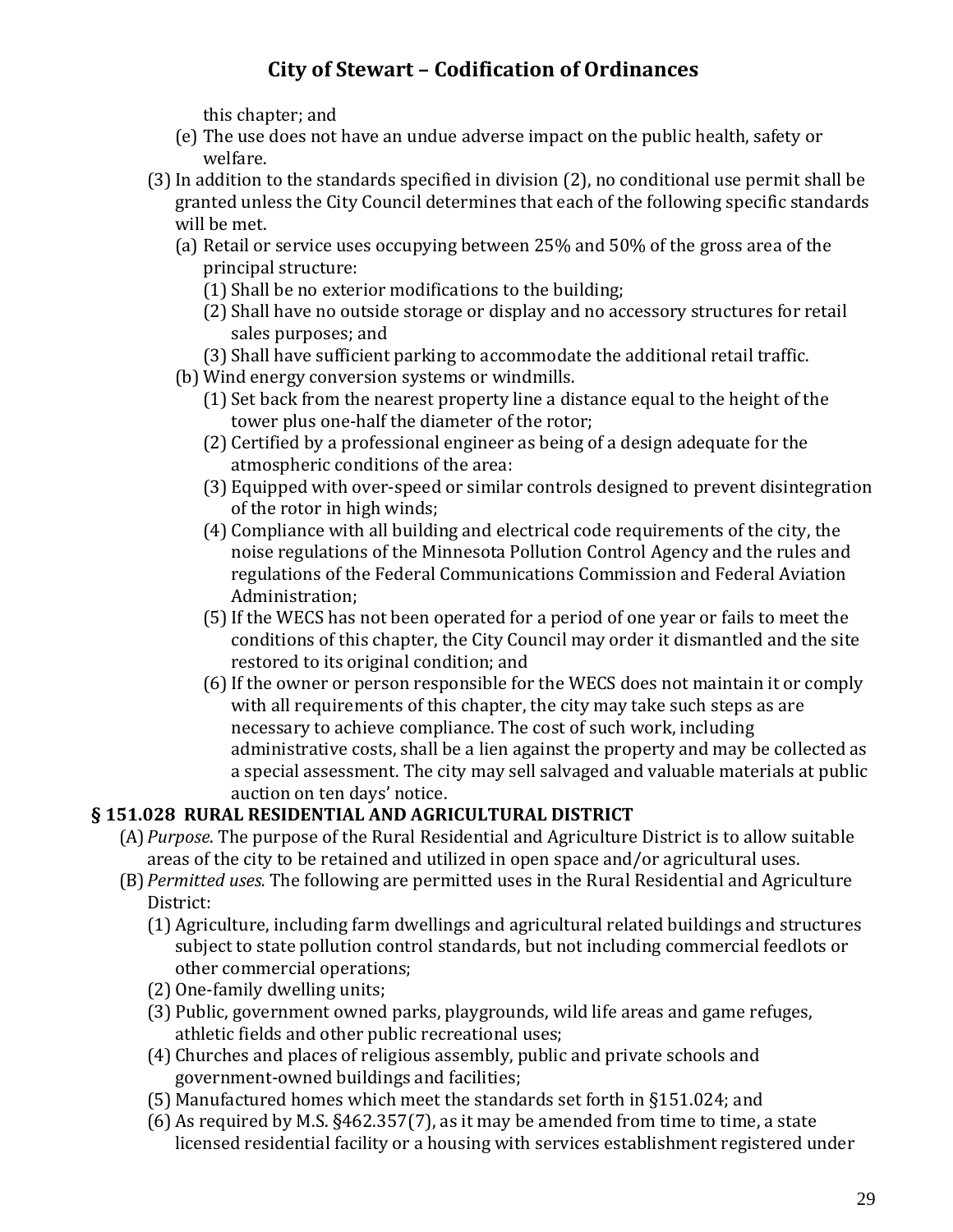M.S. Ch. 144D, as it may be amended from time to time, serving six or fewer persons, a licensed day care facility serving 12 or fewer persons and a group family day care facility licensed under Minn. Rules, parts 9502.0315 to 9502.0445, as it may be amended from time to time, to serve 14 or fewer children shall be considered a permitted single-family residential use of property for the purposes of zoning, except that a residential facility whose primary purpose is to treat juveniles who have violated criminal statutes relating to sex offenses or have been adjudicated delinquent on the basis of conduct in violation of criminal statutes relating to sex offenses shall not be considered a permitted use.

- (C) *Accessory uses.* The following are permitted accessory uses in the Rural Residential and Agriculture District:
	- (1) Operation and storage of such vehicles, equipment and machinery which are incidental to permitted or conditional uses allowed in this district;
	- (2) Boat houses, piers and docks serving a single-family residence;
	- (3) Private garages, screen porches, play equipment, solar panel equipment, satellite dishes and antennas; and
	- (4) The renting of rooms by a resident family for lodging purposes only and for not more than two rooms in a one-family dwelling.
- (D)*Conditional uses.* Within the Rural Residential and Agriculture District no structure or land shall be used for the following except by conditional use permit and in conformance with the standards specified in division (I) of this chapter.
	- (1) Bed and breakfast inns;
	- (2) Wind energy conversion systems or windmills; and
	- (3) Home occupations.
	- (4) Solar energy conversion farms
- (E) *Lot requirements and setbacks.* The following minimum requirements shall be observed in the Rural Residential and Agriculture District, subject to additional requirements, exceptions and modifications set forth in this chapter:
	- (1) *Lot area.* A minimum of two and one-half acres of upland area, upland being land above the 100-year flood elevation or non-wetland.
	- (2) *Lot width.* A minimum of 200 feet.
	- (3) *Lot depth.* A minimum of 300 feet.
	- (4) *Setbacks.*
		- (a) *Front yard.* A minimum of 40 feet.
		- (b) *Side yards.* A minimum of 10 feet.
		- (c) *Side yards, corner lots*. A minimum of 30 feet on side adjacent to street, but in no case less than the setback of an adjacent lot which has its front yard on the same street.
		- (d) *Rear yard.* A minimum of 30 feet.
		- (e) *Rear yard, corner lots*. A minimum of 15 on side adjacent to street, but in no case less than the setback of an adjacent lot which has its rear yard on the same street.
	- (5) *Detached accessory building setback requirements*. Not less than five feet from rear yard line and not less than four feet from the side yard lines in the rear yard. On corner lots not less than 25 feet from the adjacent street, but in no case less than the setback of an adjacent lot which has its front yard on the same street.
	- (6) *Access*. All lots shall front on and have ingress and egress by means of a public right-of-way.
- (F) *Building requirements; height.* No structure shall exceed two stories or 35 feet, whichever is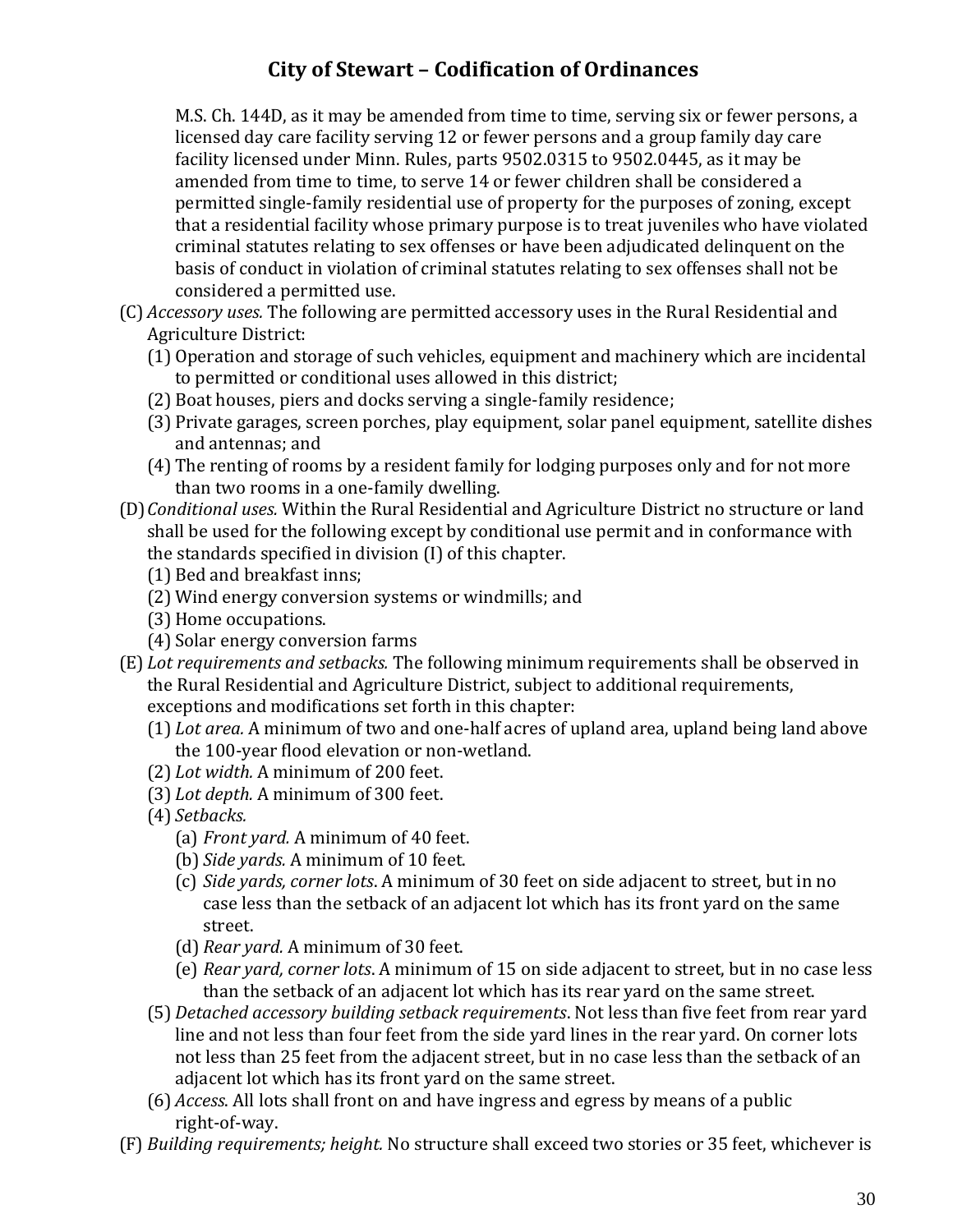less.

- (G)*Parking*. Refer to §151.055 through 151.059.
- (H)Height limitations shall not apply to water towers, chimneys, flag poles, antennas, wind energy conversion systems, church spires, church belfries or church domes not containing habitable space and support towers permitted by §150.04.
- (I) Conditional use permit standards for the Rural Residential and Agriculture Single-Family Residential District.
	- (1) *Purpose*. It is the intent of the city in establishing general and specific criteria for conditional uses that such uses be subject to careful evaluation to ensure that their location, size and design are consistent with the standards, purposes and procedures of this chapter and the comprehensive plan, if one exists. The Planning Commission, if one exists, may recommend and the City Council may impose conditions on such uses in order to affect the purpose of this chapter.
	- (2) *General standards.* No conditional use permit shall be granted unless the City Council determines that all of the following standards will be met:
		- (a) The use is consistent with the intent of this chapter;
		- (b) The use is consistent with the goals, policies and objectives of the comprehensive plan, if one exists;
		- (c) The use does not have an undue adverse impact on governmental facilities, utilities, services or existing or proposed improvements; and
		- (d) The use does not have an undue adverse impact on the public health, safety or welfare.
	- (3) *Specific standards.* In addition to the standards specified in division (2), no conditional use permit shall be granted unless the City Council determines that all of the specific standards contained in this division will be met.
		- (a) *Home occupations.*
			- (1) Such occupation shall be carried on in the main building;
			- (2) Not more than 25% of the floor space of the residence is used for this purpose;
			- (3) No articles for sale be displayed so as to be visible from the street;
			- (4) The conduct of the home occupation shall result in no change in the outside appearance of the building or land or other visible evidence of the conduct of the home occupation, other than one sign, not exceeding one square foot in area, non-illuminated and mounted flat against the wall of the dwelling.
			- (5) No traffic shall be generated by such home occupation in greater volume than would normally be expected in a residential neighborhood.
			- (6) Only limited retail sales activity;
			- (7) Maximum of one outside employee;
			- (8) Adequate off-street parking based on number of employees and customers per day;
			- (9) Parking area screened from off-site views;
			- (10) No outside storage;
			- (11) Shall not result in significant levels of noise, air or other pollution;
			- (12) Business hours restricted to no more than 8:00 a.m. to 9:00 p.m.; and
			- (13) Outside parking of no more than one commercial type vehicle or vehicle identified for business purposes not to exceed one ton capacity which is used for both personal and business transportation.
		- (b) *Wind energy conversion systems (WECS)*.
			- (1) Set back from the nearest property line a distance equal to the height of the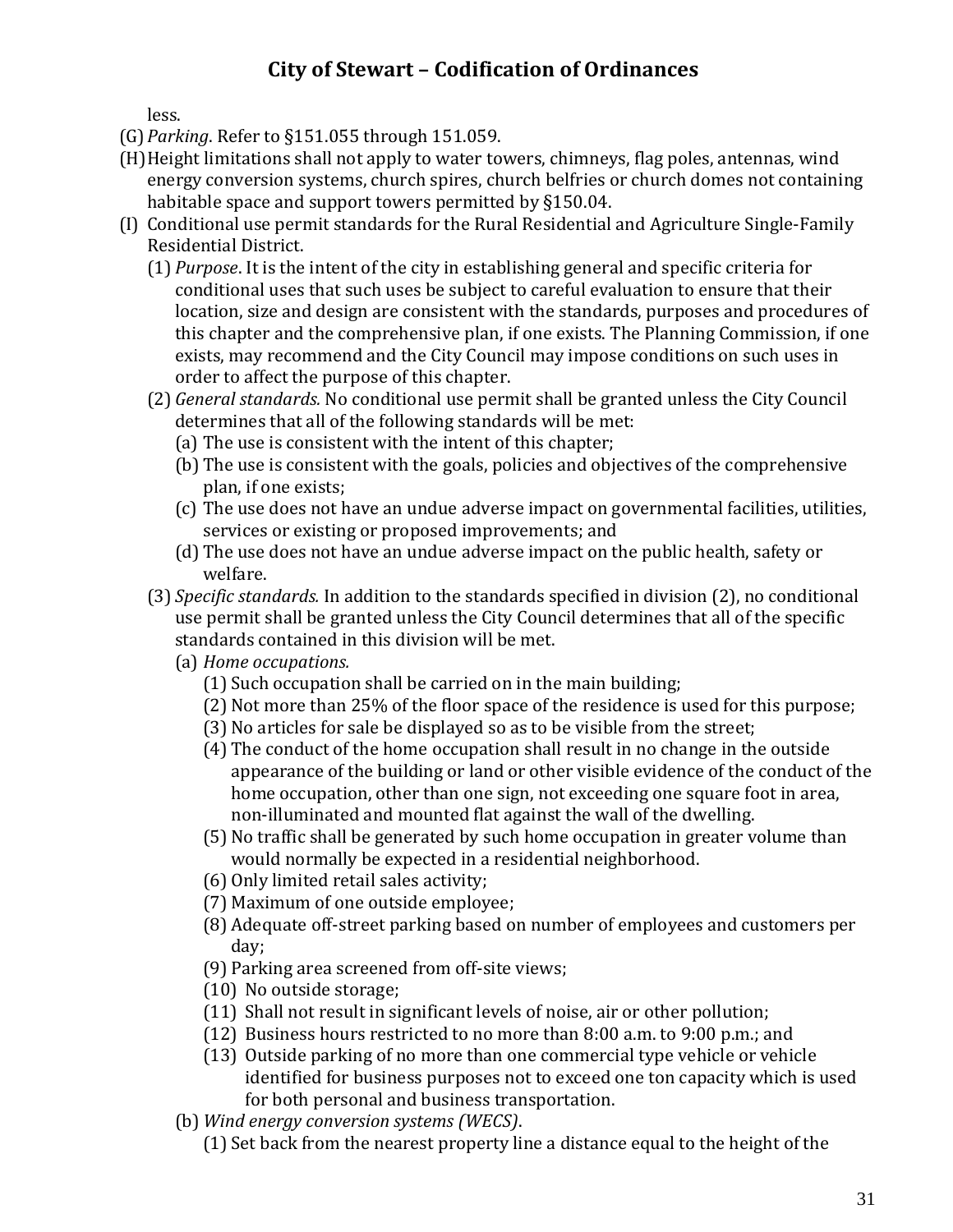tower plus one-half the diameter of the rotor;

- (2) Certified by a professional engineer as being of a design adequate for the atmospheric conditions of the area;
- (3) Equipped with over-speed or similar controls designed to prevent disintegration of the rotor in high winds;
- (4) Compliance with all building and electrical code requirements of the city, the noise regulations of the Minnesota Pollution Control Agency and the rules and regulations of the Federal Communications Commission and Federal Aviation Administration;
- (5)If the WECS has not been operated for a period of one year or fails to meet the conditions of this chapter, the City Council may order it dismantled and the site restored to its original condition;
- (6)If the owner or person responsible for the WECS does not maintain it or comply with all requirements of this chapter, the city may take such steps as are necessary to achieve compliance. The cost of such work, including administrative costs, shall be a lien against the property and may be collected as a special assessment. The city may sell salvaged and valuable materials at public auction on ten days' notice; and
- (8) The WECS shall meet the performance standards of §151.040.
- (c) *Bed and breakfast inns*.
	- (1) The conduct of the bed and breakfast inn shall result in no change in the outside appearance of the building or land or other visible evidence of the conduct of the bed and breakfast inn, other than one sign, not exceeding one square foot in area, non-illuminated and mounted flat against the wall of the dwelling.
	- (2) No traffic shall be generated by such bed and-breakfast inn in greater volume than would normally be expected in a residential neighborhood.
- (d) Solar Energy Conversion Farms
	- (1) The applicant must submit a site development plan, drawn to scale, that includes:
		- (a) Location of the access road and gate(s), the perimeter security fence, the interconnection with the public utility system, the solar panels, the inverters and any other on-site equipment
		- (b)Wetlands as delineated by a professional wetland scientist
		- (c)Security fence setbacks of at least 30 feet from the parcel boundaries, 100 feet from the centerline of any public road, 25 feet from delineated wetland edges, and 250 feet from the nearest house other than that of the property owner.
		- (d)A sign at the entrance that indicates emergency contact information.
	- (2) Visual screening consisting of coniferous trees must be provided if determined necessary by the City Council.
	- (3) Ground cover plantings must be installed to control dust. Pollinator-friendly species are preferred.
	- (4) A plan must be submitted for controlling noxious weeds on the site.
	- (5) A chain link security fence at least 6 feet tall must be installed around the perimeter of the solar arrays.
	- (6) Grading must be kept to the minimum necessary. The intention is allow the site to be returned to agricultural use after the project is decommissioned.
	- (7) A plan for decommissioning the project after its useful life must be included.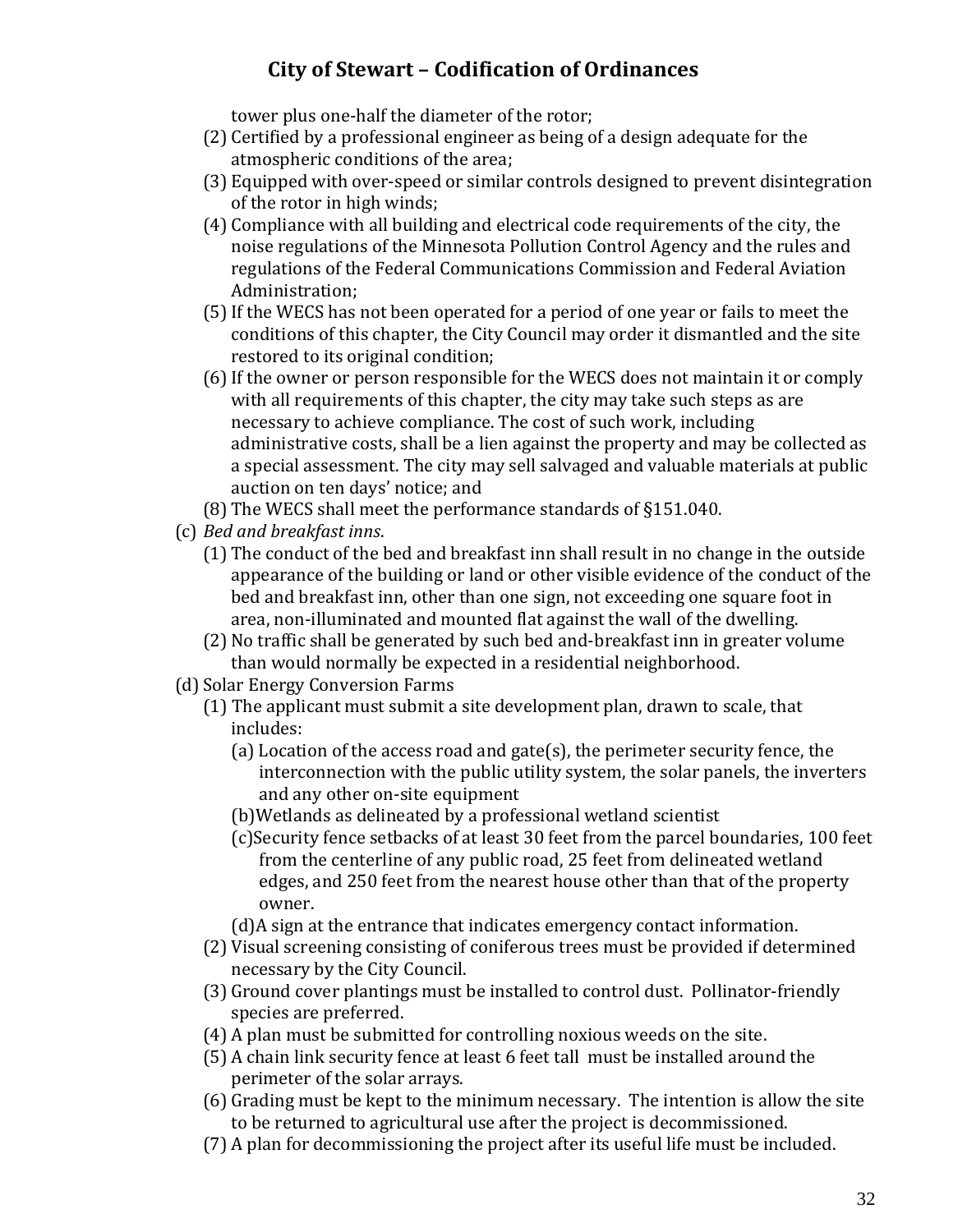This plan must include removing all above-ground and under-ground elements of the solar energy farm and any gravel used for roads or equipment. The site must be restored close to its original condition.

- (8) The solar farm must be removed after 30 years of operation, or after 12 continuous months of not producing electricity, unless an extension of time is granted by the Council under a new conditional use permit.
- (9) The applicant must agree that these and any other conditions imposed by the Council will apply to any subsequent owner or operator of the project.
- (10) During construction and/or removal of the solar farm the public roadway that accesses the solar farm must be maintained and removal of all mud and debris must be removed immediately. The roadway must be returned to its original condition.

#### **§ 151.029 RV Motor Home/Tiny House Campgrounds**

- (A)*Purpose*. The purpose of the RV Motor Home/Tiny House Campground District is to provide for a recreational vehicle campground that is to be allowed as a service to the public, but only by conditional use permit in the R-1 Single-Family Residential District and the R-2 Multiple-Family Residential District
- (B)*Permitted uses and structures.*
	- (1) A RV motor home/tiny house campground may be located adjacent to a residential district
	- (2) All RV motor home/tiny house campground sites must be serviced by city water, sewer and electric and all RV motor home/tiny house units must be hooked up to the services, no vehicles may use a self-contained holding tank, and garbage collection points shall be screened from public view
	- (3) An area of no more than a three foot diameter circle (measured from the inside of the fire ring or border); completely surrounded by non-combustible and non-smoke or odor producing material, either of natural rock, cement, brick, tile or blocks or ferrous metal only an which area is depressed below ground, on the ground or on a raised bed. Included are permanent outdoor wood burning fireplaces. Burning barrels are not a *RECREATION FIRE SITE*, as defined herein. Recreational fire sites shall not be located closer than 25 feet to any structure.
	- (4) An owner of an RV motor home/tiny house campground shall adopt and enforce rules and regulations for users of the campground, which shall include without limitation the following restrictions:
		- (a) A Tiny Home is allowed to stay in a campground year round and an RV Motor Home is allowed to stay in a campground on a seasonal basis from May 1 through October 31.
		- (b) No exterior repairs to motor homes, including washing, may be performed on site except tire repair.
		- (c) Sun-protection awnings may be used if attached to the vehicle
		- (d) One screened tent for insect protection maybe erected so long as the sides are screened
		- (e) Overnight sleeping outside of the RV motor home/tiny house is prohibited
		- (f) Generators, clotheslines and RV motor home/tiny house based selling are prohibited
		- (g) Use of fire pits is prohibited whenever open fires are prohibited by the DNR or McLeod County Emergency Management
	- (5) Owners of an RV motor home/tiny house campgrounds shall maintain records for each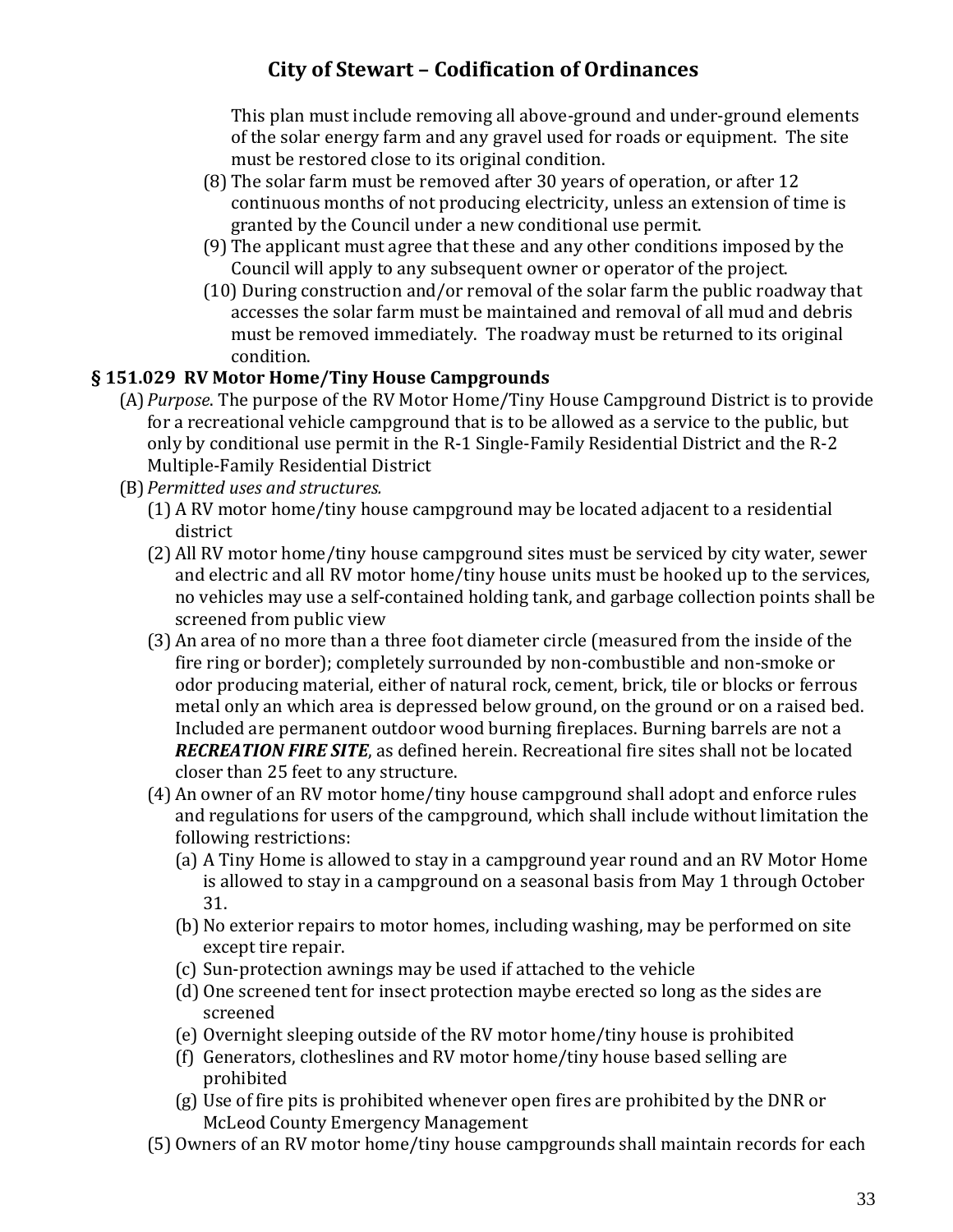RV motor home/tiny house including the following information: name and home address, make, model, year and state license plate number of the vehicle; checks-in and check out dates

- (6) Owners of an RV motor home/tiny house campgrounds shall follow all Minnesota Department of Health and Minnesota State Building Code requirements
- (6) Proof of licensing and approval by the Minnesota Department of Health, or such state designated agency, must be furnished to the city prior to final approval, and proof of subsequent licensing furnished as issued

#### *PERFORMANCE STANDARDS*

#### **§ 151.040 PERFORMANCE STANDARDS**

- (A)*Purpose*. The purpose of performance standards is to establish specific and quantifiable limitations on identified types of pollution and other activities which have a high nuisance potential. The performance standards apply in all zoning districts unless specifically stated to the contrary.
- (B)*Performance Standards Regulating Exterior Lighting.*
	- (1) Exterior lighting shall be designed and arranged to limit direct illumination and glare upon or into any contiguous parcel. Reflected glare or spill light shall not exceed five-tenths foot-candles as measured on the property line when abutting any residential parcel and one foot-candle on any abutting commercial or industrial parcel. Street lights installed in public right-of-way shall be excepted from these standards.
	- (2) Mitigative measures shall be employed to limit glare and spill light to protect neighboring parcels and to maintain traffic safety on public roads. These measures shall include lenses, shields, louvers, prismatic control devices and limitations on the height and type of fixtures. The city may also limit the hours of operation of outdoor lighting if it is deemed necessary to reduce impacts on the surrounding neighborhood.
	- (3) No flickering or flashing lights shall be permitted.
	- (4) Direct, off-site views of the light source shall not be permitted except for globe and/or ornamental light fixtures approved in conjunction with a site and building plan. Globe and ornamental fixtures shall only be approved when the developer can demonstrate that off-site impacts stemming from direct views of the bulb are mitigated by the fixture design and/or location.
	- (5) The city may require submission of a light distribution plan if deemed necessary to ensure compliance with the intent of this chapter.
- (C) *Performance standards regulating noise and vibration*.
	- (1) Noises emanating from any use shall be in compliance with and regulated by the standards of the Minnesota Pollution Control Agency. Any use established or remodeled after the effective date of this chapter shall be so operated as to prevent vibration discernible at any point beyond the lot line of the site on which such use is located. The city may also limit the hours of operation of outdoor noise if it is deemed necessary to reduce impacts on the surrounding neighborhood.
	- (2) Ground vibration and noise caused by motor vehicles, trains, aircraft operations or temporary construction or demolition shall be exempt from these regulations. However, if deemed appropriate, the city may establish limits on the hours of operation of temporary construction or demolition operation to limit off-site impacts.
- (D)*Performance standards regulating smoke and particulate matter*. No use shall produce or emit smoke, dust or particulate matter exceeding applicable regulations established by the Minnesota Pollution Control Agency.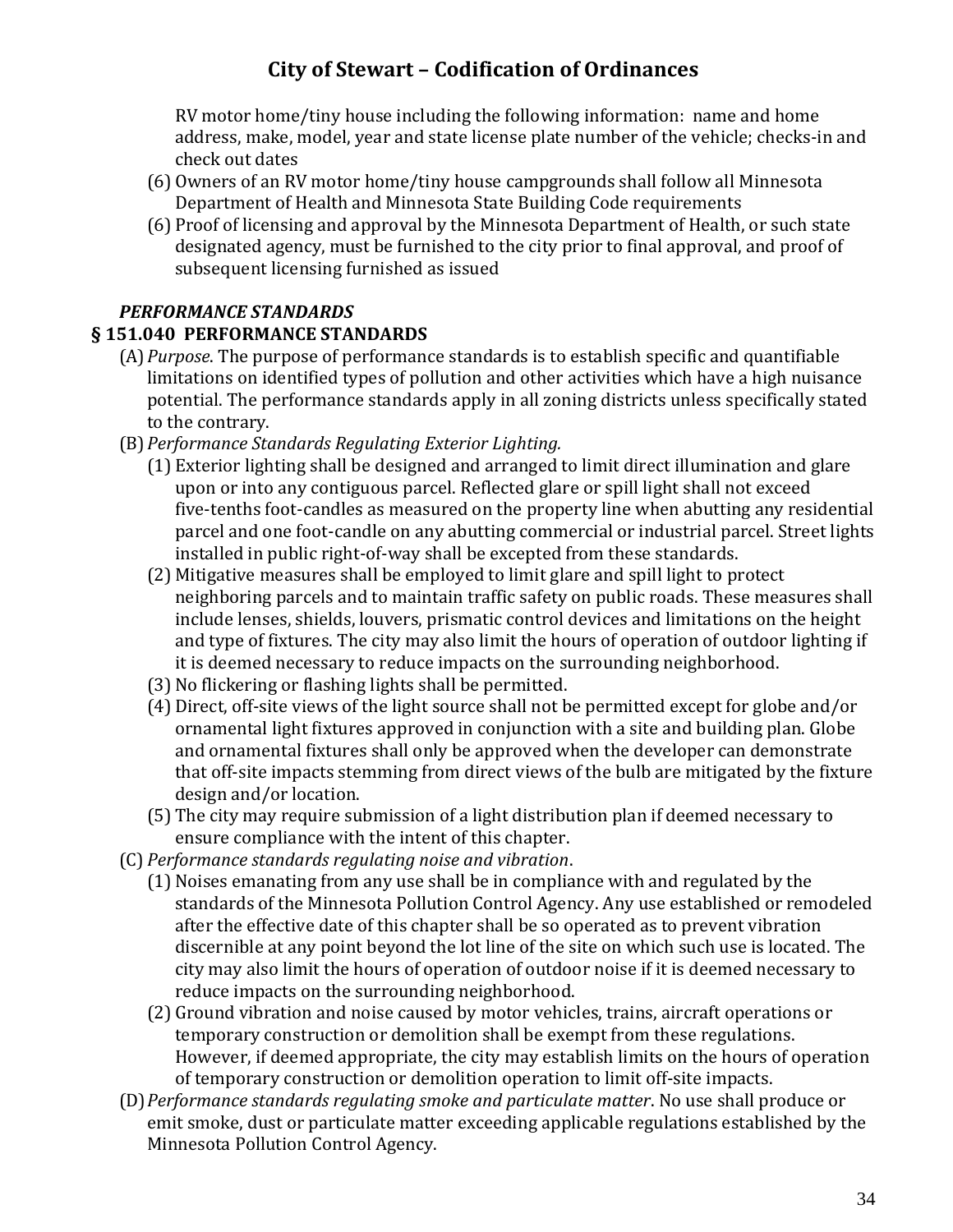- (E) *Performance standards regulating odor*. No use shall produce unreasonable or disturbing odors beyond the property line exceeding applicable regulations established by the Minnesota Pollution Control Agency.
- (F) *Performance standards regulating toxic or noxious matter*. No use or operation shall emit a concentration of toxic or noxious matter across the property line which exceeds applicable regulations of the Minnesota Pollution Control Agency.
- (G)*Performance Standards Regulating Radiation*. No operation shall be conducted which exceeds the standards established by applicable regulations of the Minnesota Department of Health.
- (H)*Performance standards regulating heat and humidity*. No use shall produce any unreasonable, disturbing or unnecessary emissions of heat or humidity beyond the property line which cause material distress, discomfort or injury to persons of ordinary sensitivity.
- (I*) Performance standards regulating electromagnetic interference*. No use shall produce electromagnetic interference with normal radio or television reception in any residential district or exceed applicable standards established by any applicable federal or state regulations.
- (J) *Performance standards regulating liquid or solid waste*. All uses shall be subject to applicable regulations of the city governing discharge into a public storm or sanitary sewer, waterway or stream.

#### **§ 151.041 LANDSCAPING REQUIREMENTS**

- (A)All open areas of a lot which are not used or improved for required parking areas, drives or storage shall be landscaped with a combination of overstory trees, understory trees, shrubs, flowers and ground cover materials.
- (B)All new landscape trees and shrubs must meet the American Standard for Nursery Stock and American National Standard relating to planting guidelines, quality of stock and appropriate sizing of the root ball. Landscape trees must be balled and burlapped or moved from the growing site by tree spade. Deciduous trees will be not less than one and one quarter inches but not more than three inches caliper for balled and burlapped trees and not less than three inches but not more than six inches caliper for spade-moved trees. Coniferous trees will not be less than six feet in height but no more than eight feet for balled and burlapped trees and not less than eight feet in height but not more than fourteen feet for spade-moved coniferous trees. The city may allow larger balled and burlapped or spade moved trees if these trees are accompanied with a three year guarantee.
- (C) All lot areas not covered by buildings, sidewalks, parking lots, driveways, patios or similar hard surface materials shall be covered with sod or an equivalent ground cover approved by the city. This requirement shall not apply to site areas retained in a natural state.

# *OFF-STREET PARKING AND LOADING REQUIREMENTS*

#### **§ 151.055 PURPOSE**

The purpose of the off-street parking regulations is to alleviate or prevent congestion of the public right-of-way and to promote the safety and general welfare of the public, by establishing minimum requirements for off-street parking of motor vehicles in accordance with the utilization of various parcels of land and structures. No building shall be hereafter erected, substantially altered or its use changed unless off-street parking spaces have been provided in accordance with the provisions of this chapter.

#### **§ 151.056 REQUIRED OFF-STREET PARKING**

The number of off-street parking spaces provided shall be at least the minimum number provided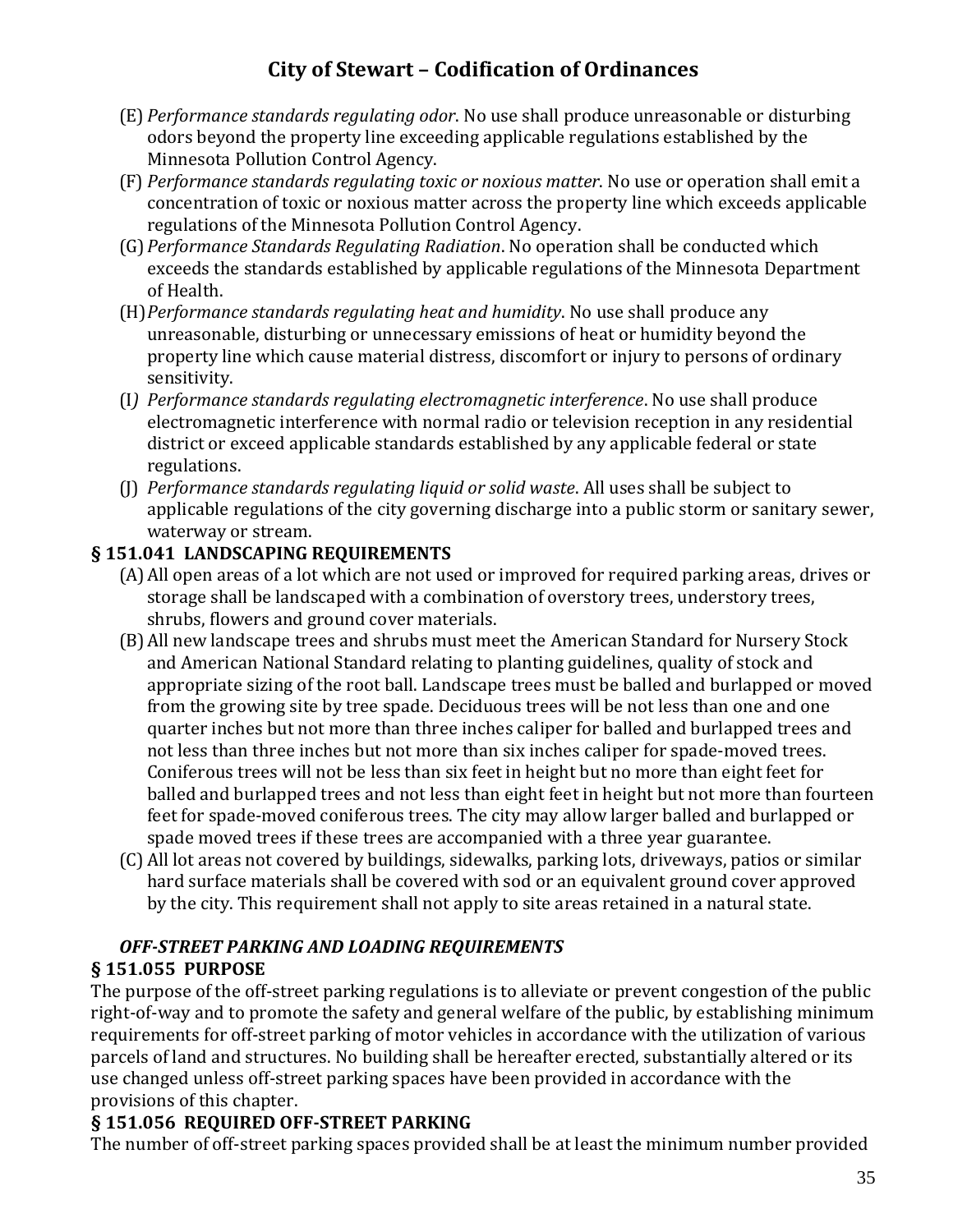for the following uses:

- (A)One- and two-family dwellings: Two spaces per unit.
- (B)Multiple-family dwellings: Two spaces per unit.
- (C) Manufactured home park: Two spaces per unit.
- (D)Theaters, auditoriums, churches and other similar places of assembly: One space per every four seats.
- (E) Restaurants, bars and the like: One space for every three seats.
- (F) Retail stores: One space per every 500 square feet of retail floor space.
- (G)Motels, hotels: One space per sleeping room or unit.
- (H)Service commercial shops, such as auto repair shops, furniture repair shops, appliance repair shops and the like: One space per every 500 square feet of gross floor space.
- (I) Industrial establishments: One space per every two persons of maximum employment during any work period.
- (J) Wholesale, warehouses: One space per every employee during any work period.
- (K)Uses not mentioned: For any use not specifically mentioned in the schedule of off-street parking requirements, the number of spaces required shall be that required for that use in the schedule which is determined by the City Council to be most similar.

#### **§ 151.057 SPECIAL OFF-STREET PARKING REQUIREMENTS**

- (A)*Offices outside C-1 District*. Adequate off-street parking area shall be provided for all employees so as to avoid routine usage of the public street for parking. However, parking will be allowed on the side of the public street adjacent to the office's property for routine employee parking.
- (B)*Industrial establishments within C-1, C-2 and I Districts*. Adequate off-street parking areas shall be required for all employees so as to avoid routine usage of a public street for parking, except during the climatic seasons that result in a deterioration of the available parking area serviceability to a point that reasonable judgment dictates temporary disuse. Parking will be allowed on the side of the public street adjacent to the establishment's property for routine employee parking.

### **§ 151.058 OFF-STREET LOADING**

- (A)*Off-street loading spaces*. No building shall be hereafter erected, substantially altered or its use changed unless loading spaces have been provided in accordance with the provisions of this chapter. One off-street loading space shall be provided and maintained on the same lot for each commercial and industrial use requiring regular delivery of goods.
- (B)*Improvement and maintenance of off-street parking and loading spaces*. All parking and loading areas shall provide drainage of surface water to prevent drainage of such water on the adjacent properties or walkways. The owner of any parking or loading area shall maintain the area in good condition.

### **§ 151.059 PARKING AND STORAGE OF CERTAIN VEHICLES**

No motor vehicle or trailer without current license plates shall be parked or stored on any property in a residential district other than in a completely enclosed building or as otherwise provided in this code.

### **§ 151.060 REQUIREMENTS AND PROHIBITIONS**

- (A)Required parking and loading areas and the driveways providing access to them shall not be used for storage, display, sales, rental or repair or motor vehicles or other goods or for the storage of inoperable vehicles or snow.
- (B)All required parking spaces shall be accessed by adequate maneuvering space.

### **§ 151.061 REDUCTIONS ALLOWED**

If warranted by the unique characteristics and/or documented parking demand for similar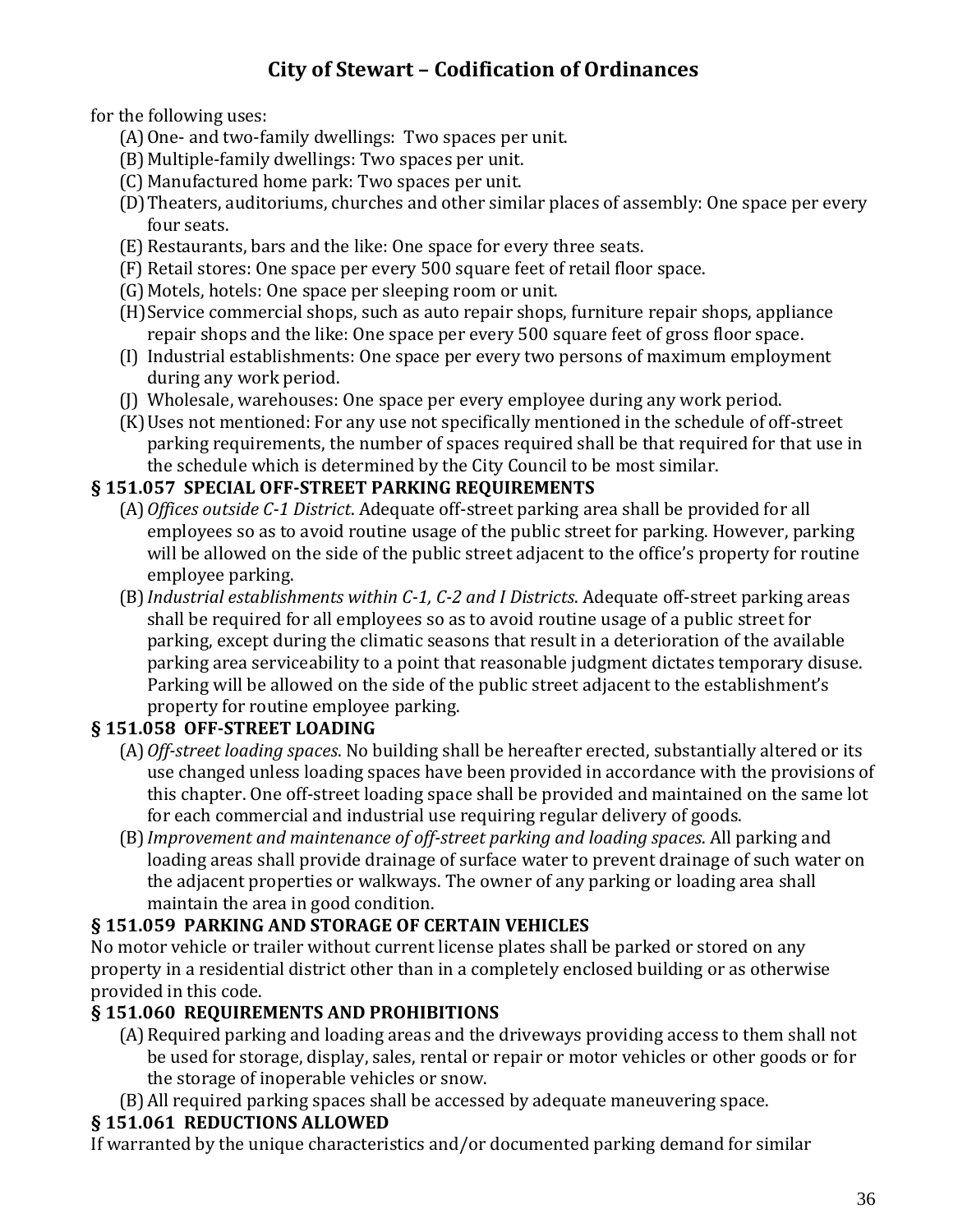developments, the city may allow a reduction in the number of parking spaces actually constructed as long as the applicant provides proof of a future parking plan. The plan must show the location for all minimum required parking spaces in conformance with all applicable setback requirements. The city may require installation of the additional parking spaces whenever the need arises.

### *PERMITS AND REQUIREMENTS FOR FENCES, WALLS OR HEDGES*

#### **§ 151.075 APPLICATION**

The requirements of this subchapter shall apply to all new or replacement fences, walls or shrubbery erected or installed from and after the effective date of this subchapter, but shall not apply to the mere repair of existing fences.

#### **§ 151.076 GENERAL REQUIREMENTS.**

- (A)All fences of more than 30 inches in height shall require a permit.
- (B)No fence shall contain barbed wire.
- (C) No fence shall be charged with electric current, except within an agricultural district.
- (D)No fence, wall or other obstruction to vision above a height of 30 inches from the established street grades shall be permitted within the triangular area formed at the intersection of any street right-of-way lines by a straight line drawn between the right-ofway lines at a distance along each line of 25 feet from their point of intersection.
- (E) Fences must be maintained so as not to endanger life or property and any fence which, through lack of repair, type of construction or otherwise, that imperils health, life or property or the well-being of a neighborhood shall be deemed a nuisance.
- (F) All fences must be located on the private property of the person, firm or corporation constructing the fence.
- (G)All fences must comply with all other requirements of law or this code as it applies to fence installation and materials.

#### **§ 151.077 RESIDENTIAL REGULATIONS.**

- (A)*Prohibited material*. No fence or wall shall be constructed of any electrically charged element or barbed wire.
- (B)*Approved material*.
	- (1) All fences in residential districts shall be constructed of stone, brick, finished wood, chained link, welded wire, vinyl or other approved building materials.
	- (2) The finished side of the fence or that side of the fence without exposed support or posts, shall face the neighboring property or streets.
- (C) *Side and rear yard requirements*. No fence or wall located in a side or a rear yard shall be of height exceeding ten feet, measured from its top edge to the ground at any point.
- (D)*Front yards*. No fence or wall shall be located in a front yard.
- (E) *Maintenance*. Every fence or wall shall be maintained in a good and safe condition at all times. Every damaged or missing element of any fence or wall shall be prepared or replaced immediately.
- (F) *Setbacks*. A fence or wall may be located less than two feet from a property line. No hedge may be located less than two feet from a property line. No fence, wall, hedge or other screening device shall be permitted to encroach on any public right-of-way.

#### **§ 151.078 VARIANCE.**

Any deviation from the provisions of this subchapter shall require a variance. If a variance is requested, the variance shall be considered in accordance with the zoning variance procedures and fees for this variance will be in accordance with the zoning variance fee.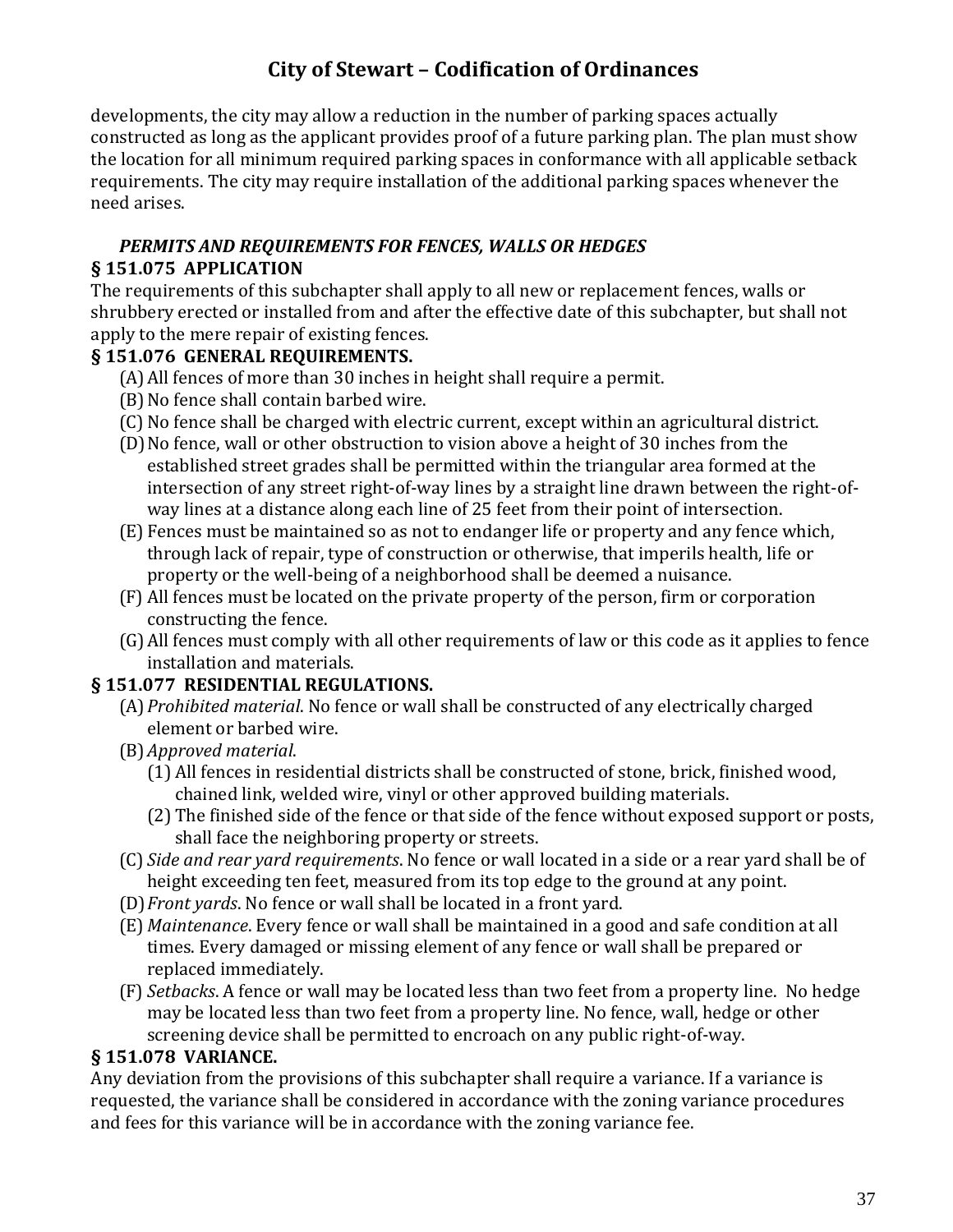#### *ADMINISTRATION AND ENFORCEMENT* **§ 151.090 CONSISTENCY WITH STATE LAW.**

Notwithstanding anything in this chapter to the contrary, the provisions of M.S. §15.99 as it may be amended from time to time and the following sections shall govern the process for making decisions under this chapter. To the extent to which these sections conflict with the provisions of M.S. §15.99, as it may be amended from time to time, the provisions of that statute shall apply.

#### **§ 151.091 APPLICATIONS.**

- (A) Notwithstanding anything to the contrary in this chapter, all applications for any site plan, conditional use permit, land use permit, variance or for any other city approval required by this chapter or to amend this chapter, shall be made in writing on a form provided by the city, if the city has a form, to the City Clerk-Treasurer or other person appointed by the City Council to administer this chapter. The Zoning Administrator is authorized to reject in writing any incomplete application within 15 business days of receipt if the application is incomplete, stating the reasons for its rejection, including what information is missing. This rejection shall be sent by first-class mail to the applicant. Every application shall contain the legal description of the property and a statement of the specific permit or action being sought. Nothing in this section shall be deemed to prevent the city from requesting additional information from the applicant upon which to base a decision.
- (B)As authorized by M.S. §462.353, as it may be amended from time to time, if a dispute arises over a specific fee imposed by the city, the amount of the fee must be deposited and held in escrow and the person aggrieved by the fee may appeal to district court, as provided by M.S. §462.361, as it may be amended from time to time. The application shall proceed as if the fee had been paid, pending a decision of the court.

#### **§ 151.092 PUBLIC NOTICE AND HEARINGS.**

As required by M.S. §462.357 and M.S. §462.3595 a public hearing shall be held by the City Council or the Planning Commission, if a Planning Commission exists in the city, before any conditional use permit, variance or zoning amendment may be granted. A notice of the time, place and purpose of the hearing shall be published in the official newspaper of the city at least ten days prior to the day of the hearing. In the case of an amendment to the zoning code which involves changes in district boundaries affecting an area of five acres or less and in the case of an application for a conditional use permit or a variance, a similar notice shall be mailed at least ten days before the day of the hearing to each owner of affected property and property situated wholly or partly within 350 feet of the property to which the zoning code amendment, conditional use or variance relates. The City shall provide a list of the owners of affected property and property situated wholly or partly within 350 feet of the property to which the hearing relates. The Clerk-Treasurer or other person appointed by the City Council to administer this chapter may use any appropriate records to determine the names and addresses of owners. A copy of the notice and a list of the owners and addresses to which the notice was sent shall be attested to by the Clerk-Treasurer or other person appointed by the City Council to administer this chapter and shall be made a part of the records of the proceedings. The failure to give mailed notice to individual property owners or defects in the notice shall not invalidate the proceedings, provided a bona fide attempt to comply with the mailed notice requirements has been made.

#### **§ 151.093 FINAL ACTIONS.**

As required by M.S. §15.99 as it may be amended from time to time, commonly called the 60-day rule, all approvals and denials of applications for a zoning amendment, site plan, conditional use permit, land use permit, variance or any other application which requires a city approval under this chapter must be made within the timeline and following the process of M.S. §15.99. Failure to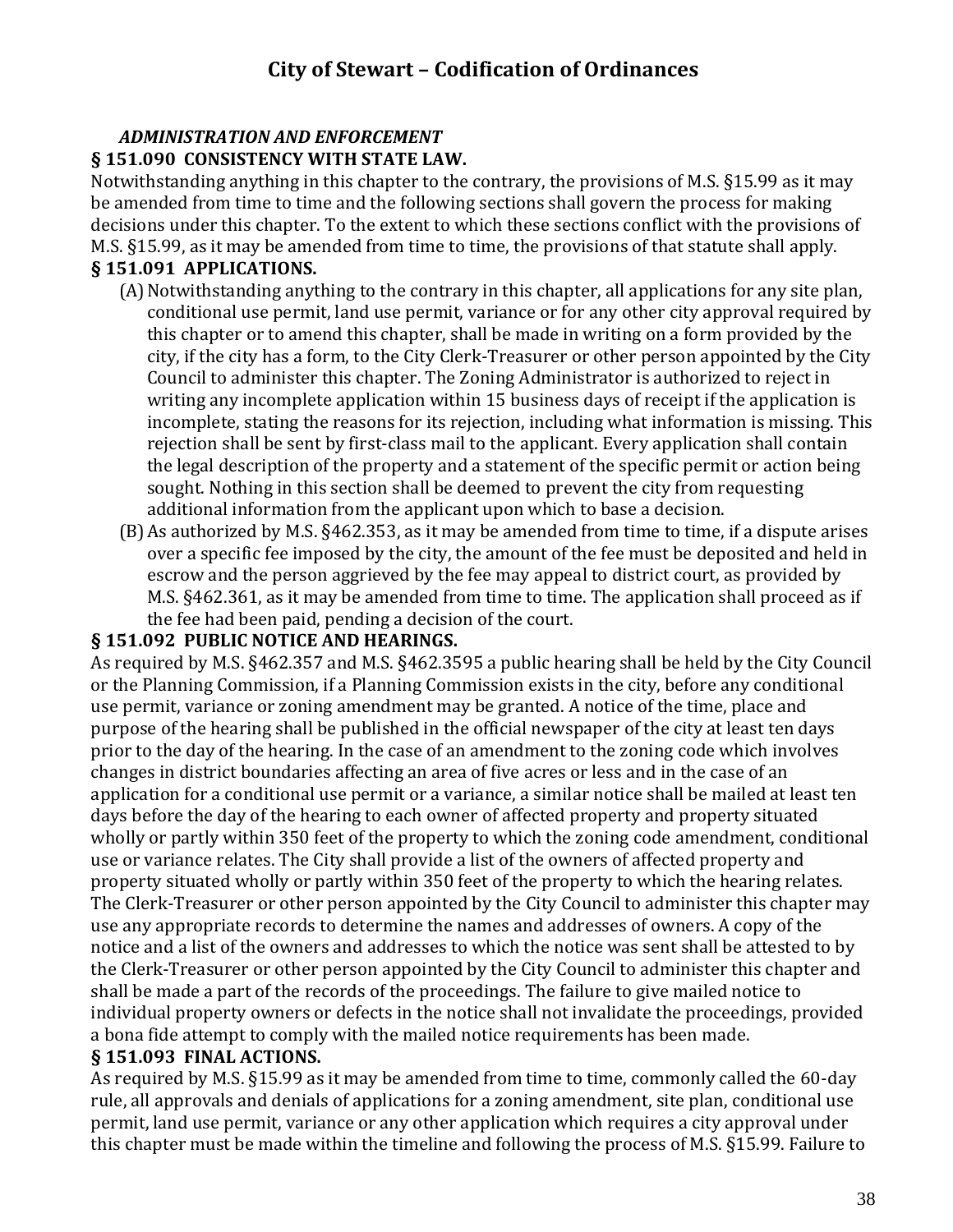follow the requirements of the statute may result in automatic approval of applications.

### **§ 151.094 NOTICE OF DECISION.**

As required by M.S. §15.99, as it may be amended from time to time, commonly called the 60-day rule, notice of approvals and denials of applications for a zoning amendment, site plan, conditional use permit, land use permit, variance or any other application which requires a city approval under this chapter must be provided within the timeline and following the process of M.S. §15.99. Failure to follow the requirements of the statute may result in automatic approval of applications.

#### **§ 151.095 LAND USE PERMIT REQUIRED.**

No structure or fence subject to §151.076 shall be constructed until a land use permit has been obtained from the City Clerk-Treasurer or other person appointed by the City Council to administer this chapter. The application shall contain a plan showing the location on the structure or fence on the property that demonstrates that all requirements of this code will be met. The application shall also contain the plans for the structure to be built that demonstrates that the structure will meet all of the standards established by this zoning code. If an application requires a zoning amendment, conditional use permit or variance, no land use permit shall be issued by the Clerk-Treasurer or other person appointed by the City Council to administer this chapter until any application for a zoning amendment, conditional use permit or variance has been acted upon by the City Council. A decision by the Clerk-Treasurer or other person appointed by the City Council to administer this chapter not to issue a land use permit may be appealed to the Board of Appeals and Adjustments as provided for in §151.060. No residential contractor who is required to be licensed by the state and no person employing a residential contractor who is required to be licensed, shall be issued a land use permit unless that contractor is licensed. Any person applying for a permit who is required to have a state license, but who does not have a state license, shall be reported to the State Commissioner of Commerce.

#### **§ 151.096 CONDITIONAL USE PERMITS.**

Pursuant to M.S. §462.3595, as it may be amended from time to time, conditional uses may be approved by the City Council by a showing by the applicant that the standards and criteria stated in this zoning code and any conditions imposed by the City Council, will be satisfied. A public hearing on the granting of a conditional use permit shall be held in the manner provided in §151.092. A conditional use permit shall remain in effect as long as the conditions agreed upon are observed, but the Council may enact or amend the zoning code to change the status of conditional uses. A certified copy of any conditional use permit shall be filed by the Clerk-Treasurer or other person appointed by the City Council to administer this chapter with the County Recorder and shall include the legal description of the property included.

#### **§ 151.097 BOARD OF APPEALS AND ADJUSTMENTS.**

The City Council shall be the Board of Appeals and Adjustments for this city and have the powers granted under M.S. §462.357(6) and 462.359(4), as they may be amended from time to time. **§ 151.098 VARIANCES.**

Pursuant to M.S. §462.357(6), as it may be amended from time to time, the City Council, acting as a Board of Appeals and Adjustments, may issue variances from the provisions of this zoning code. A variance is a modification or variation of the provisions of this zoning code as applied to a specific piece of property. A variance from the literal provisions of this zoning code may be granted by the Board of Appeals and Adjustments only where the strict enforcement of these provisions would cause undue hardship because of circumstances unique to the individual property under consideration. A variance may be granted only when it is demonstrated that the granting of the variance will be in keeping with the spirit and intent of this zoning code. A variance may be granted only in cases of undue hardship.

*UNDUE HARDSHIP* as used in connection with the granting of a variance means the property in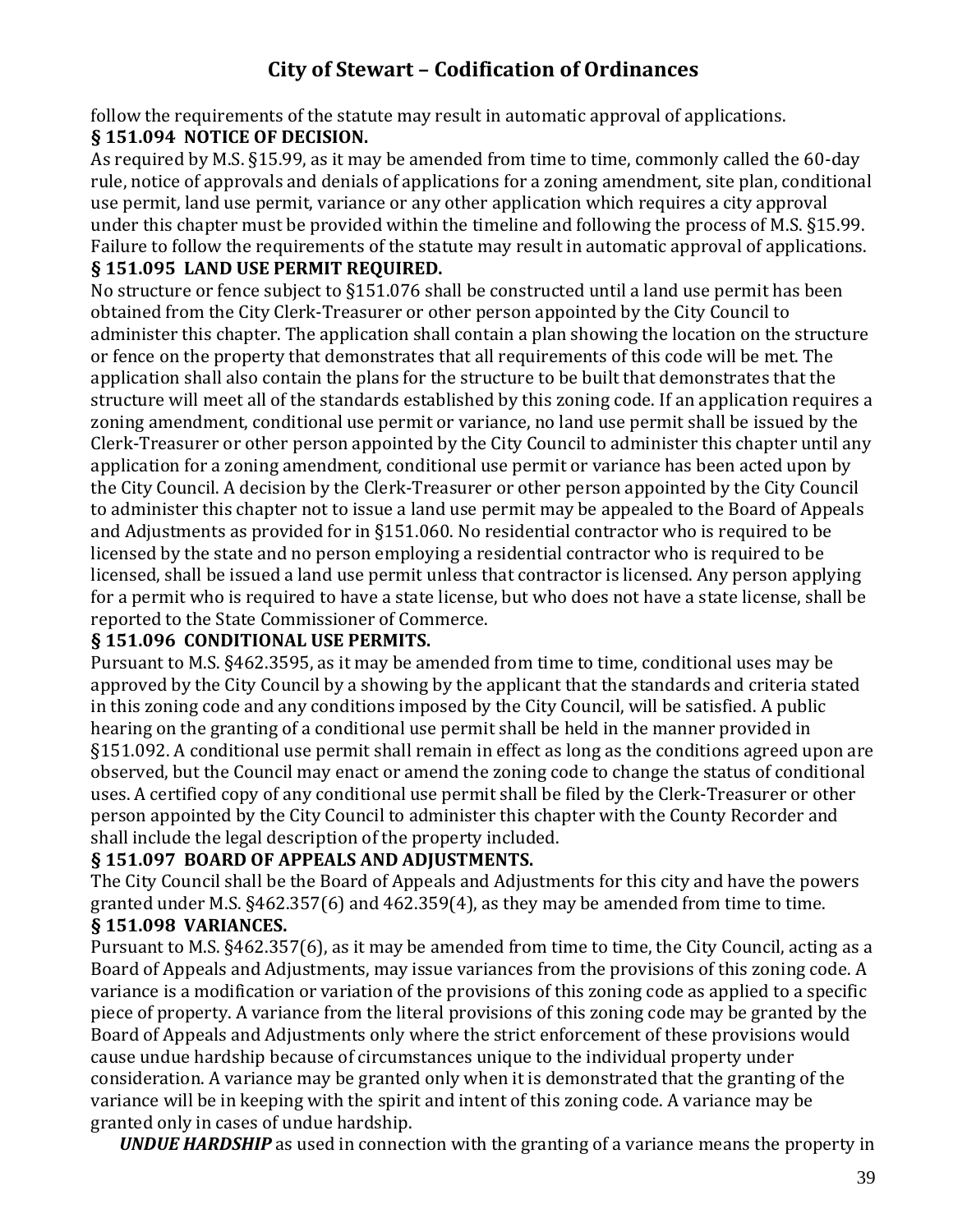question cannot be put to a reasonable use if used under conditions allowed by the official controls, the plight of the landowner is due to circumstances unique to the property not created by the landowner and the variance, if granted, will not alter the essential character of the locality. Economic considerations alone shall not constitute an undue hardship if reasonable use for the property exists under the terms of this zoning code. *UNDUE HARDSHIP* also includes but is not limited to inadequate access to direct sunlight for solar energy systems. Variances shall be granted for earth sheltered construction as defined in M.S. §216C.06(2), as it may be amended from time to time, when in harmony with this zoning code. A use that is not permitted under this zoning code for property in the zone where the affected person's land is located shall not be permitted by the granting of a variance. The temporary use of a one-family dwelling as a two-family dwelling may be permitted by a variance. Conditions may be may impose in the granting of variances to ensure compliance and to protect adjacent properties. A certified copy of any variance shall be filed by the Clerk-Treasurer or other person appointed by the City Council to administer this chapter with the County Recorder and shall include the legal description of the property included.

#### **§ 151.099 NONCONFORMING USES.**

- (A)As required by M.S. §462.357, as it may be amended from time to time, any nonconformity, including the lawful use or occupation of land or premises existing at the time of the adoption of these zoning regulations, may be continued, including through repair, replacement, restoration, maintenance or improvement, but not including expansion, unless the nonconformity or occupancy is discontinued for a period of more than one year or any nonconforming use is destroyed by fire or other peril to the extent of greater than 50% of its market value and no building permit has been applied for within 180 days of when the property is damaged. In this case, the City Council may impose reasonable conditions upon a building permit in order to mitigate any newly created impact on adjacent property. A subsequent use or occupancy of the land or premises shall be a conforming use or occupancy.
- (B)Notwithstanding division (A), the city may regulate the repair, replacement, maintenance, improvement or expansion of nonconforming uses and structures in floodplain areas to the extent necessary to maintain eligibility in the National Flood Insurance Program and not increase flood damage potential or increase the degree of obstruction of flood flows in the floodway.
- (C) Nonconforming shoreland lots of record are subject to the provisions of M.S. §462.357, as it may be amended from time to time.

#### **§ 151.100 AMENDMENTS.**

- (A)The Clerk-Treasurer or other person appointed by the City Council, may inspect any property that is the subject of any application under this chapter, with either the permission of the owner, resident or other person in control of the property or after first obtaining an administrative search warrant as provided for under §10.20.
- (B)An amendment to this zoning code may be initiated by the City Council or by petition of affected property owners. The requirements for public notice and hearing contained in §151.092 shall be followed. The zoning code may be amended by a majority vote of all of the members of the City Council. The adoption of an amendment which changes all or part of the existing classification of a zoning district from residential to either commercial or industrial requires a two-thirds majority vote of all members of the City Council.

#### **§ 151.101 APPEALS.**

(A)Appeals to the City Council acting as the Board of Appeals and Adjustments may be taken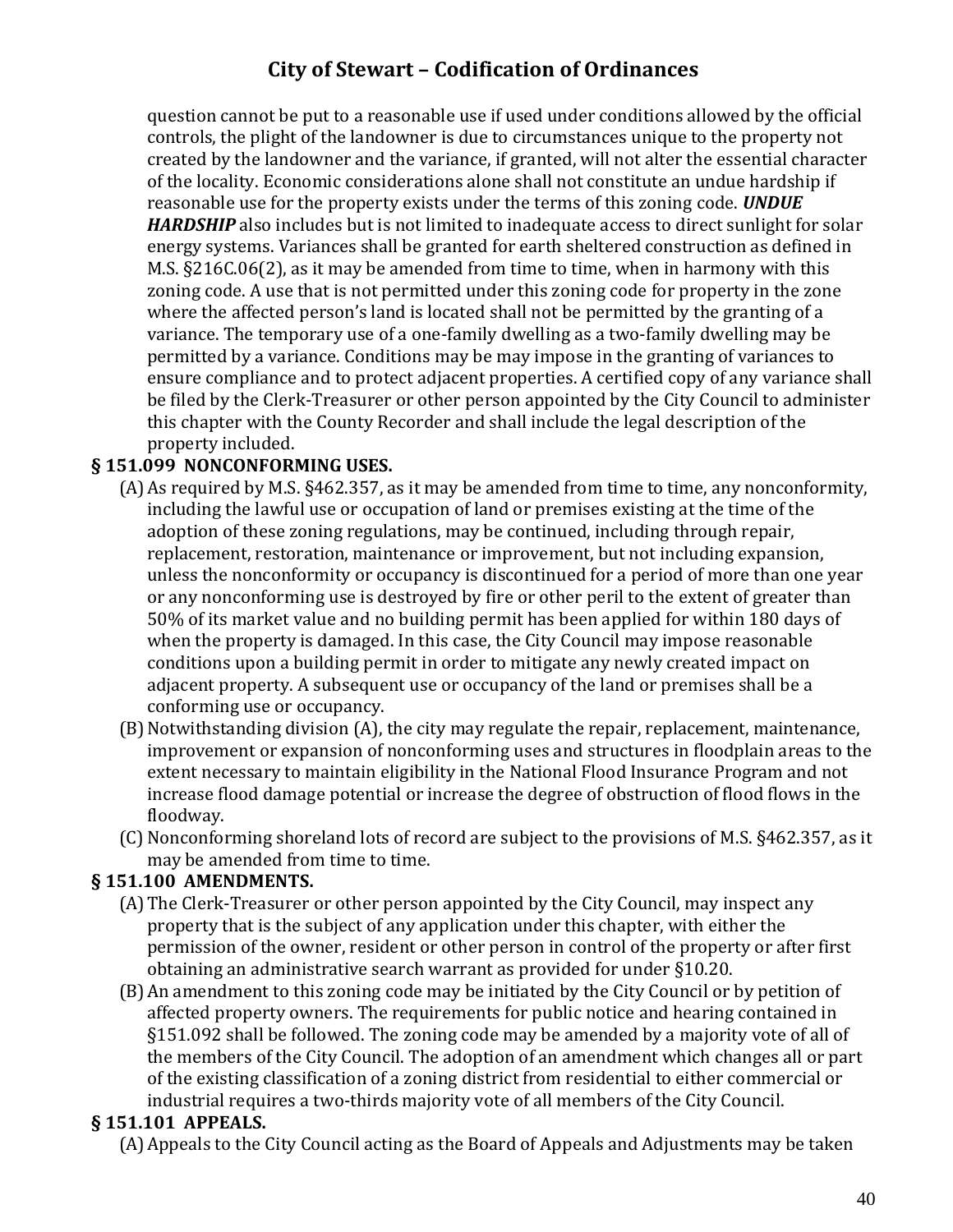by any affected person where it is alleged that there is an error in any order, requirement, decision or determination made by an administrative officer of the city in the enforcement of the zoning code.

(B)No mailed or published notice of the hearing on the appeal is required, but a public hearing shall be held on each appeal.

#### **§ 151.102 RECORD OF DECISIONS.**

The Council may provide that a record be made of its proceedings concerning its actions on any application for a permit, zoning ordinance amendment or appeal. This record may include the minutes of the meeting, the findings of the Council and the action taken.

#### **§ 151.103 PLANNING COMMISSION.**

The provisions of §150.20 through 150.26 are inoperable until the Council appoints a Planning Commission. Nothing in those provisions requires the Council to appoint a Planning Commission. **§ 151.104 FEES.**

As provided by M.S. §462.353(4), as it may be amended from time to time, fees may be established as follows:

- (A)The Council may, in a separate ordinance, prescribe fees sufficient to defray the costs incurred in reviewing, investigating and administering applications for an amendment to the provisions of this chapter and to all official maps and applications for a permit, a variance or for some other approval required under this chapter.
- (B)These fees must be fair, reasonable and proportionate to the actual cost of the service for which the fee is imposed. The city shall adopt management and accounting procedures to ensure that fees are maintained and used only for the purpose for which they are collected.
- (C)If a dispute arises over a specific fee imposed by a city, the amount of the fee must be deposited and held in escrow and the person aggrieved by the fee may appeal to district court as provided by M.S. §462.361, as it may be amended from time to time. The application shall proceed as if the fee had been paid, pending a decision by the court.

#### **§ 151.105 CERTIFICATION OF TAXES PAID.**

Prior to approving an application for any city land use permit, the applicant shall provide certification to the city that there are no delinquent property taxes, special assessments, unpaid utility charges certified for payment as taxes, interest or city utility fees due upon the parcel of land to which the land use permit relates.

### **§ 151.999 PENALTY.**

- (A)The City Council may direct the Clerk-Treasurer or other person appointed by the City Council to administer this chapter to send a notice of any violation. When so directed, a notice of a violation shall be mailed by the Clerk-Treasurer or other person appointed by the City Council to administer this chapter to any person who, in the opinion of the Clerk-Treasurer or other person appointed by the City Council to administer this chapter, is in violation of the provisions of the zoning code. The notice shall state the nature of the violation and the penalty for the violation. A person who is issued a notice of violation may appeal the issuance to the City Council under the provisions of §151.101.
- (B)If the person to whom the notice of violation is directed fails to comply with the applicable provisions of the zoning code, that person is guilty of a misdemeanor and shall be punished as provided by §10.99.
- (C) Each day the violation continues is a separate offense.
- (D)The city may also enforce any provision of this zoning code by mandamus, injunction or any other appropriate remedy in any court of competent jurisdiction.
- (E) A person who knowingly makes or submits a false statement or document in connection with an application or procedure required by this section is guilty of a misdemeanor and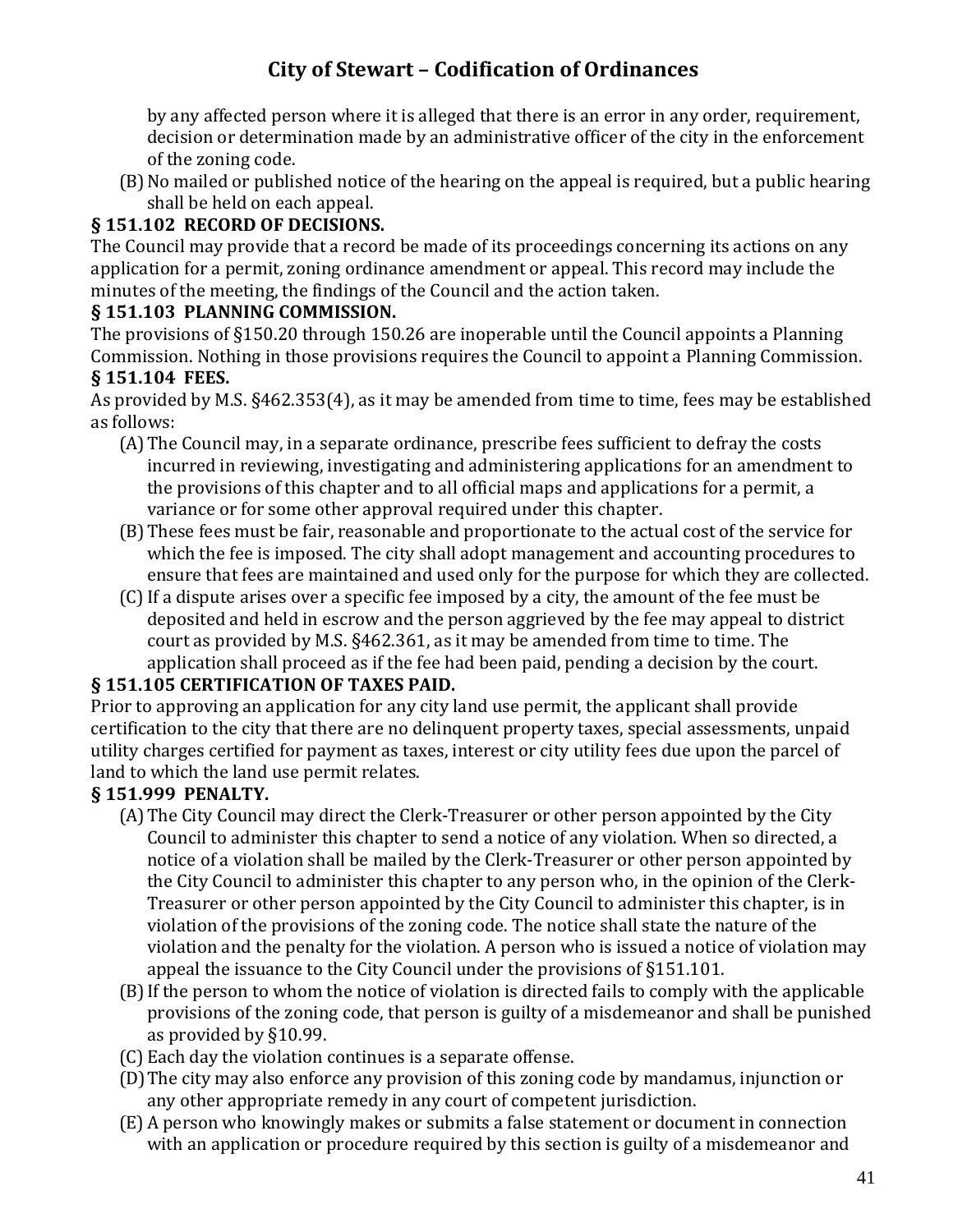shall be punished as provided by §10.99.

- (F) A person who violates, fails to comply with or assists, directs or permits the violation of a performance standards required by §151.040 must reimburse the city or its agent for the actual costs of the tests, measurements or other procedures necessary to demonstrate that violation.
- (G)A violation of this chapter or a condition imposed under this chapter is a public nuisance. The public nuisance may be abated in accordance with Chapter 92.
- (H)No section or part of this chapter designating the duties of an official, employee or appointee of the city may be construed to make that official, employee or appointee liable for the penalty provided by the city ordinances for violation of this chapter.

(Ord. No. 154, passed 3-9-2015; Res. No. 2015-57, passed 4-27-2015; Ord. No. 161, passed 4-10- 17; Ord. No. 162, passed 05-08-17; Ord. No. 163, passed 06-12-17; Ord. No. 164, passed 06-12-17; Ord. No. 175, passed 04-08-2019)

Penalty, see §10.99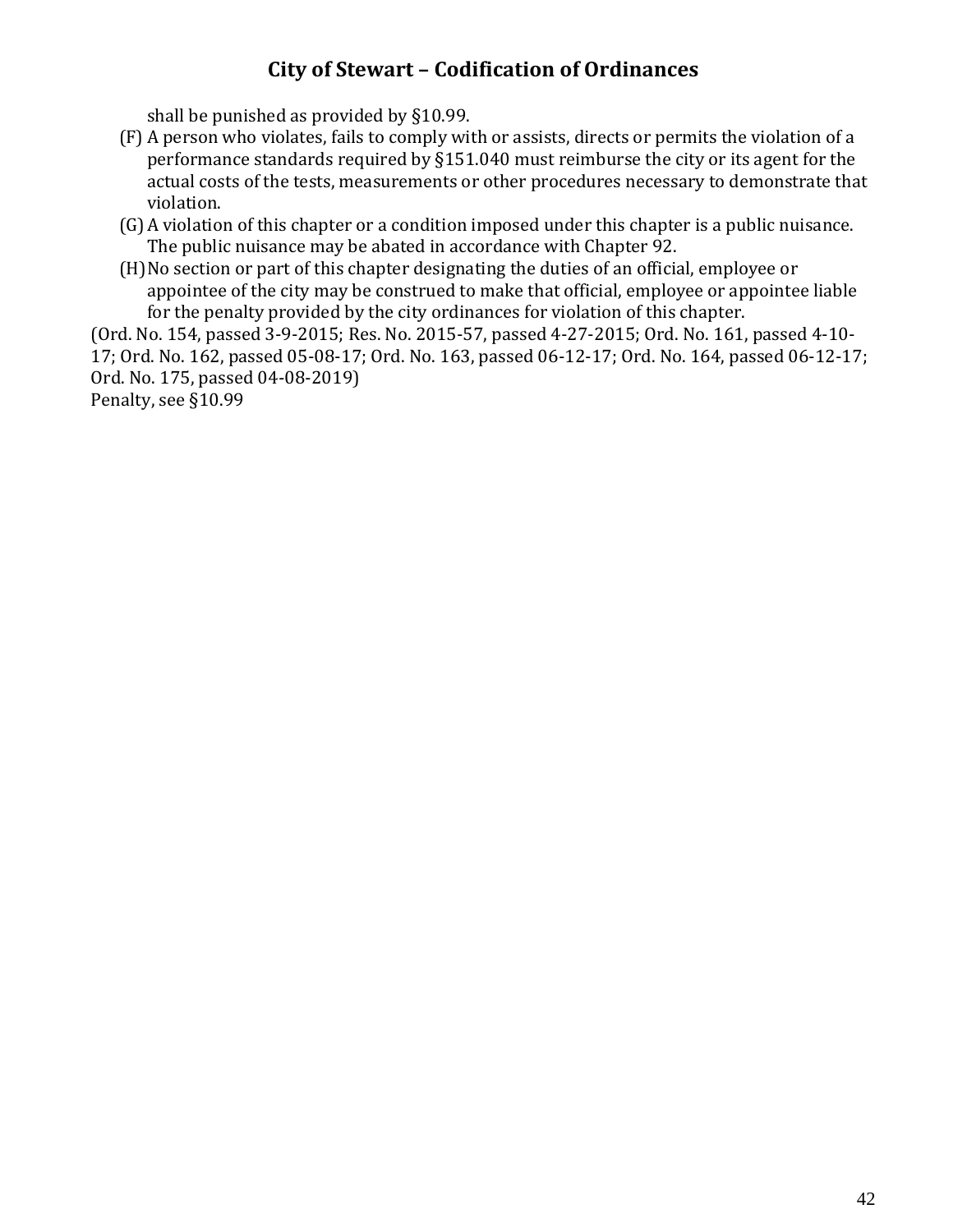#### **CHAPTER 152: SUBDIVISION CONTROL**

Section

- 152.01 Purpose
- 152.02 Legal authority
- 152.03 Compliance
- 152.04 Savings clause
- 152.05 Exemptions
- 152.06 Definitions
- 152.07 Platting procedures
- 152.08 Platting presentation requirements
- 152.09 Plat design standards
- 152.10 Required improvements
- 152.11 Dedication requirements
- 152.12 Protected areas and tree preservation
- 152.13 Metes and bounds standards
- 152.14 Administration
- 152.15 Fees
- 152.99 Enforcement and penalties
- Appendix A: Preliminary Title Opinion
- Appendix B: Final Title Opinion
- Appendix C: Minimum Road Standards

#### **§ 152.01 PURPOSE**

- (A)In order to integrate new subdivisions with the development objectives of the city and to contribute to an attractive, stable and wholesome environment, adequate public services and an integrated safe road and highway system, the subdividing of land in the city shall be required. The provisions of this chapter shall not be in effect until the provisions of Chapter 151, Zoning, become effective, as provided in §151.001 (B) and 151.005. If the city has in effect as of the effective date of this chapter, any ordinances regulating the subdivision of land within shorelands or floodplains, the provisions of those ordinances shall supersede the provisions of this chapter within the areas regulated. The provisions of this chapter shall not be in effect until a certified copy of this chapter is filed with the County Recorder as required by M.S. §462.36, as it may be amended from time to time.
- (B)*Minimum design features*. The design features set forth in this chapter are minimum requirements. The city may impose additional or more stringent requirements concerning lot size, streets and overall design as deemed appropriate considering the property being subdivided.
- (C) *Zoning ordinance and zoning map consistency*. Subdivisions and preliminary or final plats may only be approved if they are consistent with the city's zoning ordinance and official zoning maps, if any.

#### **§ 152.02 LEGAL AUTHORITY**

This chapter is enacted pursuant to M.S. § 462.358, as may be amended from time to time.

#### **§ 152.03 COMPLIANCE**

- (A)Any subdivision creating parcels, tracts or lots which results in one or more parcels, tracts or lots of less than five acres shall be platted, except as provided in this chapter.
- (B)The provisions of M.S. Ch. 505 shall prevail over any inconsistent provisions in this chapter.
- (C) No conveyance other than those described in division (A) above, shall be recorded unless it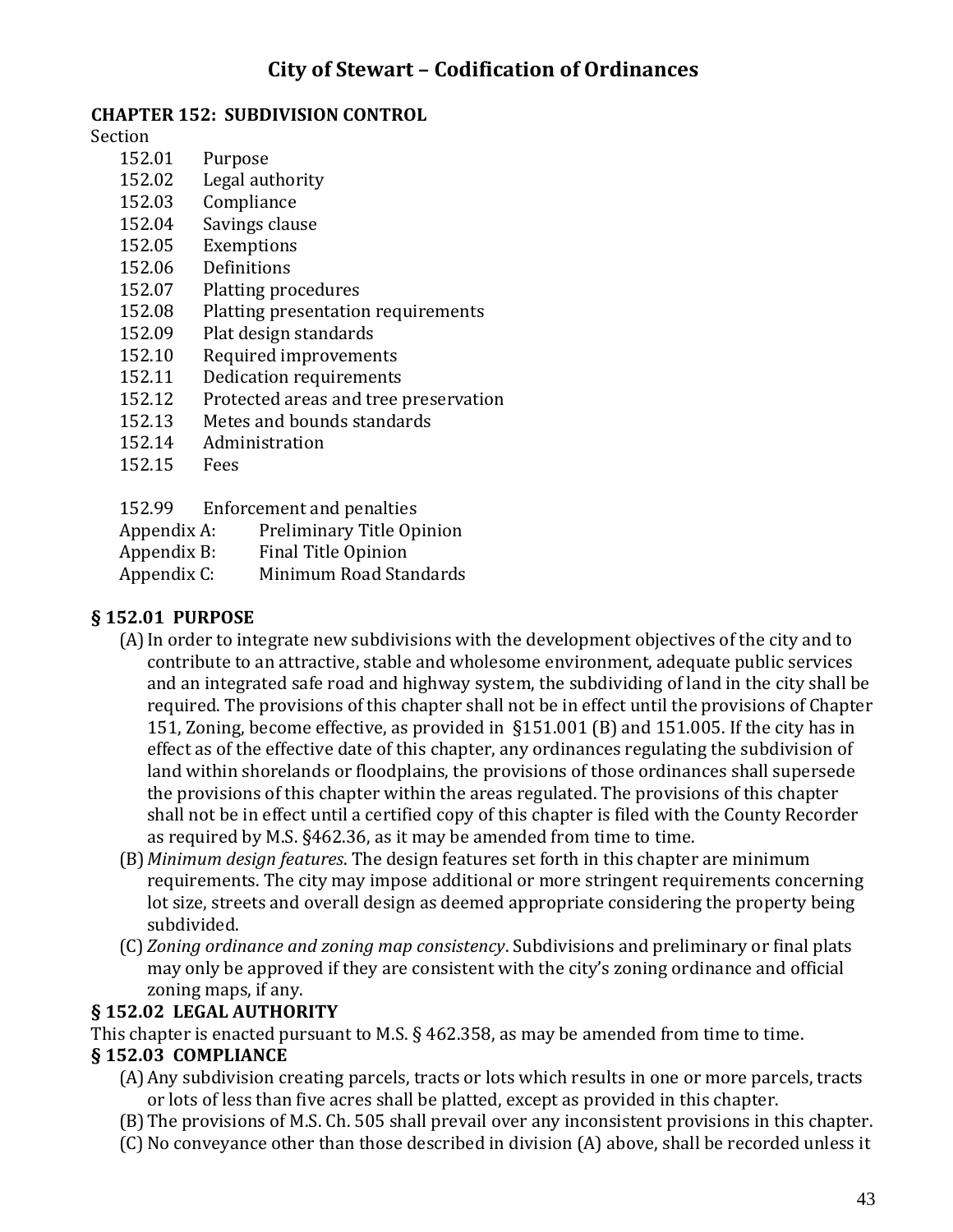meets the requirements of §152.13 herein.

- (D)No conveyance or other document creating a subdivision of any real property other than by a duly approved plat, shall be recorded unless accompanied by a registered surveyor's drawing for recording. The surveyor's drawing shall accurately illustrate the subdivider's entire lot, parcel or tract which is subdivided by the conveyance or other document and shall illustrate the location of any wetlands, lakes, rivers, streams or other public waters on that property. No conveyance or other document shall be recorded unless accompanied by this surveyor's drawing.
- (E) Any surveyor performing a survey in the city shall file a copy of that survey with the County Recorder and the Clerk-Treasurer.
- (F) No deed or other document purporting to subdivide property shall be recorded or certified for recording by the County Auditor, County Treasurer or County Recorder unless it meets the requirements set forth above.

#### **§ 152.04 SAVINGS CLAUSE**

All plats approved under this chapter are approved for city purposes only and shall not release the subdivider from any liability or obligation imposed by state statutes or federal law. In the event any provision of this chapter shall be found contrary to law by a Court of compete jurisdiction from whose final judgment no appeal has been taken, such provision

shall be considered void. All other provisions of this chapter shall continue in full force and effect as though the voided provision had never existed.

#### **§ 152.05 EXEMPTIONS**

- (A)The division of a surveyed lot, parcel or tract for the purpose of attachment to contiguous lots where no residual plot or lot or real property is left unattached is exempted from the provisions of this chapter, as are subdivisions conveying property to a public utility for such things as substations, poles, towers, telephone booths and the like.
- (B)If the parcel can be described as a rectangular portion of a parcel of the government rectangular survey system, a surveyor's drawing will not be required.
- (C) Metes and bounds subdivisions of less than five acres, as provided in §152.03(A), that will be permanently attached to an adjacent contiguous parcel will be exempt from the minimum size requirements provided all other conditions of this chapter are complied with.

#### **§ 152.06 DEFINITIONS**

As used in this chapter, words in the present tense shall include future tense and words used in the singular number shall include the plural number and the plural the singular. The word *SHALL* and *MUST* are mandatory and not discretionary. The word *MAY* is permissive. For the purpose of this chapter certain terms and words are herein defined as follows:

- *ADMINISTRATIVE OFFICER.* The Clerk-Treasurer of the city or another person appointed by the City Council to administer this chapter.
- *ALLEY.* Any strip of land publicly or privately owned, less than 33 feet in width between property lines, set aside for public vehicular access to abutting property.

*ARTERIAL ROAD* or *HIGHWAY (PRIMARY)***.** A road or highway of considerable continuity designed primarily to serve as an interconnection link between sectors of the city and beyond (such as from within a city to outlying areas).

**BACKLOT.** Residential lots without water frontage located in the shoreland area of the city. *BACKSLOPE.* The portion of the roadway cross-section beginning at the outside edge of the

ditch bottom, sloping upward to a point where the slope intersects the existing ground line. *CUL-DE-SAC.* A road having but one end open to traffic and the other end being permanently terminated by a vehicular turnaround.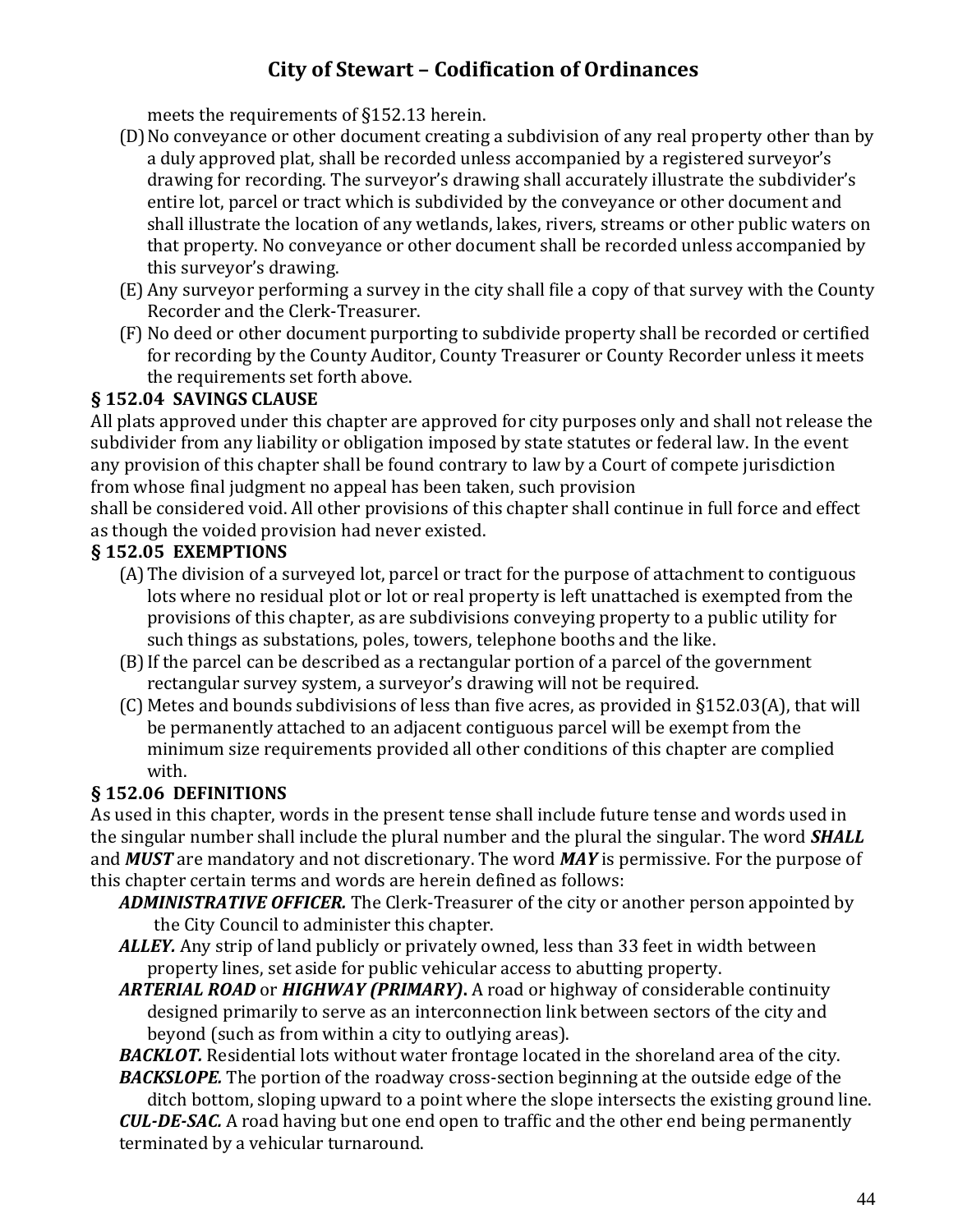*DEDICATED STREET.* A roadway designated for public use.

- *DEVELOPMENT OBJECTIVES.* Those goals defined as part of the city's comprehensive planning program which indicate how the city wishes to develop itself in line with orderly and logical direction.
- *EASEMENT.* A grant by an owner of land for the specific use of said land by the public, generally or to a person or persons.
- **FEE SCHEDULE.** A document setting forth the city's fees for permits, appeals, variances and subdivision filings as adopted by ordinance by the City Council as provided in §152.15.
- *FINAL PLAT.* The final map, drawing or chart on which the subdivider's plan of subdivision is presented to the City Council for approval and which, if approved, will be submitted to the County Recorder.
- *INSLOPE.* The portion of the roadway cross-section beginning at the outside edge of the roadway shoulder, sloping downward to the inside edge of the ditch bottom.
- *LOT.* A parcel of land designated by plat, metes and bounds, registered land survey, auditor's plat or other accepted means and separated from other parcels or portions by the description for the purpose of sale, lease or separation.
- *METES AND BOUNDS.* A description of real property which identifies a parcel of land by its shapes and boundaries, starting at a known point and describing the bearing and distances of lines forming the boundaries of the property or delineating a fractional portion of a section, lot or area by described lines or portions thereof.
- *OWNER.* Any individual, firm, association, syndicate, co-partnership, corporation, trust or any other legal entity having sufficient proprietary interest in the land sought to be subdivided to commence and maintain proceedings to subdivide the same under this chapter.
- *PRELIMINARY PLAT.* The preliminary map drawing or chart indicating the proposed layout of the subdivision to be submitted to the Planning Commission, if the city has a Planning Commission and City Council for their consideration.
- *PUBLIC ROAD.* A particularly described and identified right-of-way, at least 33 feet in width, dedicated to public use for road or highway purposes.
- *SERVICE ROAD.* A public road having a traveled surface of at least 24 feet in width lying parallel and adjacent to an *ARTERIAL ROAD* or *HIGHWAY* and which provides access to abutting properties and protection from through traffic.
- *STRUCTURE.* Any building or appurtenance, including but not limited to, vision obstructing fences, decks, retaining walls, satellite dishes, except aerial or underground utility lines, such as sewer, electric, telephone, telegraph, gas lines, tower poles and other supporting facilities.
- *SUBDIVIDER.* Any person commencing proceedings under this chapter to affect a subdivision of land for himself/herself or for another.
- *SUBDIVISION.* A parcel of land which is divided.

#### **§ 152.07 PLATTING PROCEDURES**

- (A)*Generally*. The following procedures shall be followed in the administration of this section and no real property within the jurisdiction of this section shall be subdivided and offered for sale or a plat recorded until a pre-application meeting has been held, a preliminary plat has been reviewed and approved and until a final plat has been reviewed and approved as set forth in the procedures provided herein.
- (B)*Pre-application meeting*. Prior to the submission of any plat for consideration by the Planning Commission, if the city has a Planning Commission, under the provisions of this chapter, the subdivider may meet with the Administrative Officers to introduce himself or herself as a potential subdivider and learn the relevant requirements of the city's code.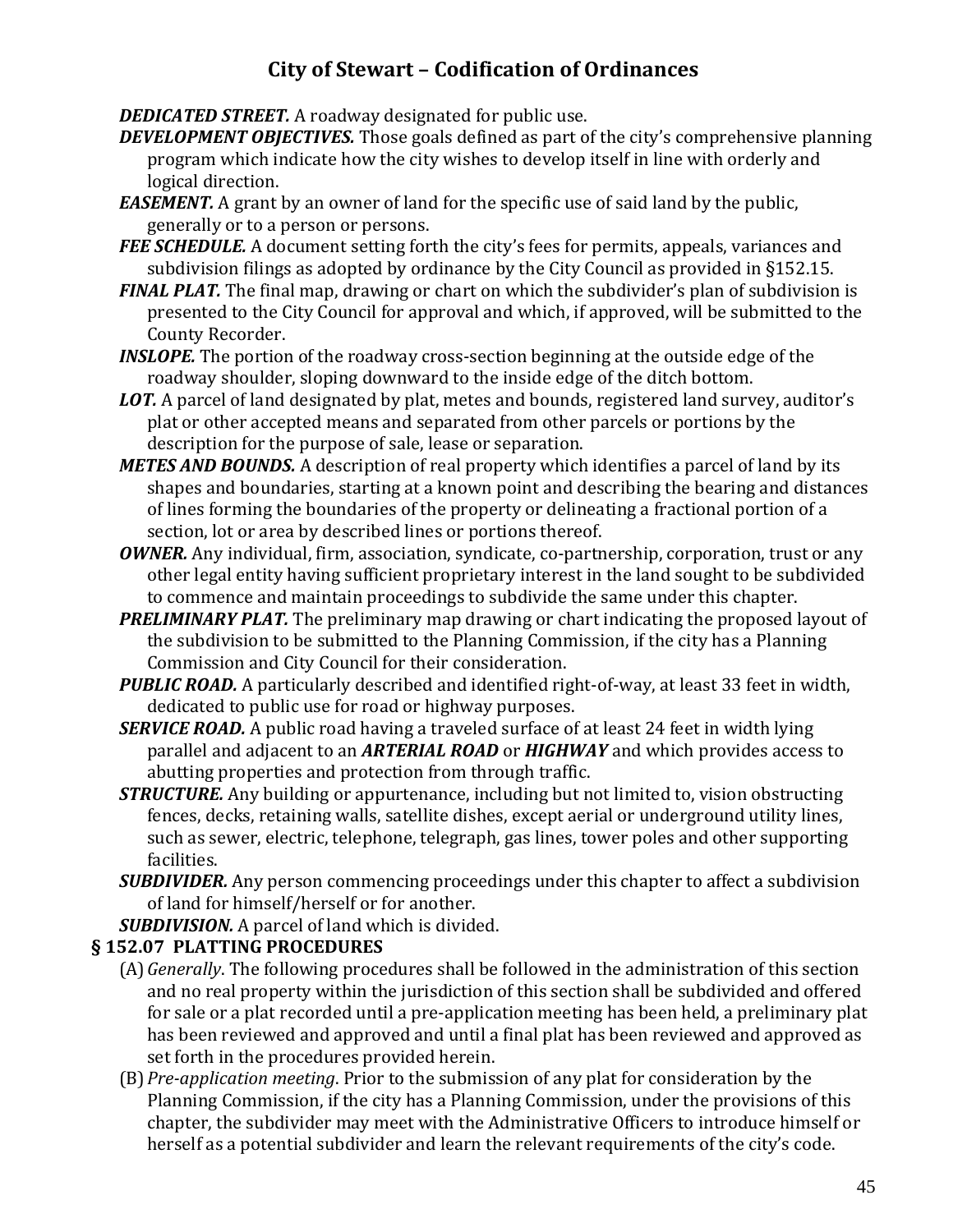- (C) *Preliminary plat.*
	- (1) *Submission of plat*. The subdivider shall submit to the Administrative Officer ten copies of a preliminary plat of his or her proposed subdivision, the requirements of which are set forth in this chapter. They shall be filed at least 30 days prior to a regularly scheduled Planning Commission meeting, if the city has a Planning Commission or a Council meeting and shall be accompanied by the fees set forth in the fee schedule.
	- (2) *Notice procedure*. Notice of the public hearing at which the Planning Commission, if the city has a Planning Commission, will consider the preliminary plat shall be made by the Administrative Officer pursuant to M.S. §462.357(3), as it may be amended from time to time. The owner or subdivider shall also be notified as to the time and place of the public hearing. As required by M.S. §505.03, as it may be amended from time to time, at least 30 days prior to taking final action on a preliminary plat, the proposed preliminary plat must be presented by the Administrative Officer to the Commissioner of Transportation for review if the plat includes or borders on a trunk highway or state rail bank property. Within five days after receiving a preliminary plat that includes or borders on an existing or proposed county road or state rail bank property, the Administrative Officer must submit it to the County Engineer for review. The Commissioner of Transportation and the County Engineer must report to the city within 30 days with any comments and recommendations they may have. No preliminary plat may be approved by the city until these comments and recommendations are received and considered. Within ten days after approval of the preliminary plat, notice must be sent to the Commissioner and the County Board explaining how their comments and recommendations have been met.
	- (3) *Public hearing*. At the public hearing set for consideration of the preliminary plat, the Planning Commission, if the city has a Planning Commission or the City Council shall consider comments to the notice of plat and it shall also review the preliminary plat from the standpoint of environmental impact, compatibility with surrounding area suitability of area for subdividing, public health and welfare, crowding potential, the compatibility with the city Comprehensive Plan and overall city planning.
	- (4) *Planning Commission action*. At the conclusion of the public hearing set forth in the preceding division, the Planning Commission, if the city has a Planning Commission, shall either recommend approval, conditional approval or denial of the preliminary plat. The Planning Commission may also table the preliminary plat for future consideration. The Planning Commission shall not recommend approval of a preliminary plat unless the presentation requirements set forth in §152.08 have all been met. No lot on the preliminary plat shall be recommended for approval if, in the opinion of the Planning Commission, a lot does not have dedicated road access, an adequate building site or sufficient area for an on-site individual sewage treatment system in areas where public services are not available, meeting the requirements of all rules and regulations in this chapter and the code of the city. The action of the Planning Commission shall be stated in writing setting forth the conditions of approval, reasons for approval or the reasons for denial. The Planning Commission's recommendation shall then be submitted to the City Council.
	- (5) *City Council action*. The City Council shall consider the Planning Commission's action, if the city has a Planning Commission, at their next regularly scheduled meeting and shall either approve, approve with conditions, deny or table for future consideration the application. As required by M.S.§462.358(3)(b), as it may be amended from time to time, the Council must either approve or deny the application for a preliminary plat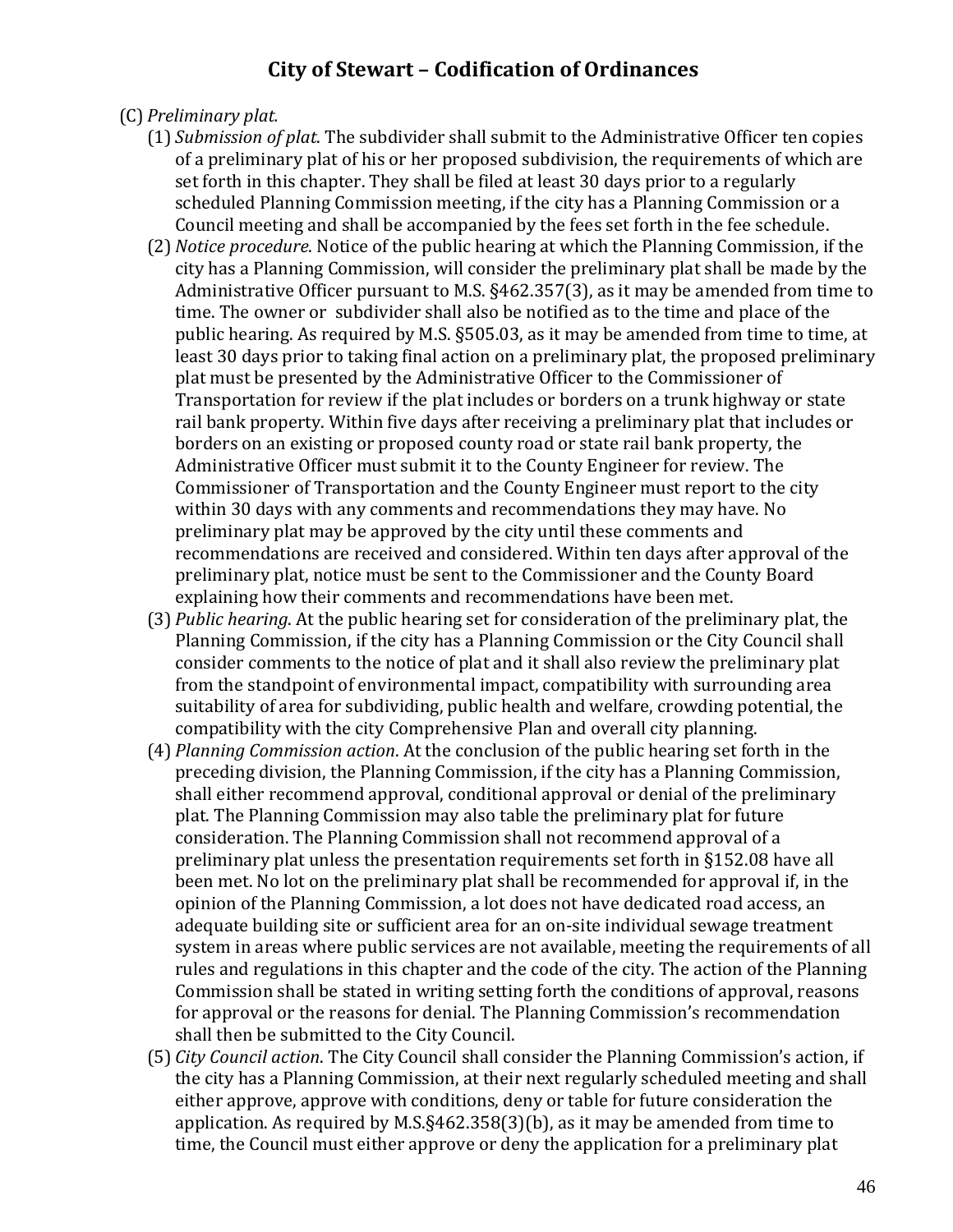within 120 days after the application has been submitted, unless an extension of time has been agreed to in writing by the subdivider. The 120-day period does not begin to run until the application contains all of the information required by §152.08(B) and 152.09. Failure to comply with the time limits for approval in M.S. §462.358(3)(b), as it may be amended from time to time, may result in automatic approval of a preliminary plat. The Council shall not approve a preliminary plat unless the presentation requirements set forth in §152.08 have all been met. No lot on the preliminary plat shall be approved if, in the opinion of the Council, a lot does not have dedicated road access, an adequate building site or sufficient area for an on-site individual sewage treatment system in areas where public services are not available, meeting the requirements of all rules and regulations in this chapter and the code of the city. The action of the Council shall be stated in writing, setting forth the conditions of approval, reasons for approval or the reasons for denial. Approval shall mean the acceptance of the design as a basis for preparation of the final plat and the submission of such final plat for approval. Approval by the City Council of all engineering proposals presented in the preliminary plat which pertain to such things as water supply, sewage disposal, storm drainage, gas and electric service, road gradients and widths and the surface of roads is required prior to the approval of the final plat. The Council may, after notifying the subdivider, employ qualified persons to check and verify each proposal, the costs of such services shall be paid by the subdivider.

(D)*Final plat.*

(1) *Filing of the final plat*.

- (a) The owner or subdivider shall file with the Administrative Officer within one year of the date of the approval of the preliminary plat the final plat which shall substantially conform to the preliminary plat as approved (see §152.08(C) for filing document requirements) and all applicable city regulations and ordinances, state and federal rules, regulations and laws.
- (b) Final plat approval shall not be granted to any plat which is not filed within the time herein specified, unless an extension is requested in writing and for good cause, granted by the City Council. The final plat shall be presented to the City Council at a scheduled meeting which is at least two weeks after the date of filing with the Administrative Officer.
- (2) *Contents*. The subdivider may file a final plat limited to the portion of the preliminary plat which the subdivider proposed to record and develop at one time; provided that, the portion must conform to all requirements of this chapter. Lots which have received preliminary approval but are not included on the final plat must be considered as a new subdivision.
- (3) *Review*. The Administrative Officer shall check the final plat to see that it is in substantial conformity with the preliminary plat as approved by the City Council and that it meets all applicable city regulations and ordinances, state and federal rules, regulations and laws.
- (4) *City Council action*. Final plat approval shall not be granted unless all presentation requirements of §152.08 have been met and the plat conforms to all applicable city regulations and ordinances, state and federal rules, regulations and laws. The City Council shall approve, deny or table the final plat and the Clerk-Treasurer shall notify the owner or subdivider of the Board's actions within 60 days of the submittal of the final plat, as required by M.S. §462.358(3)(b), as it may be amended from time to time, unless an extension of time has been agreed to in writing by the subdivider. Failure to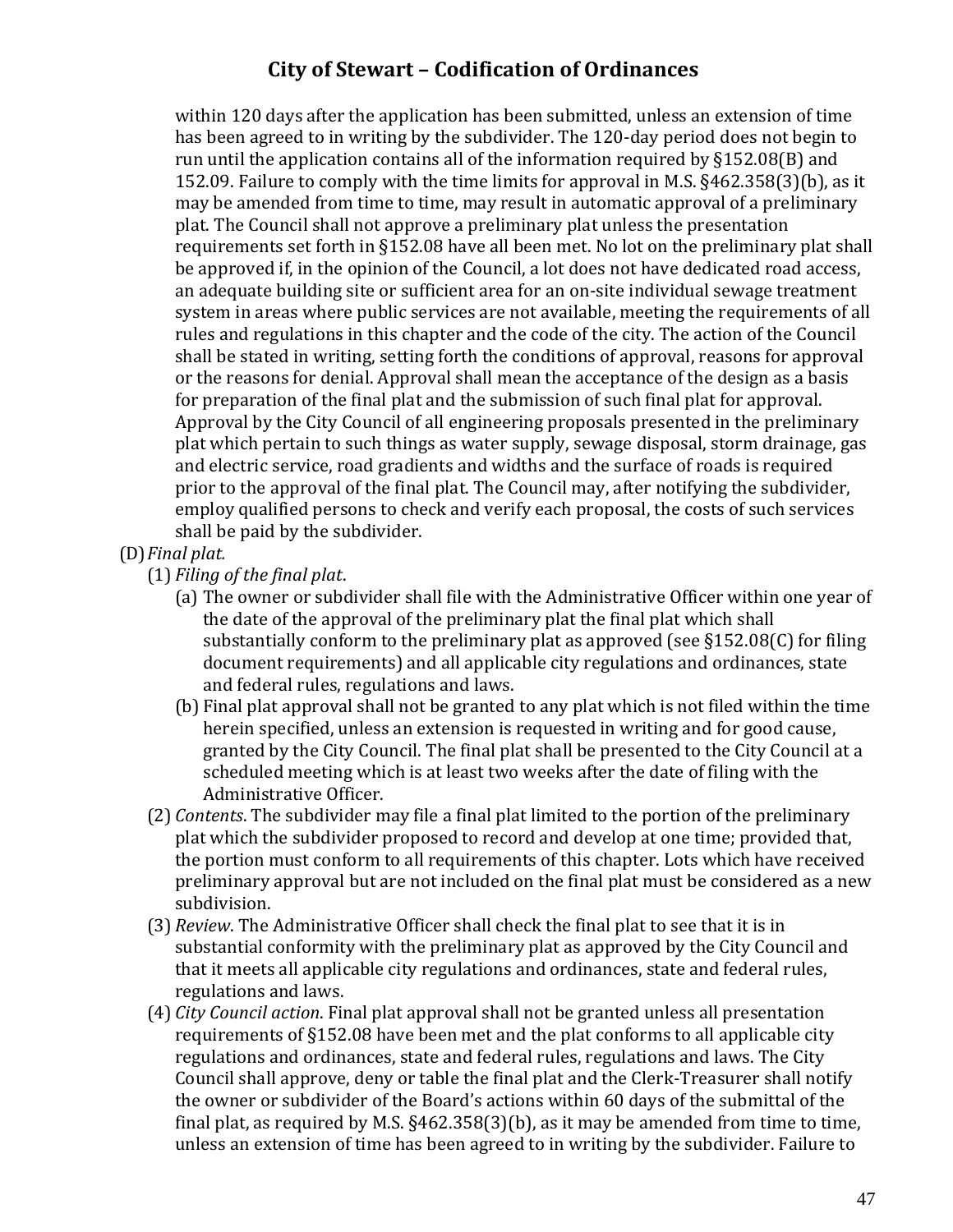meet the time limit requirements of M.S. §462.358(3)(b), as it may be amended from time to time, may result in automatic approval of the final plat. The final plat, if approved, shall then be recorded with the County Recorder by the subdivider. If any irregularity prevents recording of the final plat, the County Auditor shall notify the owner or subdivider. Any approval of the final plat by the Council shall be null and void if the plat is not recorded with the County Recorder within 90 days after the date of approval unless application for an extension of time is made, in writing, during said 90-day period, to the City Council and for good cause granted by the Council.

#### **§ 152.08 PLATTING PRESENTATION REQUIREMENTS**

- (A)*Lot suitability*. Each lot created through subdivision must be suitable in its natural state for the proposed use with minimal alteration. Suitability analysis by the city shall consider susceptibility to flooding, existence of wetlands, soil and rock formations with severe limitations for development, severe erosion potential, steep topography, inadequate water supply or sewage treatment capabilities, near-shore aquatic conditions unsuitable for water-based recreation, important fish and wildlife habitat, presence of significant historic sites or any other feature of the natural land likely to be harmful to the health, safety or welfare of future residents of the proposed subdivision or of the community.
- (B)*Preliminary plat.*
	- (1) Preliminary plat must be prepared by a state registered land surveyor and certified as such. Plats must conform to the technical requirements of M.S. §505.021, as it may be amended from time to time.
	- (2) Scale: One inch equals 100 feet, if possible, but not smaller than one inch equals 200 feet.
	- (3)Identification and description:
		- (a) Proposed name of subdivision, which name shall not duplicate or closely resemble the name of any plat previously recorded in the city;
		- (b) Location by section, township, range or by other identifying description;
		- (c) Names and addresses of the owner, subdivider, surveyor and designer of the plan;
		- (d) Graphic scale;
		- (e) North point;
		- (f) Date of preparation; and
		- (g) A dedication statement as required by M.S. §505.021(2), as it may be amended from time to time, describing what part of the subdivision land is dedicated, to whom and for what purpose.
	- (4) Existing conditions in tract and in surrounding area to a distance of 300 feet:
		- (a) Boundary line of proposed subdivision, clearly outlined and dimensioned;
		- (b) Total acreage and total water frontage (shoreland areas) and water boundaries;
		- (c) Platted roads, rights-of-way and utility easements;
		- (d) Boundary lines and ownership of adjoining land;
		- (e) Sewers, water mains or wells, culverts or other underground facilities;
		- (f) Plans for the provision of potable water, sewage disposal, drainage and flood control;
		- (g) Existing structures;
		- (h) Summary of soil and vegetation types (terrestrial and aquatic);
		- (i) Lakes, water courses and wetlands and such other information as soil tests, location of the ordinary high water level and contours at vertical intervals of not more than ten feet. All elevation data shall be mean sea level or some other assumed, workable datum;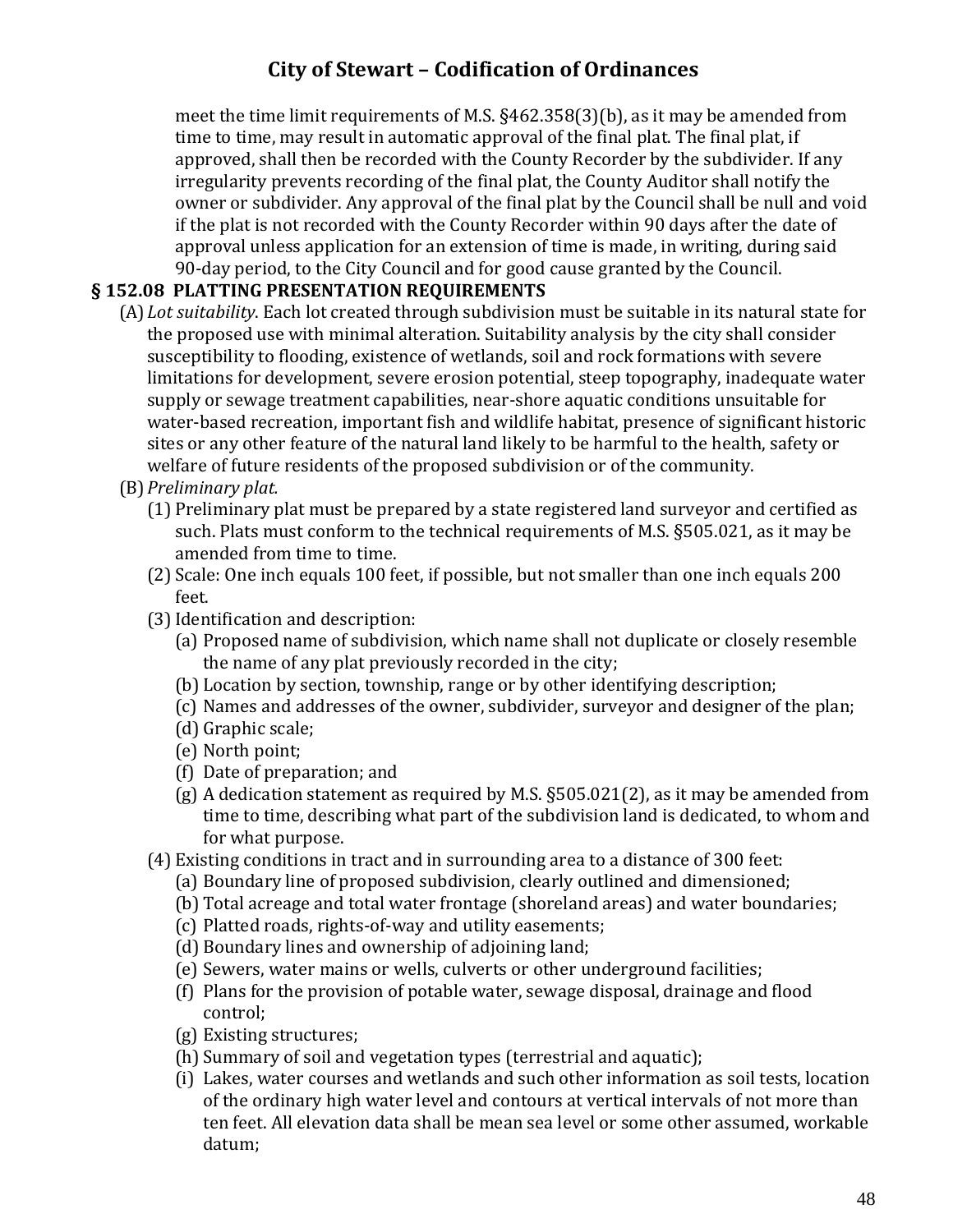- (j) Evidence that the ground water level is at least three feet below the level of finished grades or plans for resolving any ground water problems; and
- (k) All other information required by M.S. §505.021, as it may be amended from time to time.
- (5) *Subdivision design features.*
	- (a) Layout and width of proposed road rights-of-way and utility easements, showing road names, approximate lot dimensions, parks and other public areas. All roads must be identified. The road right-of-way layout shall include all contiguous land owned or controlled by the subdivider;
	- (b) Proposed use of all parcels and if zoning change is contemplated proposed rezoning;
	- (c) Preliminary road grades and drainage plans shall be shown on a copy of the contour map;
	- (d) Statement of proposed protective covenants;
	- (e) Statement of source of water supply; and
	- (f) Statement of provisions for sewage treatment. In areas where a public sewage treatment system is unavailable, a lot must contain sufficient suitable area for the installation of two standard on-site sewage treatment systems. Lots that would require use of holding tanks shall not be approved.
- (6) *Dedications*. Easement dedications must be provided over natural drainage or ponding areas for management of stormwater and significant wetlands. Provisions for surface water drainage and flood control must be provided.
- (7) *Preliminary title opinion*. The subdivider shall provide a Preliminary Title Opinion, prepared by an attorney of the subdivider's choosing, in substantial conformity with the form set forth as Appendix A to this chapter.
- (8) *On-site*. Within 14 days of submitting the preliminary plat, the subdivider must clearly stake and identify the tentative proposed lot corners and the proposed center line of the road serving the proposed subdivision.
- (C) *Final plat*. The final plat shall include the following:
	- (1) Such information as was found necessary for review and requested by the Planning Commission, if the city has a Planning Commission or City Council;
	- (2)(a) Data requirements as set forth in M.S. Ch. 505, as it may be amended from time to time; and
		- (b) All interior and exterior boundary lines shall be correctly designated on the plat and shall show bearings on all straight lines or angles at all angle points and central angle and radii and arc lines for all curves. Durable iron monuments shall be set at each angle and curve point on the interior and exterior boundary lines and at all block corners and at all intermediate points on the block or lot lines indicating a change of direction in the lines. The plat shall indicate that the monuments have been set;
	- (3) An identification system for all lots and blocks. All lots shall be numbered consecutively;
	- (4) The area (in square feet) and dimensions of all lots in feet;
	- (5) The subdivider shall submit two hardshells, and six duplicate copies of the final plat;
	- (6) All signatures on the plat must be in black ink;
	- (7) Certification by a registered land surveyor to the effect that the plat represents a survey made by him or her and that monuments and markers shown thereon exist as located and that all dimensional and geodesic details are correct;
	- (8) Notarized certification by the fee owner, any contract for deed vendees and by any mortgage holder of record, of the adoption of the plat and the dedication of roads and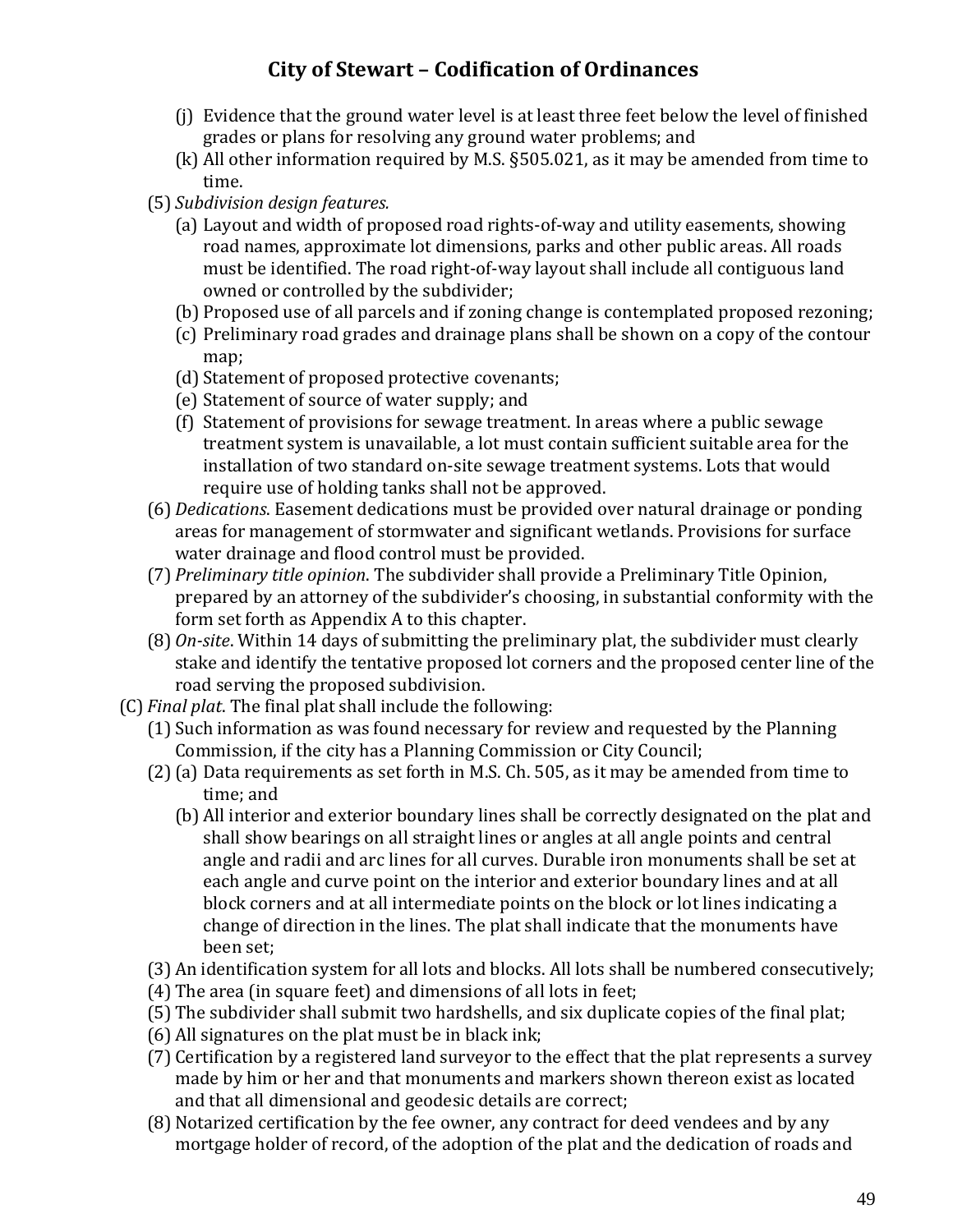other public areas as required by M.S. §505.021(3), as it may be amended from time to time;

- (9) Certification showing that all taxes, special assessments and utility charges currently due on the property to be subdivided have been paid in full for the calendar year in which the plat is filed;
- (10) Form for approval by registered land surveyor:

"I hereby certify that I have reviewed this plat and found it to be in compliance with the surveying requirements of the Subdivision Control Ordinance of the city and M.S. Ch. 505."

(11) The subdivider shall provide the County Auditor's Office with a final title opinion prepared by the attorney who prepared the preliminary title opinion in substantial conformity with the form set forth as Appendix B to this chapter, within 14 days of the final plat being recorded. The attorney shall also sign the following statement on the face of the plat prior to filing:

"I hereby certify that proper evidence of title has been presented to and examined by me and I hereby approve this plat as to form and execution."

(12) Form for mortgage statement:

"I hereby attest to the fact that there are no mortgages, other than shown, outstanding against any of the property in this subdivision.

|                                                                                          | Dated . |
|------------------------------------------------------------------------------------------|---------|
| Subdivider                                                                               |         |
| (13) Form for comparison by Administrative Officer:                                      |         |
| Comparison with Preliminary Plat made this _____ day of ____________.                    |         |
|                                                                                          |         |
| City Administrative Officer                                                              |         |
| (14) Form for approval by City Council:                                                  |         |
| Accepted and approved by the City Council of the city of ___________, Minnesota, this    |         |
| $\frac{1}{\sqrt{2}}$ day of, _____, _____.                                               |         |
|                                                                                          |         |
| Mayor Signed                                                                             |         |
|                                                                                          |         |
| City Clerk-Treasurer                                                                     |         |
| (15) Form for approval by County Treasurer:                                              |         |
| I hereby certify that the taxes for the year ________ for the lands described within are |         |
| paid.                                                                                    |         |
|                                                                                          |         |
| <b>County Treasurer</b>                                                                  |         |
| (16) Form for approval by County Auditor:                                                |         |
| No delinquent taxes and transfer entered. Dated_______                                   |         |
|                                                                                          |         |
| <b>County Auditor Signed</b>                                                             |         |
|                                                                                          |         |
| Deputy Auditor                                                                           |         |
| (17) Form for approval by County Recorder:                                               |         |
| I hereby certify that the within instrument was filed in this office for record on the   |         |
| day of ________, at _______ o'clock ____.M. and was duly recorded in Book                |         |
|                                                                                          |         |
|                                                                                          |         |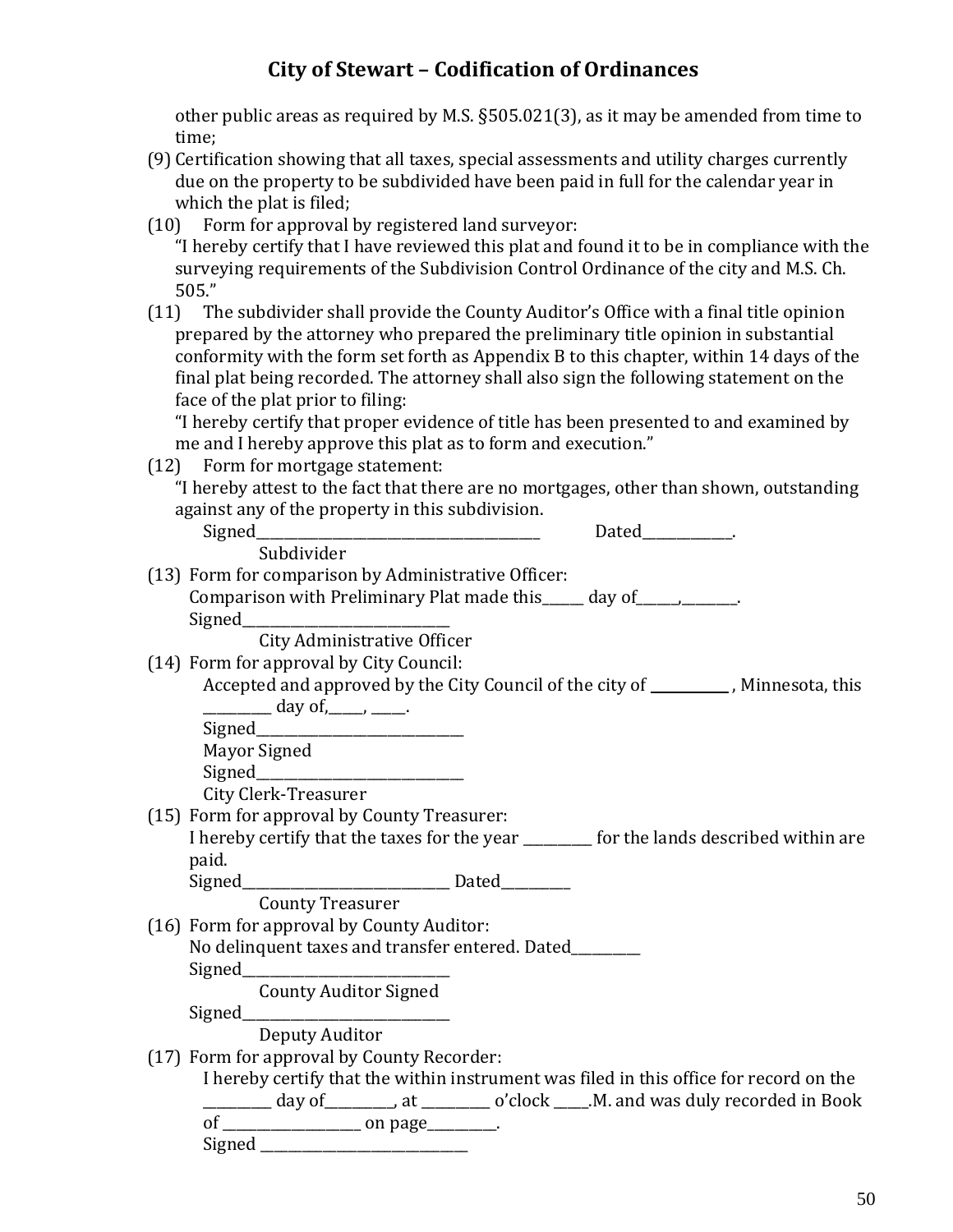County Recorder Signed

Signed

Deputy Recorder

#### **§ 152.09 PLAT DESIGN STANDARDS.**

- (A)*Roads*. The design of all roads shall be considered in relation to existing and planned roads, to reasonable circulation of traffic, topographical conditions, to run off of storm waters and to the proposed uses of the areas to be served.
	- (1) Where adjoining areas are not subdivided, the arrangement of roads in new subdivisions shall make provisions for the proper projection of roads. When a new subdivision adjoins unsubdivided land susceptible of being subdivided, then the new road shall be carried to the boundaries of such unsubdivided land. Where new roads extend existing adjoining roads, their projections shall be at the same or greater width, but in no case, less than the minimum required width.
	- (2) The minimum road design standards of the city, including road width and grade standards, shall be observed by the subdivider, as set forth in Appendix C.
	- (3) Straight segments of at least 50 feet in length shall be introduced between reverse curves on city streets and alleys.
	- (4)Insofar as practical, road intersections shall be at right angles and no intersection shall be at an angle of less than 45 degrees. It must be evidenced that safe and efficient traffic flow is encouraged.
	- (5) Private roads shall not be approved nor shall public improvements be approved for any previously existing private road.
	- (6) Where a proposed plat is adjacent to a highway, the City Council may require the subdivider to provide a service road along the right-of-way.
	- (7) The road arrangements shall not be such as to cause hardship to owners of adjoining property in platting their own land and providing convenient access to it.

(8) At road intersections, curb lines shall be rounded at a radius of not less than 15 feet. (B)*Easements.*

- (1) Utility easements at least ten feet wide shall be provided for utilities where necessary. They shall be centered on rear and other lot lines or within alley rights-of-way. They shall have continuity of alignment from block to block. At deflection points, easements for pole line anchors shall be provided where necessary.
- (2) Where a subdivision is traversed by a water course, drainage way, channel or road, there shall be provided a storm water easement or drainage right-of-way substantially with the lines of such water course, together with such further width or construction or both as will be adequate for stream channel, but also adjoining areas that have been subject to flooding in years of heavy runoff.
- (C) *Lots.*
	- (1) Where possible, side lot lines shall be at right angles to straight or radial to curved road lines. Each lot shall front on a public road or highway. Lots with frontage of two parallel roads shall be permitted only under unusual circumstances.
	- (2) Lot remnants which are below the minimum lot size must be added to adjacent or surrounding lots rather than be allowed to remain as an unusable outlot or parcel unless the owner can show plans consistent with the purpose of this chapter for the future use of the remnants.
	- (3) Lots must be designed and have adequate size to meet the zoning requirements of the zoning district in which they are located related to setbacks, width and required yard sizes. Lots must also be of adequate size to allow off-street parking, loading areas and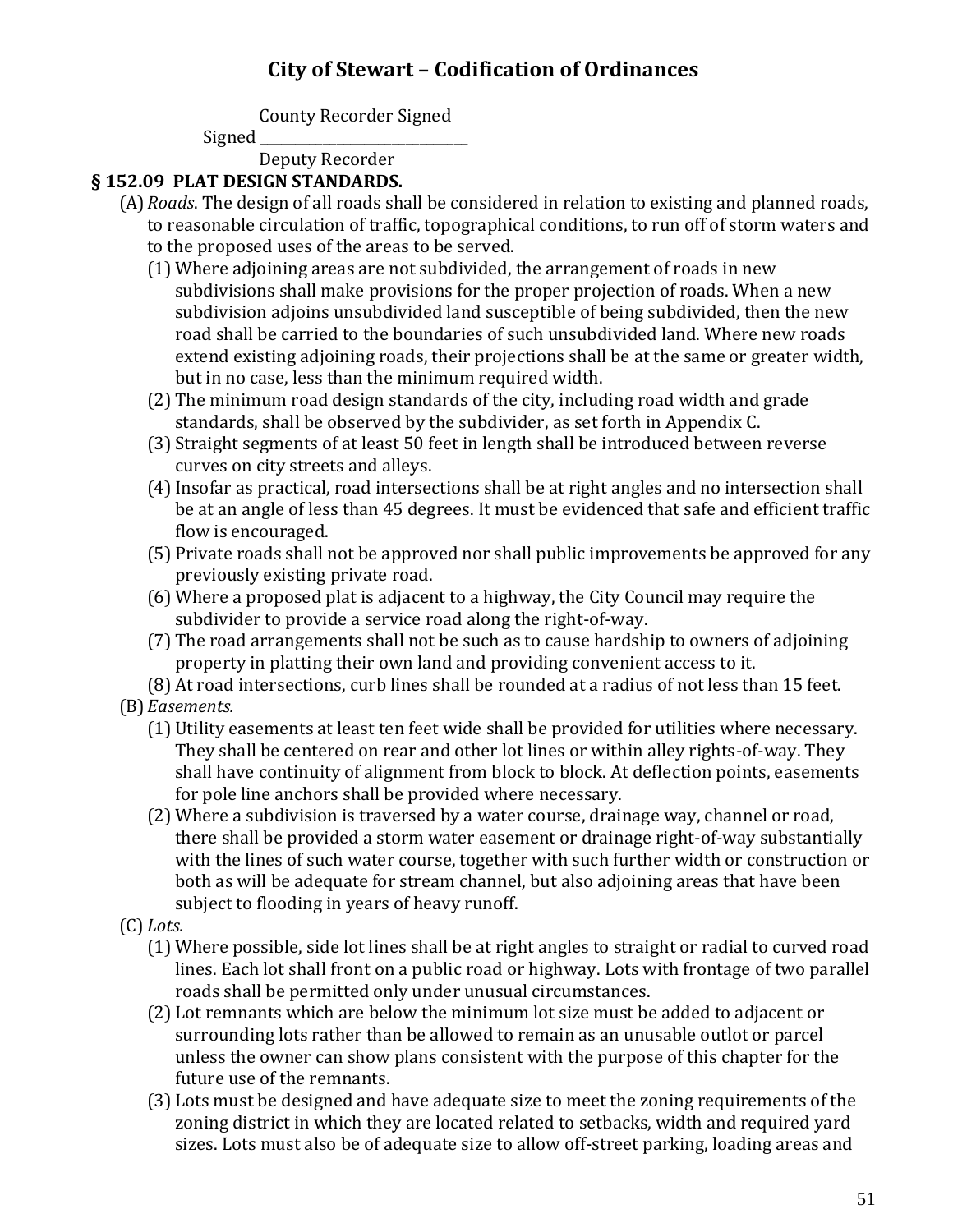such other facilities as are required by the zoning ordinances of the city. If the city does not having zoning ordinances in place or if there are portions of the city not zoned but where subdivision is occurring, the following minimum lot sizes shall apply:

- (a) For residential lots intended for single-and-two-family dwellings:
	- (1) Width of not less than 80 feet at the right-of-way line of inside street curvature; and
	- (2) Width of not less than 65 feet at the right-of-way line of outside street curvature (including cul-de-sac).
- (b) For residential lots intended for multiple-family dwelling of three of more families living independently of one another:
	- (1) Width of not less than 130 feet at the right-of-way line of inside street curvatures; and
	- (2) Width of not less than 80 feet at the right-of-way line of outside street curvatures (including cul-de-sac).
	- (3) All lots must have a minimum of 30 feet in width at the rear lot line.
	- (4) Lots abutting on a water course, drainage way, channel or stream shall have an additional depth or width, as required, to assure house sites that are not subject to flooding.
	- (5) On lots determined to be irregular in shape (e.g., triangular), the developer shall demonstrate to the city an ability to properly place principal buildings and accessory structures upon the site which are compatible in size and character to the surrounding area.

#### **§ 152.10 REQUIRED IMPROVEMENTS.**

- (A)As a condition of approval of a final plat and before the City Council approves a final plat, the subdivider shall give satisfactory assurance of the provision of the following requirements:
	- (1) *Monuments*. Steel monuments shall be placed at all block corners, angle points, points of curves in roads and at intermediate points as shown on the final plat. All U.S., state, city or other official benchmarks, monuments or triangulation stations in or adjacent to the property shall be preserved in precise position.
	- (2) *Roads*. All roads shall be improved in accordance with the road design standards as specified in Appendix C.
		- (a) Trees and boulevard sodding shall be planted in conformance with the standards and specifications as required by the City Council.
		- (b) Street signs of the design approved by City Council shall be installed at each street intersection.
		- (c) Driveway approaches and sidewalks of a standard design or pedestrian pathways as may be required by the City Council shall be installed.
		- (d) Street lighting fixtures as may be required by the City Council shall be installed.
	- (3) *Water supply*. Wherever connection with a community or public water system is possible, the public water shall be used. In other case, individual wells shall be used. Either shall be provided in accordance with state and city regulations.
	- (4) *Sanitary sewer*. Wherever trunk line sanitary sewer facilities are available, the subdivider shall be required to install sanitary sewers and connect the same to such trunk line sewers. In other cases, individual on-site sewage treatment systems shall be used. Either shall be provided in accordance with state and city regulations.
	- (5) *Stormwater management.*
		- (a) When possible, existing natural drainageways, wetlands and vegetated soil surfaces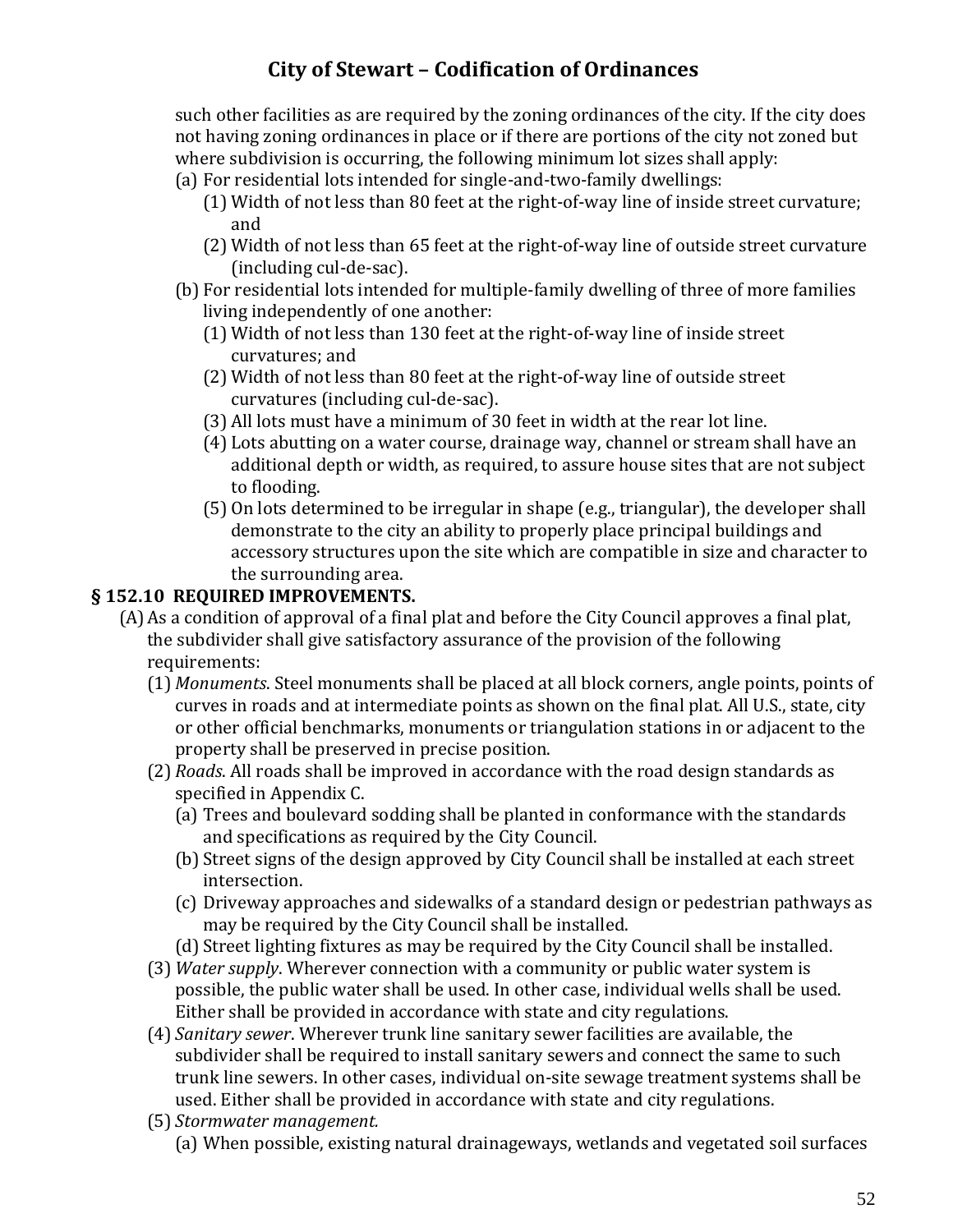must be used to convey, store, filter and retain stormwater runoff before discharge to public waters.

- (b) Development must be planned and conducted in a manner that will minimize the extent of disturbed areas, runoff velocities, erosion potential and reduce and delay runoff volumes. Disturbed areas must be stabilized and protected as soon as possible and facilities or methods used to retain sediment on the site.
- (c) When development density, topographic features and soil runoff using natural features and vegetation, various types of constructed facilities such as diversions, settling basins, skimming devices, dikes, waterways and ponds may be used. Preference must be given to designs using surface drainage, vegetation and infiltration rather than buried pipes and human-made materials and facilities.
- (6) *Landscaping*. All developments shall be landscaped with a combination of overstory trees, understory trees, shrubs, flowers and ground cover materials. All areas not covered by buildings, streets, sidewalks, parking lots, driveways or similar hard surface materials shall be covered with sod or an equivalent ground cover approved by the city. This requirement shall not apply to site areas retained in a natural state. All new landscape trees and shrubs must meet the American Standard for Nursery Stock and American National Standard relating to planting guidelines, quality of stock and appropriate sizing of the root ball. Landscape trees must be balled and burlapped or moved from the growing site by tree spade. Deciduous trees will be not less than one and one-quarter inches, but not more than three inches caliper for balled and burlapped trees and not less than three inches, but not more than six inches caliper for spade-moved trees. Coniferous trees will not be less than six feet in height, but no more than eight feet for balled and burlapped trees and not less than eight feet in height, but not more than 14 feet for spade-moved coniferous trees. The city may allow larger balled and burlapped or spade moved trees if these trees are accompanied with a threeyear guarantee.
- (7) *Erosion and sediment control.* The development shall conform to the natural limitations presented by topography and soil so as to create the least potential for soil erosion. If determined necessary by the City Engineer, the subdivider shall be required to submit an erosion and sediment control plan. Erosion and sediment control measures shall be consistent with best management practices (BMPs) for erosion and sedimentation control as specified in the "Minnesota Stormwater Manual" (MPCA, 2005), as amended and shall be sufficient to retain sediment on site. Erosion and sediment controls shall meet the standards for the general permit authorization to discharge stormwater associated with construction activity under the national pollutant discharge elimination system/state disposal system permit program permit MN Rl00001 (NPDES general construction permit) issued by the State Pollution Control Agency, as amended. Final stabilization of the site must be completed in accordance with the NPDES construction permit requirements.
- (B)All required improvements shall be installed by the subdivider except that the city reserves the right to elect to install all or part of the improvements required under the provisions of this chapter pursuant to M.S. Ch 429, as it may be amended from time to time. If the city elects to install the improvements the city may require the developer to post a cash escrow or letter of credit guaranteeing payment of the assessments.
- (C)Satisfactory assurance that all required improvements shall be provided shall include: (1) Entering into a development contract setting forth the conditions under which the plat is approved and setting forth required improvements.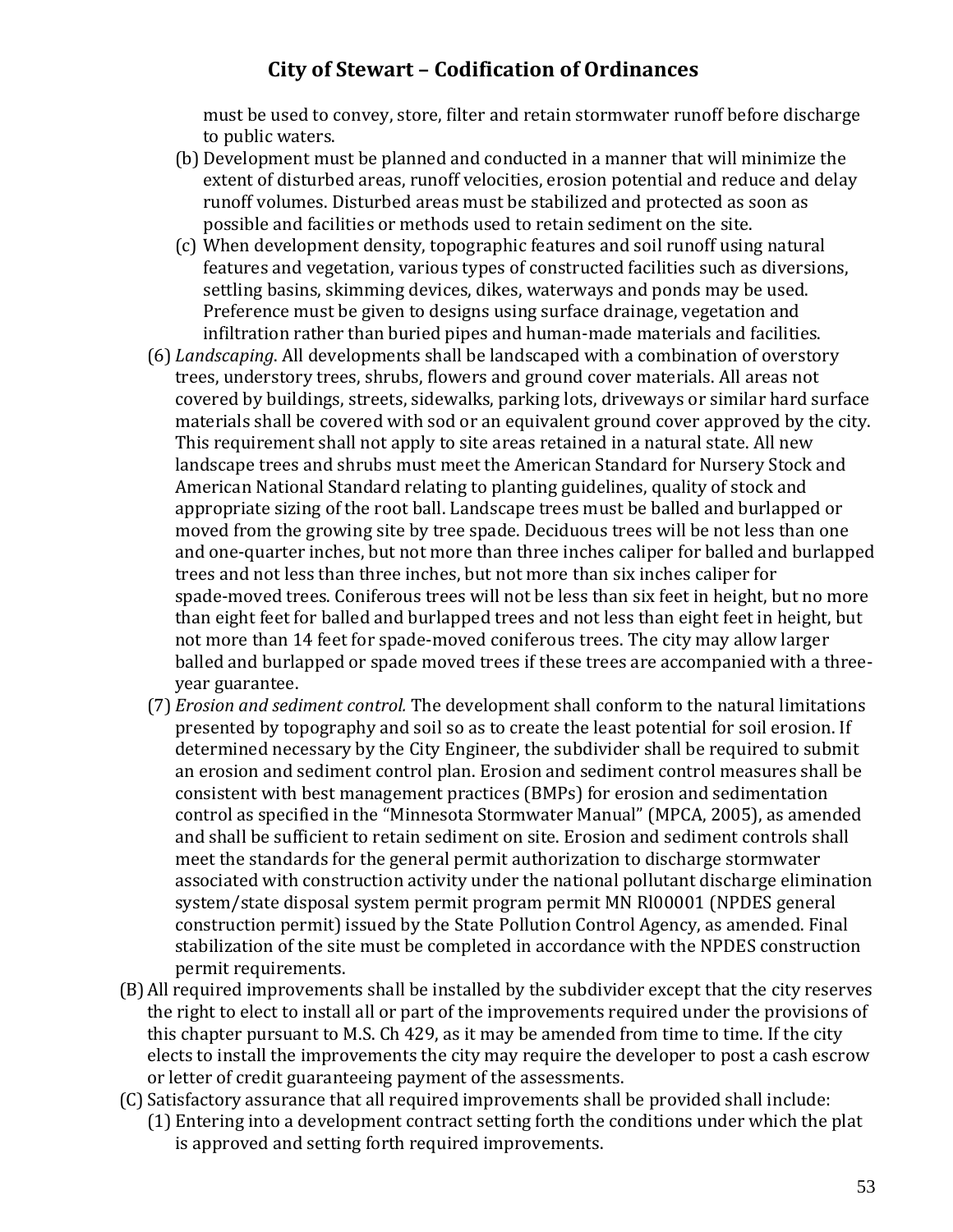- (2) Furnishing the city financial security in the form of a cash escrow or letter of credit. Letters of credit must be from a state or federally chartered bank or savings and loan association, insured by the Federal Deposit Insurance Corporation, that has an office in the state or a subsidiary of the bank or savings association with an office in the state. If the subdivider fails to perform any obligations under the development contract, the city may apply the security to cure the default.
	- (a) If the subdivider is going to install the public improvements, the required security shall be the sum of the following fixed or estimated costs:
		- (1) Utilities;

(2) Streets;

- (3) Streetlights and operating cost for one year (if any are required);
- (4) Erosion control;
- (5) Engineering, to include developer's design, surveying and inspection;
- (6) Landscaping (if any is required);
- (7) Storm sewer connection charges;
- (8) Principal amount of special assessments previously levied against the property together with one year of interest;
- (9) Real estate tax for one year, if there are special assessments;
- (10) City engineering fees;
- (11) Sanitary sewer area charges (if any are required);
- (12) Lateral sanitary sewer and water main access charges;
- (13) Wetland mitigation (if any is required);
- (14) Custom graded lots (if any is required);
- (15) Removal of buildings and temporary improvements (if any is required);
- (16) Tree preservation; and
- (17) Lot corners/iron monuments.
- (b)If the city is going to install the public improvements, the required security shall be the sum of the following fixed or estimated costs:
	- (1) Principal amount of special assessments for public improvements to be installed together with one year of interest;
	- (2) Streetlights (if any are required);
	- (3) Erosion control;
	- (4) Landscaping;
	- (5) Storm sewer connection charges;
	- (6) Real estate tax for one year; and
	- (7) Principal amount of special assessments previously levied against the property together with one year of interest.
- (3) The city shall require of a subdivider submission of a warranty/maintenance bond in the amount equal to the original cost of the improvements or the lesser amount as agreed to by the City Engineer. The required warranty period for materials and workmanship from the utility contractor installing public sewer and water mains shall be two years from the date of final acceptance or one year following final acceptance of the final bituminous wearing surface as approved by the City Engineer. The required period for sod, trees and landscaping is one growing season.
- (D)No final plat shall be approved by the Council without first receiving a report from the City Engineer that the improvements described therein together with the agreements and documents required under this section, meet the requirements of the city.
- (E)No final plat shall be approved by the Council without first receiving certification from the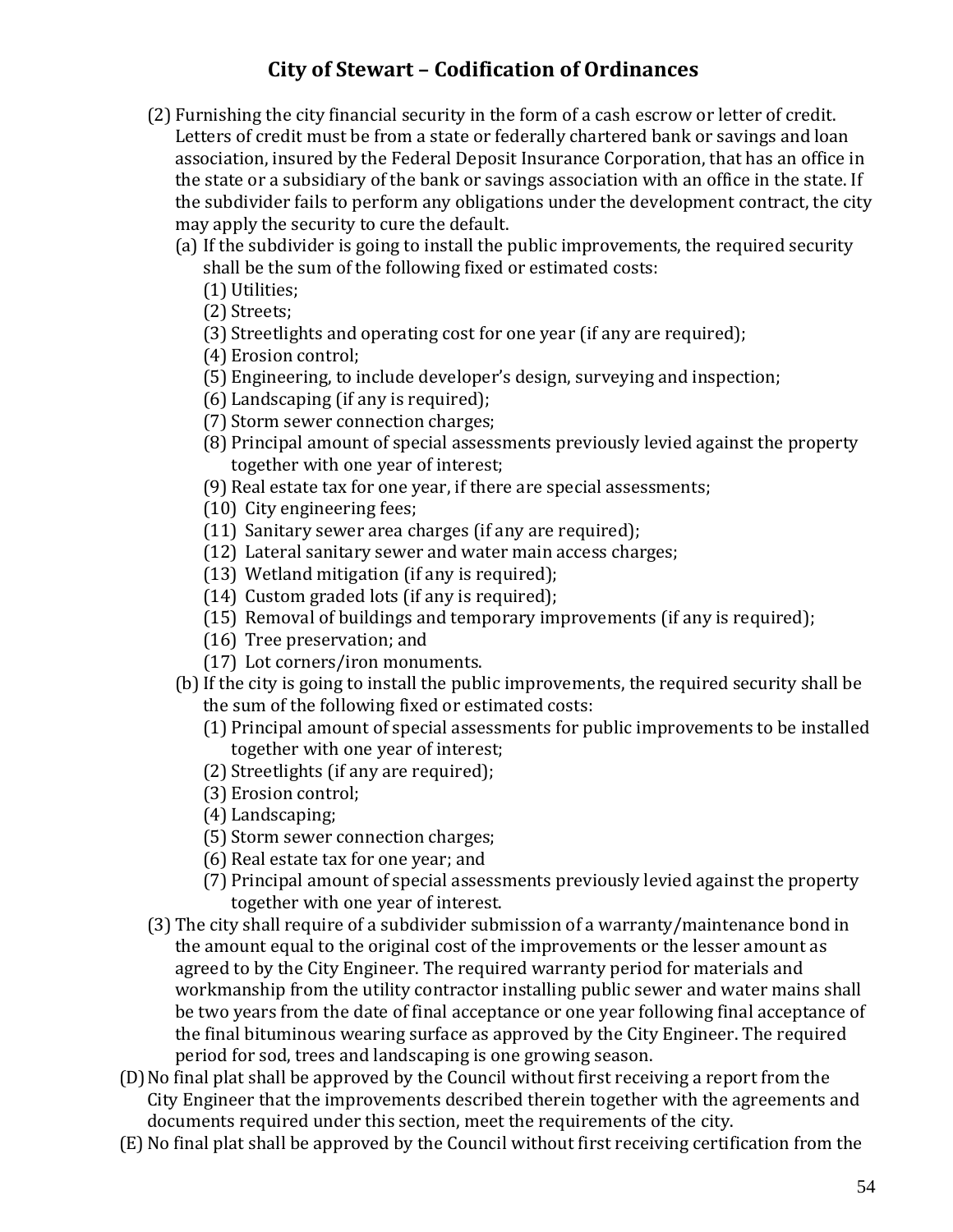City Clerk-Treasurer, Administrator or Finance Officer that all fees required to be paid to the city in connection with the plat have been paid or that satisfactory arrangements have been made for payment.

#### **§ 152.11 DEDICATION REQUIREMENTS.**

- (A)As a condition of subdivision approval, subdividers shall dedicate a portion of any proposed subdivision for conservation purposes or for public use as parks, recreational facilities as defined and outlined in M.S. §471.191, playgrounds, trails, wetlands or open space; provided that the city may choose to accept an equivalent amount in cash for part or all of the portion required to be dedicated based on the fair market value of the land following the criteria of M.S. §462.358(2)(b), as it may be amended from time to time.
- (B)Land shall be reasonably suitable for its intended use and shall be at a location convenient to the people to be served. Factors used in evaluating the adequacy of proposed park and recreation areas shall include size, shape, topography, geology, hydrology, tree cover, access and location. Land with trash, junk, pollutants, flooding or wetlands and unwanted structures is generally not acceptable.
- (C) The Planning Commission, if the city has a Planning Commission and the City Council, shall determine the land and/or cash contribution requirements for proposed subdivisions.
- (D)Any increase in density of subdivisions shall be reviewed for reconsideration of park land and/or cash contribution requirements.
- (E) When a proposed park, playground, recreation area or other public ground has been indicated in the city's official map or comprehensive plan and is located in whole or in part within a proposed subdivision, it shall be designated as such on the plat and shall be conveyed to the city. If the subdivider elects not to dedicate an area in excess of the land required hereunder for the proposed public site, the city may consider acquiring the site through purchase or condemnation.
- (F) Land area conveyed or dedicated to the city shall not be used in calculating density requirements of the city zoning ordinance and shall be in addition to and not in lieu of open space requirements for planned unit developments.
- (G)Where private open space for park and recreation purposes is provided in a proposed subdivision, these areas may be used for credit, at the discretion of the City Council, against the land or cash dedication requirement for park and recreation purposes, provided the City Council finds it is in the public interest to do so.
- (H)The dedication requirements are presumptively appropriate. A subdivider may request a deviation from the presumptive requirements based upon the anticipated impact of that particular subdivision. The request must be made before final subdivision approval by the city.
- $(I)$  (1) In residential subdivisions where a land dedication is required, the following formula will be used to determine the dedication requirement:

| Density:              | <b>Land Dedication</b> |     |           |
|-----------------------|------------------------|-----|-----------|
| <b>Units Per Acre</b> | Percentage             |     |           |
|                       |                        | 2.5 | 10%       |
| 2.5                   |                        | 4   | 11%       |
| $4+$                  |                        | h   | 13%       |
| $6+$                  |                        | 8   | 15%       |
| 8+                    |                        |     | 17%       |
|                       |                        |     | 17% - 20% |

(2)In commercial or industrial subdivisions where a land dedication is required, the following formula will be used to determine the dedication: 5% of the gross area of land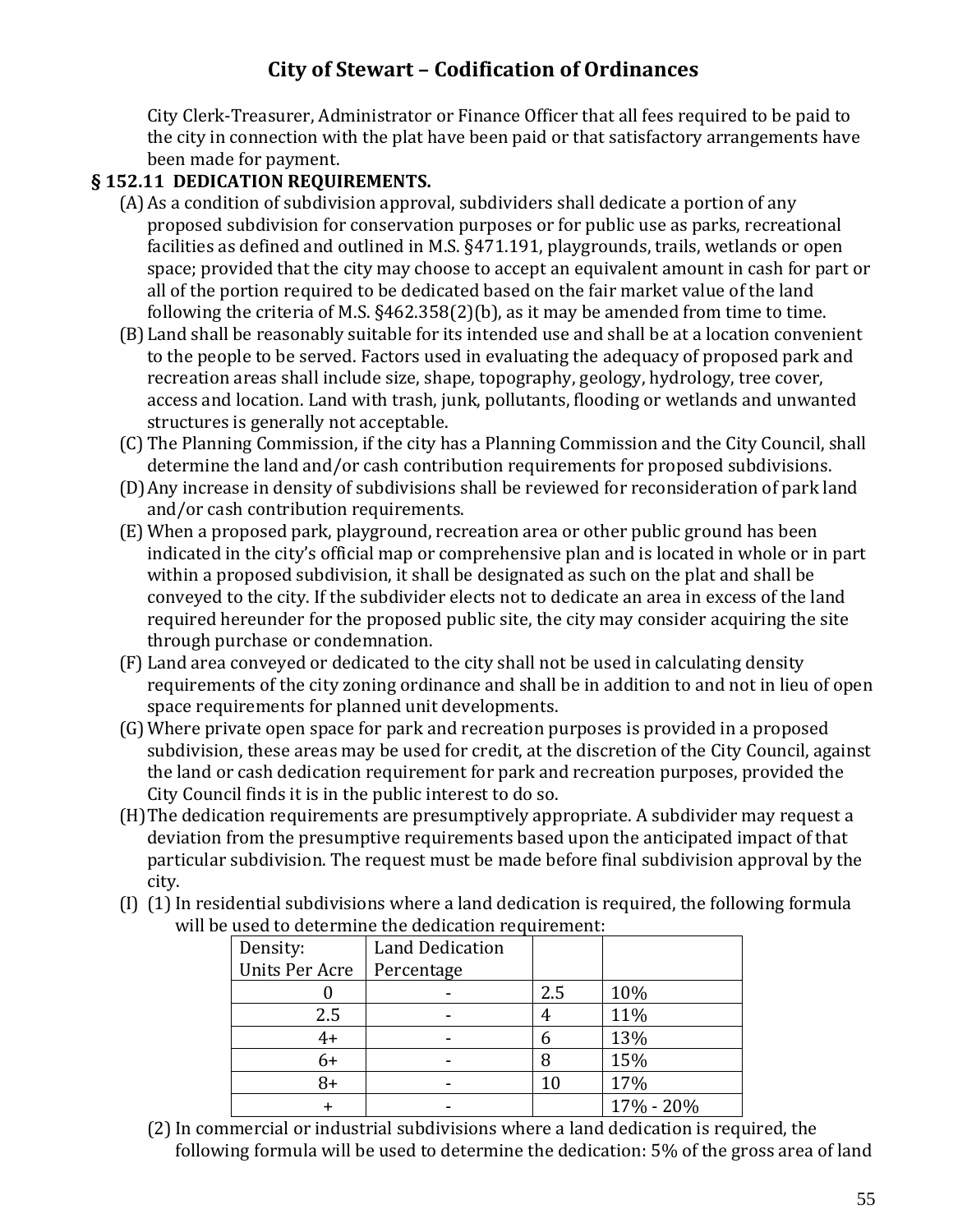being platted.

- (J) In lieu of land dedication the city may require cash fees established pursuant to M.S. §462.358(2)(b), as it may be amended from time to time, for commercial, industrial, multifamily dwelling units and single-family dwelling units, in amounts established in a separate ordinance.
- (K)The city may elect to receive a combination of cash, land and development of the land. The fair market value of the land the city wants and the value of the development of the land shall be calculated. That amount shall be subtracted from the cash contribution required by division (J) of this section. The remainder shall be the cash contribution requirement.
- (L) Fair market value shall be determined as of the time of final subdivision approval in accordance with the following:
	- (1) The city and the developer may agree as to the fair market value;
	- (2) The fair market value may be based upon a current appraisal submitted to the city by the subdivider at the subdivider's expense. The appraisal shall be made by appraisers who are approved members of the SREA or MAI or equivalent real estate appraisal societies; or
	- (3)If the city disputes such appraisal the city may, at the subdivider's expense, obtain an appraisal of the property by a qualified real estate appraiser, which appraisal shall be conclusive evidence of the fair market value of the land.
- (M)Planned developments with mixed land uses shall make cash and/or land contributions in accordance with this section based upon the percentage of land devoted to the various uses.
- (N)Cash contributions are to be calculated at the time of final subdivision approval. The council may require the payment at the time of final subdivision approval or at a later time under terms agreed upon in the development agreement. Delayed payment shall include interest at a rate set by the city.
- (O)Cash contributions shall be deposited in the park dedication fund and shall only be used for the acquisition of land for the purposes set forth in division (A) of this section and the planning and development of land for such purposes.
- (P) Property being subdivided without an increase in the number of lots shall be exempt from park and trail dedication requirements if similar requirements were satisfied in conjunction with an earlier subdivision. If the number of lots is increased, then the dedication shall be based on the additional lots created.

### **§ 152.12 PROTECTED AREAS AND TREE PRESERVATION**

- (A)*Protected areas*. Where land proposed for subdivision is deemed environmentally sensitive by the city due to the existence of wetlands, drainageways, watercourses, floodable areas, significant trees, steep slopes or wooded areas, the design of the subdivision shall clearly reflect all necessary measures to ensure against adverse environmental impacts. Based upon the necessity to control and maintain certain sensitive areas, the city shall determine whether the protection will be accomplished through lot enlargement and redesign or dedication of those sensitive areas in the form of outlots. In general, measures of protection shall include design solutions that allow for construction and grading involving a minimum of alteration to sensitive areas. The measures, when deemed appropriate by the city, may include, but shall not be limited to, the following:
	- (1) The establishment of buffers designed consistent with adopted management plans, if any, easements and/or outlots over wetlands, drainageways and watercourses as approved by the City Engineer;
	- (2) The implementation of flood control measures, including ponding and infiltration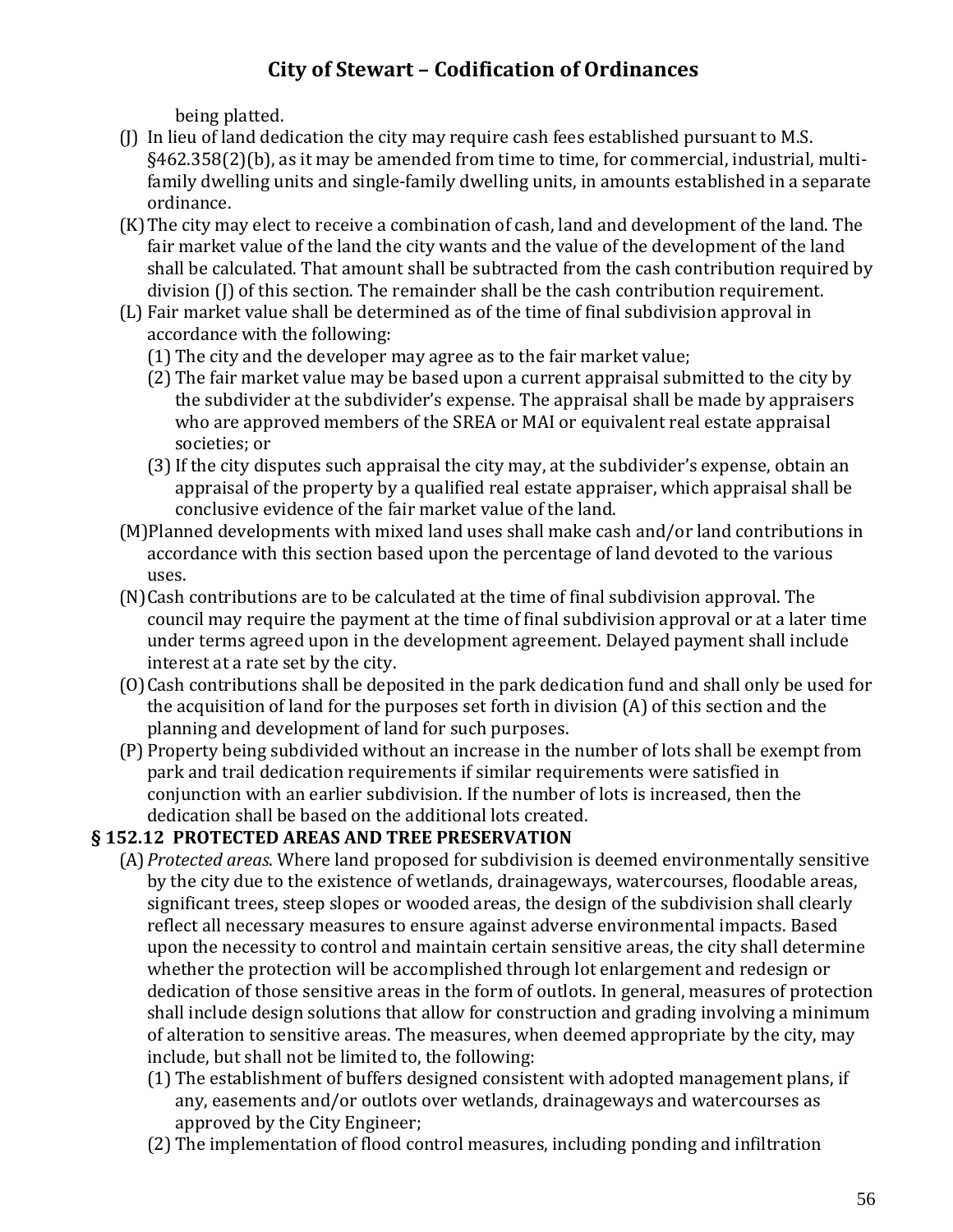design standards as specified in adopted management plans, if any and approved by the City Engineer;

- (3) The enlargement of lots or redesign of the subdivision;
- (4) The submission of a tree preservation plan subject to the approval of the City Council;
- (5) The utilization of appropriate erosion control measures subject to approval by the City Engineer;
- (6) Soil testing to determine the ability of the proposed subdivision to support development;
- (7) The limitation of development on slopes steeper than three to one (3:1); and
- (8) Structure conformance to the natural limitations presented by the topography and soil so as to create the least potential of soil erosion, as determined by the City Engineer.
- (B)*Tree preservation.* The following process for preserving significant trees shall be required of subdividers. Subdividers shall preserve, where feasible, all healthy trees of significant value even if the trees are less than six inches in diameter.
	- (1) The following words and terms, whenever they occur in this section, are defined as follows:
		- *DIAMETER*. The measurement of a tree's trunk measured four and one-half feet above the ground.
		- **DRIP LINE**. The farthest distance away from the trunk of a tree that rain or dew will fall directly to the ground from the leaves or branches of the tree or one foot per one inch of diameter, whichever is greater.
		- *SIGNIFICANT TREE*. A healthy tree measuring six inches in diameter or greater.
		- **TREE CERTIFICATION.** A certified inventory of trees on the site after work is complete listing all trees and their final disposition, which is signed by a licensed forester or landscape architect.
		- *TREE PRESERVATION PLAN*. A plan and inventory certified by a forester or landscape architect indicating all of the significant trees and their locations in the proposed development or on the lot. The tree preservation plan shall include the size, species, tag numbers and location of all significant trees proposed to be saved and removed on the area of development and the measures proposed to protect the significant trees to be saved.
		- *TREE PROTECTION*. Snow fencing or polyethylene laminar safety netting placed at the drip line of the significant trees to be preserved. The tree protection measures shall be shown on tree preservation plan drawings and remain in place until all grading and construction activity is terminated.
	- (2) Subdividers shall:
		- (a) Prepare a tree preservation plan. The plan shall be superimposed on the grading plan, if any; and
		- (b) Ensure the tree preservation plan is followed during the plan development including any mass grading.
	- (3) The tree preservation plan must be certified by a forester or landscape architect. The forester or landscape architect shall indicate on the plan the following items:
		- (a) Graded areas and proposed grades;
		- (b) Size, species, tag numbers and location of all significant trees;
		- (c) Identification of all significant trees proposed to be saved and significant trees proposed to be removed; and
		- (d) Measures proposed to protect significant trees shall include, but are not limited to: (1) Installation of snow fencing or polyethylene-laminar safety netting at the drip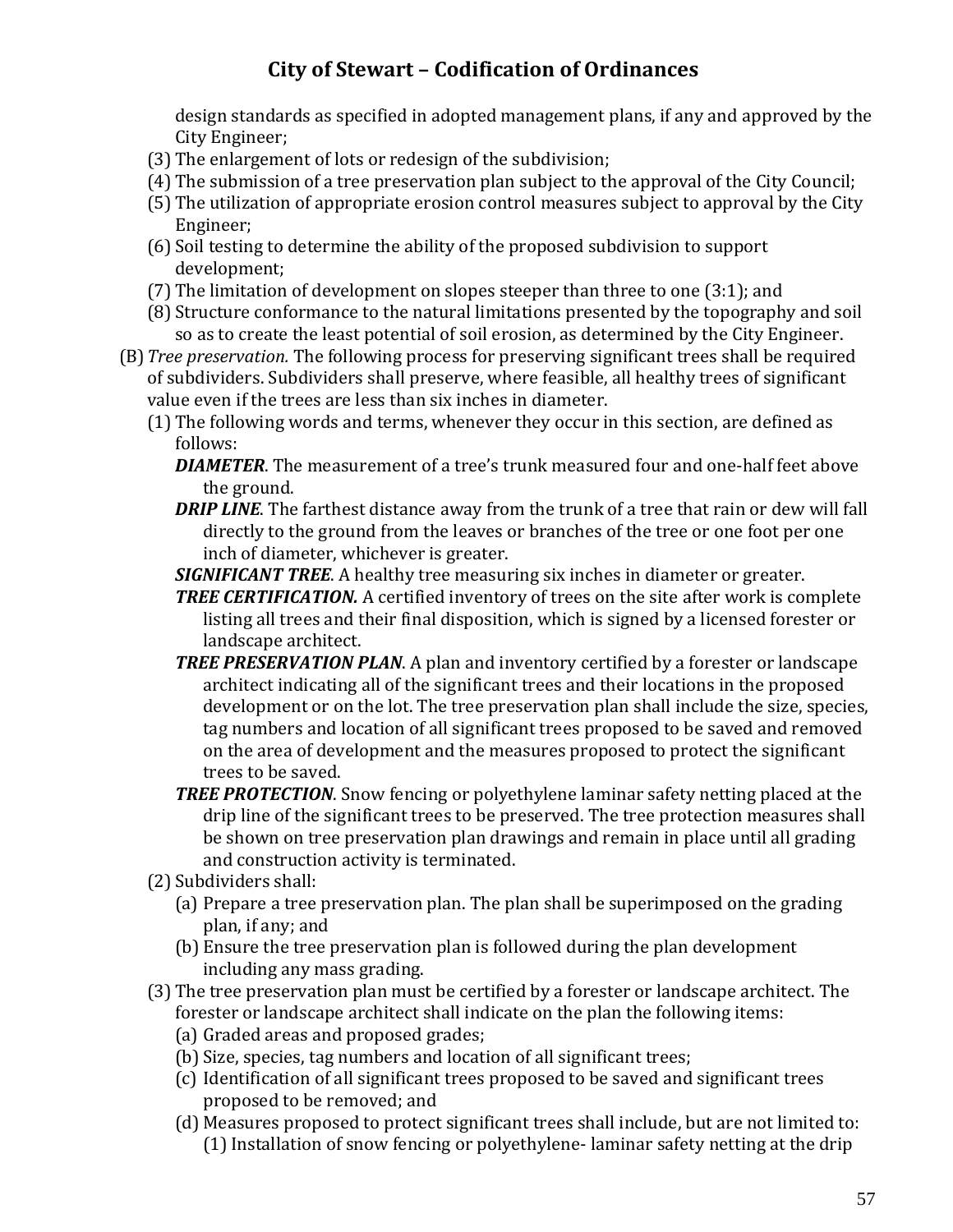line;

- (2) Placing fill against the trunk of the tree, on the root crown and under the drip line of the tree shall be prohibited;
- (3)Installation of erosion control measures;
- (4) Prevention of change in soil chemistry due to concrete washout and leakage or spillage of toxic materials such as fuels or paints; and
- (5) Pruning of oak trees must not take place from April 15 through July 1<sup>st</sup>. If wounding of oak trees occurs, a nontoxic tree wound dressing must be applied immediately. Excavators must have a nontoxic tree wound dressing with them on the development site.
- (4) During preliminary plat review, the tree preservation plan will be reviewed according to the best available layout to preserve significant trees and the efforts of the subdivider to mitigate damage to significant trees.
- (5) The subdivider shall provide a financial guarantee as part of the development contract in an amount necessary to guarantee replacement of all significant trees which were to have been saved but were actually destroyed or damaged.
- (6) After grading has been completed and streets and utilities installed, the forester or landscape architect shall:
	- (a) Certify in writing to the city the status of all trees indicated as save trees in the approved plan;
	- (b) Certify in writing to the city whether tree protection measures were installed; and
	- (c) Certify the status of any remove designated trees that were saved.
- (7)If a significant tree indicated to be saved on the tree preservation plan is destroyed or damaged, tree replacement as required by this chapter will be enforced by the city.
- (8) The financial security required in division (5) above will be released upon certification in writing by the forester or landscape architect indicating the tree protection measures were installed on graded lots and tree replacement is completed, if necessary;
- (9) Removal of tree preservation measures shall require written approval from the City Engineer. Tree preservation measures shall not be removed from the site until the City Engineer has approved the grading as built plans for a mass graded site nor prior to the release of financial securities held by the city.
- (10) Tree Replacement Policy. Subdividers shall be required to replace the significant trees which were indicated on the tree preservation plan to be saved but ultimately were destroyed or damaged. The subdivider and builder shall be required to replace each of the significant trees destroyed or damaged with two replacement trees. Replacement trees must consist of nursery stock and be no less than the following sizes:
	- (a) *Deciduous trees.* No less than two and one-half-inches in diameter.
	- (b) *Coniferous trees*. No less than six feet high.
- (11) Replacement trees shall be species similar to the trees which were destroyed or damaged and shall comply with the requirements of §152.10.
- (12) Replacement trees shall not be placed on easements or street rights of way. The city shall determine the locations of tree replacement for subdivider's tree plans.

### **§ 152.13 METES AND BOUNDS STANDARDS.**

No subdivision of real property in which the divided tract is described by metes and bounds shall be permitted, unless all tracts meet the following standards: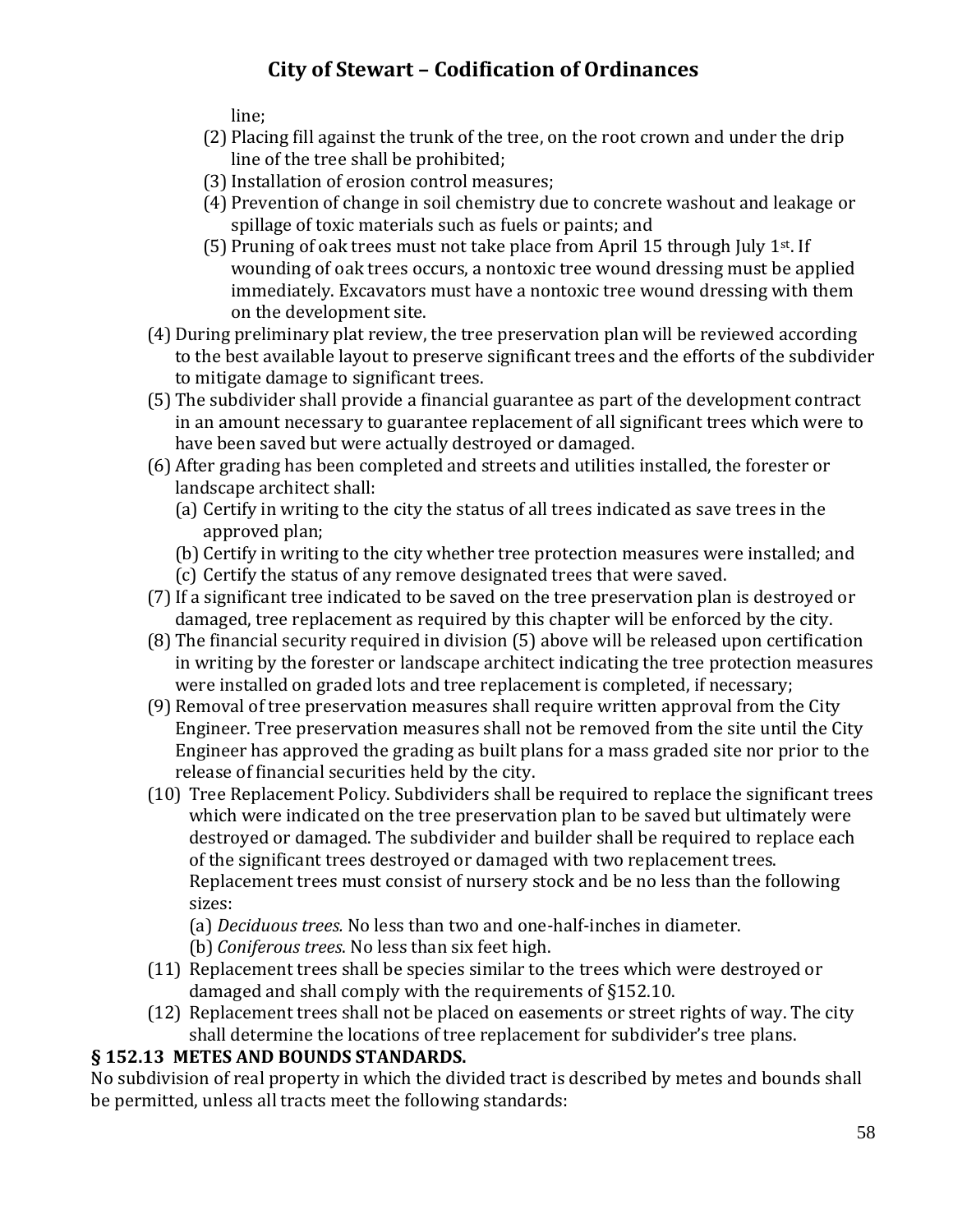- (A)Each lot, located in a shoreland area or containing a wetland area must be a minimum of five acres in size; and all other lots must be a minimum of two and one-half acres in size;
- (B)Certification of public road access;
- (C) All roads must be identified on the surveyor's drawing;
- (D)Sufficient suitable area for the installation of two standard on-site sewage treatment systems;
- (E) A registered surveyor's drawing accompanies the document creating the subdivision for recording, as required by §152.03(D) above; and
- (F) The surveyor's drawing contains the following form for signature by the property owner: I hereby certify that the subdivided property described in this survey meets the city requirements for public road access and sewage treatment systems.

#### **§ 152.14 ADMINISTRATION.**

- (A)*Variances from standards*. In any case where, upon application of any subdivider to the Board of Adjustment, it appears by reason of exceptional circumstances, that the strict enforcement of any provision of the standards would cause unnecessary hardship under the circumstances, the Board of Adjustment may permit a variance therefrom upon such conditions as it may prescribe consistent with the general purposes of this chapter and the intent of this and all other applicable state and local regulation.
- (B)*Appeals*. The Board of Adjustment shall hear and decide appeals from and review any order, requirements, decisions or determinations made by any city administrative officer charged with enforcing any provision of this chapter.

#### **§ 152.15 FEES.**

As provided by M.S. §462.353(4), as it may be amended from time to time, fees may be established as follows:

- (A)The Council may in a separate ordinance prescribe fees sufficient to defray the costs incurred in reviewing, investigating and administering applications for a preliminary or final plat or an application for some other approval required under this chapter.
- (B)These fees must be fair, reasonable and proportionate to the actual cost of the service for which the fee is imposed. The city shall adopt management and accounting procedures to ensure that fees are maintained and used only for the purpose for which they are collected.
- (C)If a dispute arises over a specific fee imposed by a city, the amount of the fee must be deposited and held in escrow and the person aggrieved by the fee may appeal to district court as provided by M.S. §462.361, as it may be amended from time to time. The application shall proceed as if the fee had been paid, pending a decision by the court.

#### **§ 152.99 ENFORCEMENT AND PENALTIES.**

- (A)This chapter shall be administered and enforced by the Administrative Officer who is hereby designated the enforcing officer.
- (B)Any violation of the terms and provisions of this chapter shall constitute a misdemeanor and shall be punished as provided in §10.99. All fines paid for violations shall be credited to the City General Revenue Fund. Each 24-hour day that a violation continues shall constitute a separate offense.
- (C)In the event of a violation or threatened violation of this chapter, the City Council and/or the Administrative Officer, in addition to other remedies may institute appropriate actions or proceedings to prevent, restrain, correct or abate the violations or threatened violations and it shall be the duty of the City Attorney to institute the action. This will include, but not be limited to, mandamus, injunction or any other appropriate remedy in any court of competent jurisdiction.
- (D)A person who knowingly makes or submits a false statement or document in connection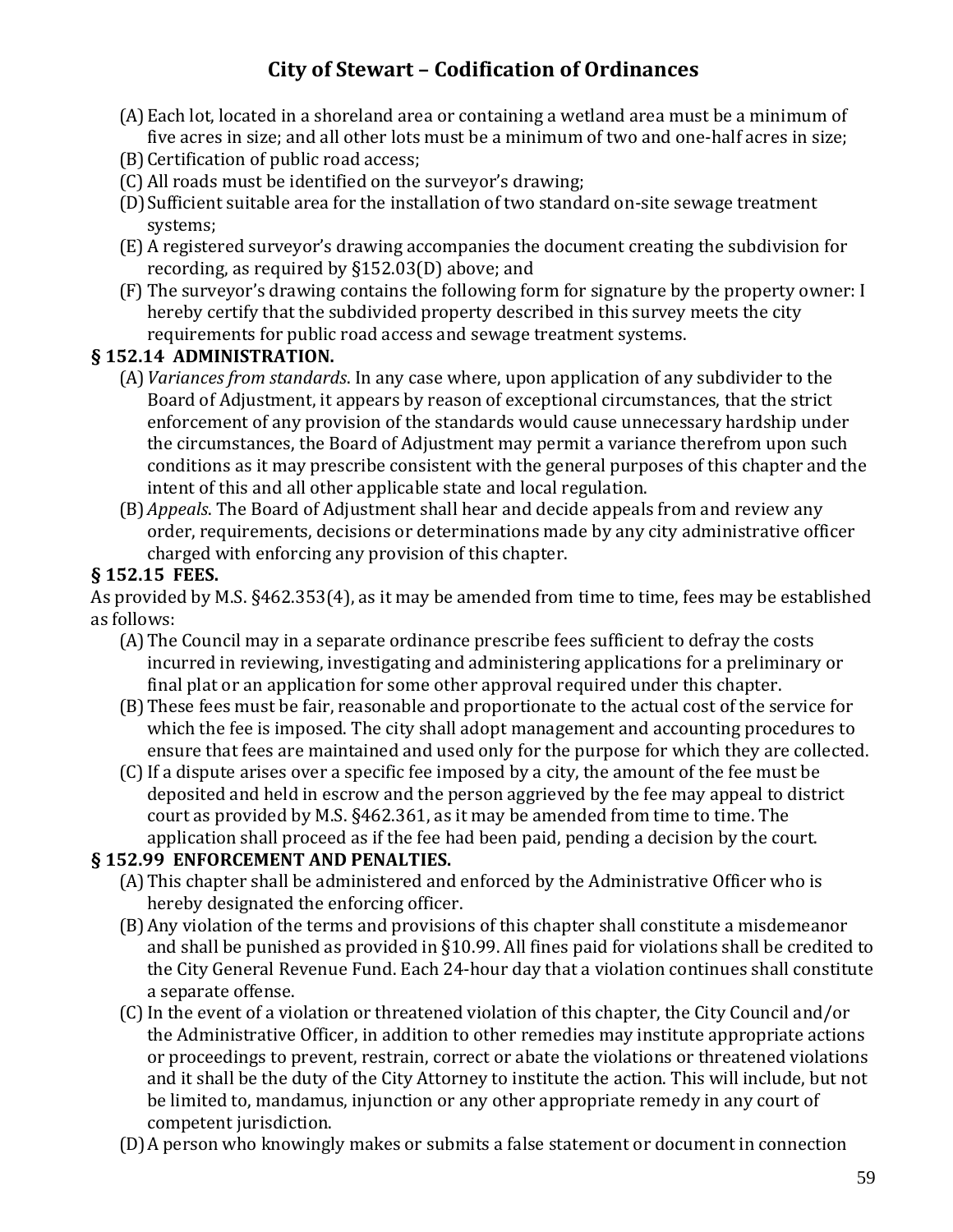with an application or procedure required by this section is guilty of a misdemeanor and shall be punished as provided by §10.99.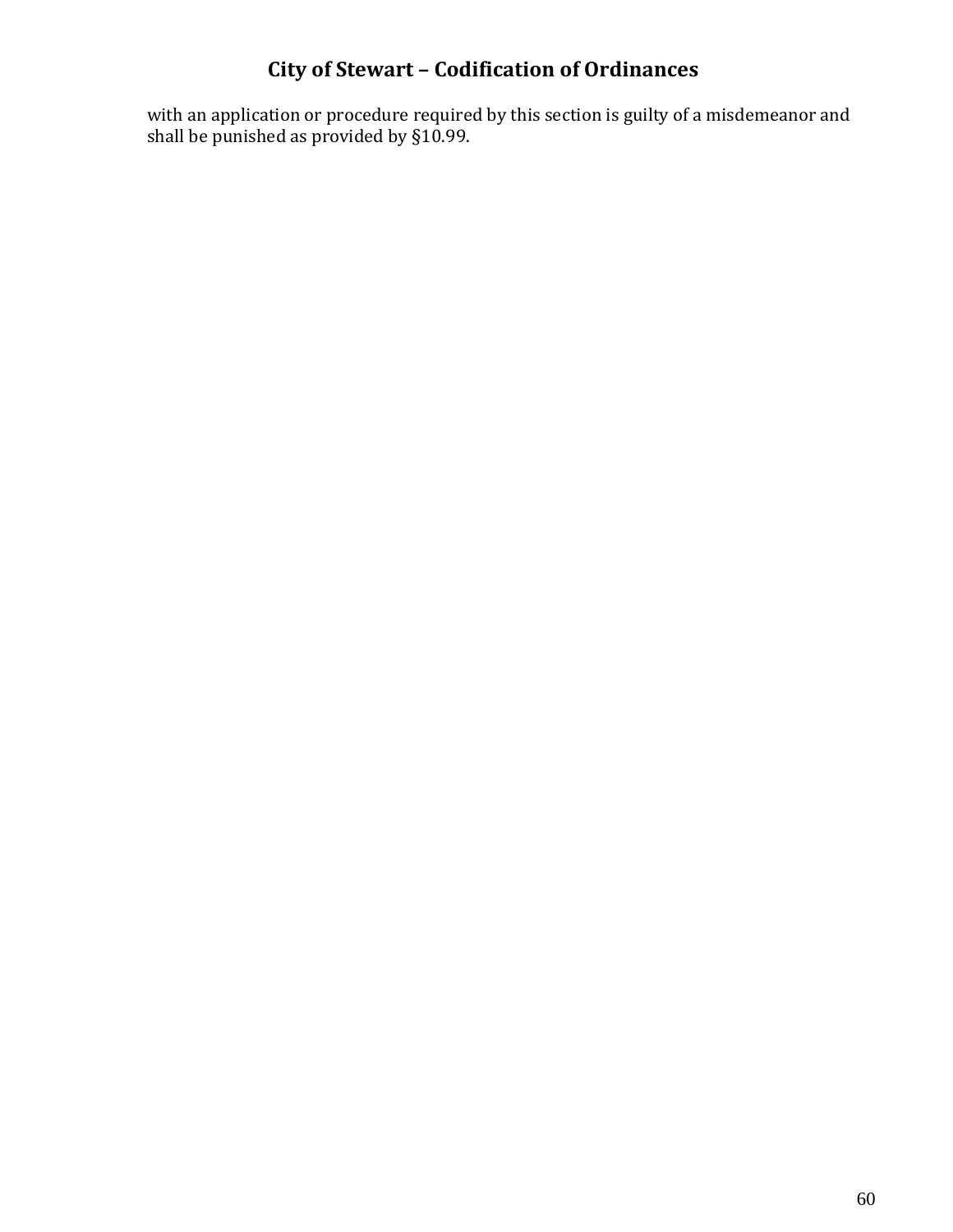### **APPENDIX A: PRELIMINARY TITLE OPINION**

City Council of the City of Stewart

RE: Plat of\_\_\_\_\_\_\_\_\_\_\_\_\_\_\_\_\_\_\_\_\_\_\_\_\_\_\_\_\_\_\_\_\_\_\_\_\_\_\_\_\_\_\_\_\_\_\_\_\_\_\_\_\_\_\_\_\_\_\_\_\_\_\_\_

Subdividers\_\_\_\_\_\_\_\_\_\_\_\_\_\_\_\_\_\_\_\_\_\_\_\_\_\_\_\_\_\_\_\_\_\_\_\_\_\_\_\_\_\_\_\_\_\_\_\_\_\_\_\_\_\_\_\_\_\_\_\_

Preliminary Opinion

I hereby certify that I have examined the above-described plat including the signatories thereon and an abstract of title consisting of entries \_\_\_\_\_\_\_\_ through \_\_\_\_\_\_\_ inclusive, last certified by (Abstract Co.) to the hour of 8:00 a.m. on\_\_\_\_\_\_\_\_\_\_. From such examination I conclude that good record title in fee simple absolute is in the subdividers' so as to vest in the public those right-ofway rights and easement rights as in the plat, subject to the following:

1.

2.

3.

which shall be cured prior to the recording of the plat. I further agree to furnish the Final Title Opinion following the recording of the plat as required by Chapter 152 of the City Code of Ordinances.

Sincerely,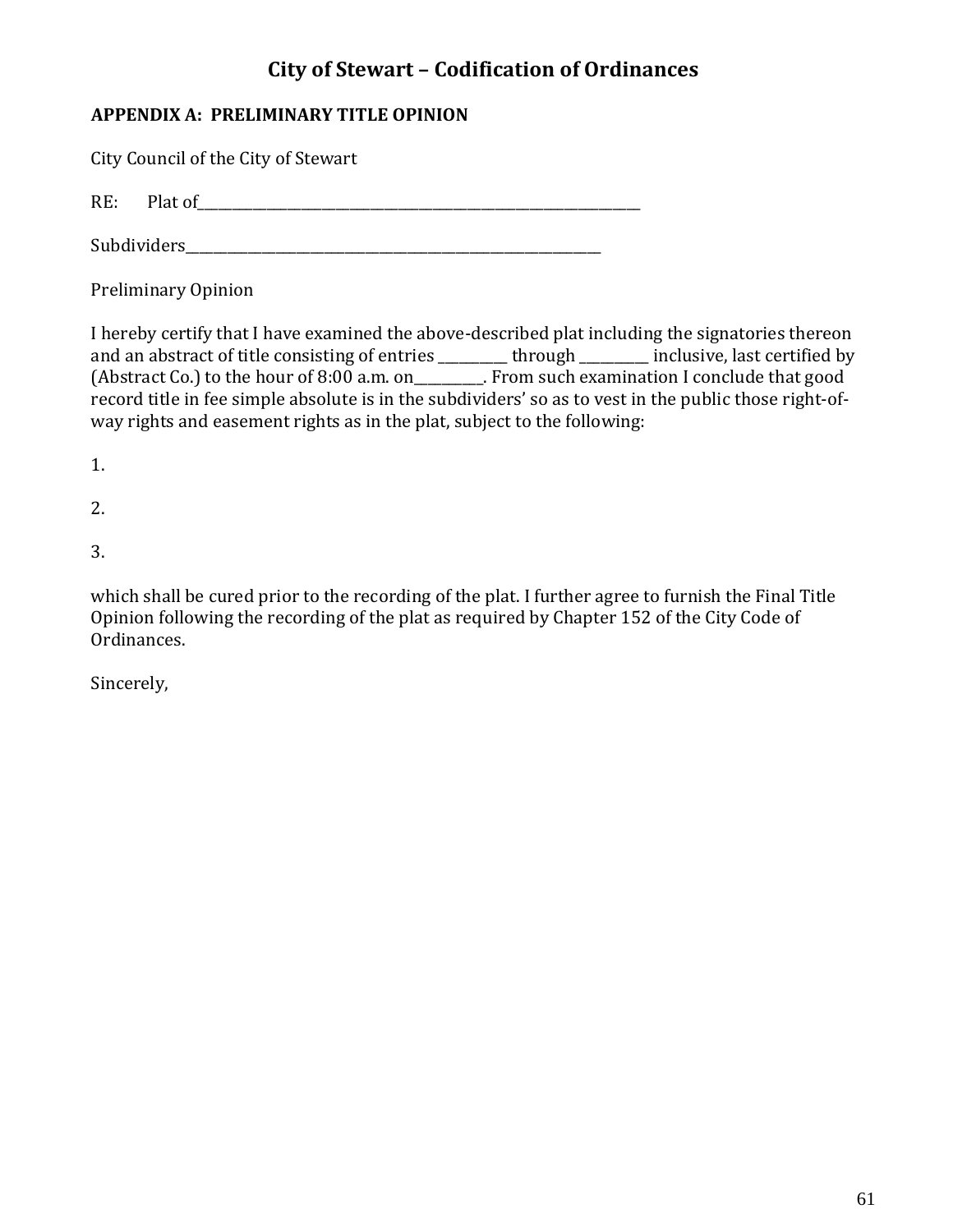#### **APPENDIX B: FINAL TITLE OPINION**

City Council of the City of Stewart

RE: Plat of\_\_\_\_\_\_\_\_\_\_\_\_\_\_\_\_\_\_\_\_\_\_\_\_\_\_\_\_\_\_\_\_\_\_\_\_\_\_\_\_\_\_\_\_\_\_\_\_\_\_\_\_\_\_\_\_\_\_\_\_\_\_\_\_

Subdividers\_\_\_\_\_\_\_\_\_\_\_\_\_\_\_\_\_\_\_\_\_\_\_\_\_\_\_\_\_\_\_\_\_\_\_\_\_\_\_\_\_\_\_\_\_\_\_\_\_\_\_\_\_\_\_\_\_\_\_\_

Gentlemen:

Final Opinion

I hereby certify that I have examined all records relating to the above described plat in the office of the County Recorder from the date of the abstract of title to\_\_\_\_\_\_\_\_\_\_, the date the plat was recorded. From such examination I conclude:

1. That all defects cited in the Preliminary Opinion have been cured;

2. That as of the date of recording, good record title in fee simple absolute was in the subdividers'; and

3. That the public is vested with those right-of-way rights and easement rights as in the plat indicated.

Sincerely,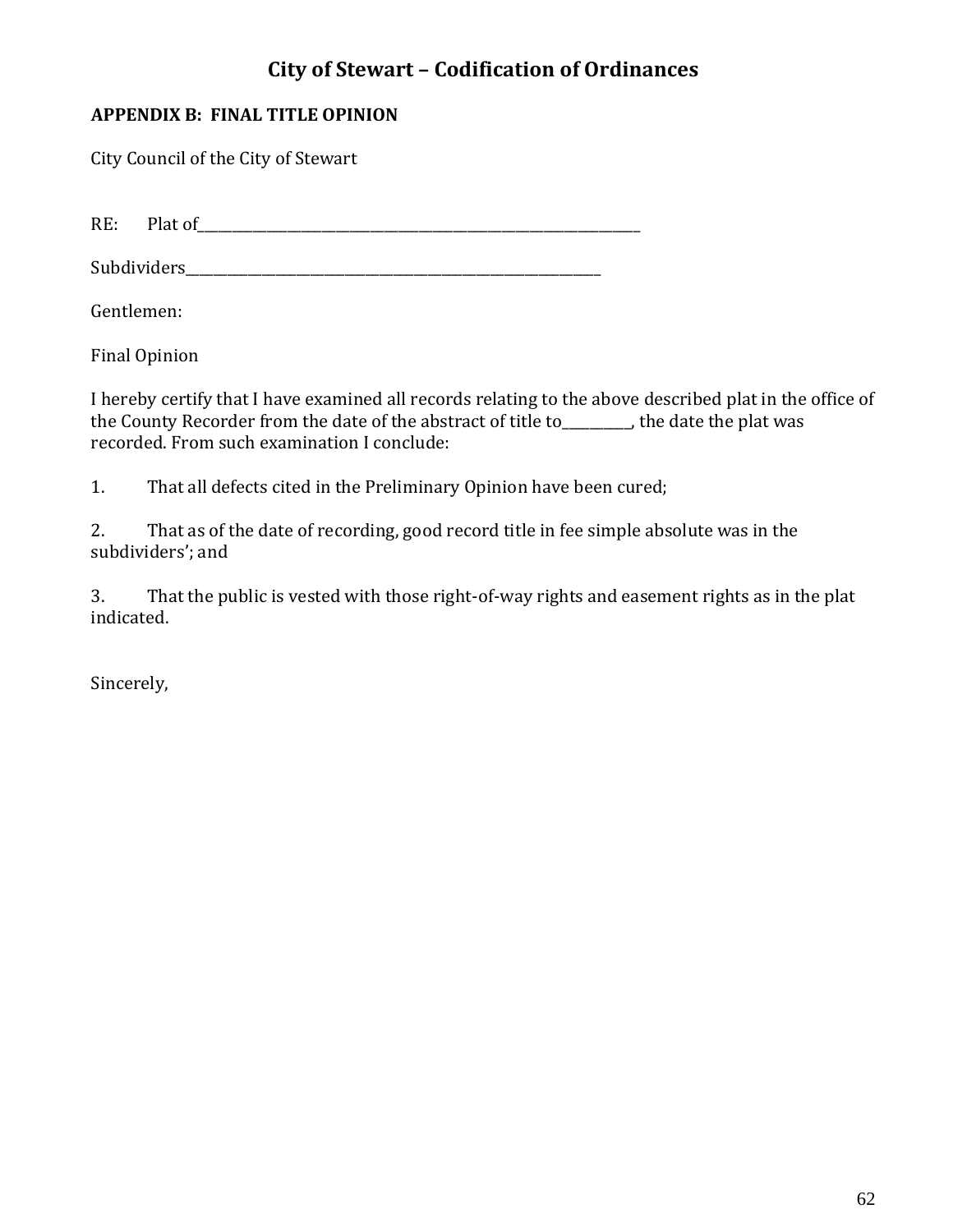#### **APPENDIX C: MINIMUM ROAD STANDARDS**

- (1) All construction of roads dedicated for public use shall be in compliance with the Minnesota Department of Transportation State Aid Design Standards for Roads as well as the following minimum standards.
- (2) All roads dedicated for public use or for the use of lot owners on a plat presented for the approval shall have a permanent minimum width of 66 feet right-of-way (during the road construction period the right-of-way width may exceed 66 feet to provide for the appropriate backslope). Dead end roads require a cul-de-sac which has a minimum 120-foot diameter. Alleys require a minimum width of 20 feet right-of-way.
- (3) All dedicated roadways have a roadbed of not less than 32 feet and shall have a bituminous surface. All cul-de-sacs, regardless of surface type, shall have a minimum traveled surface diameter of 100 feet.
- (4) When necessary for drainage, ditches along the roadbed shall not be less than two feet deep.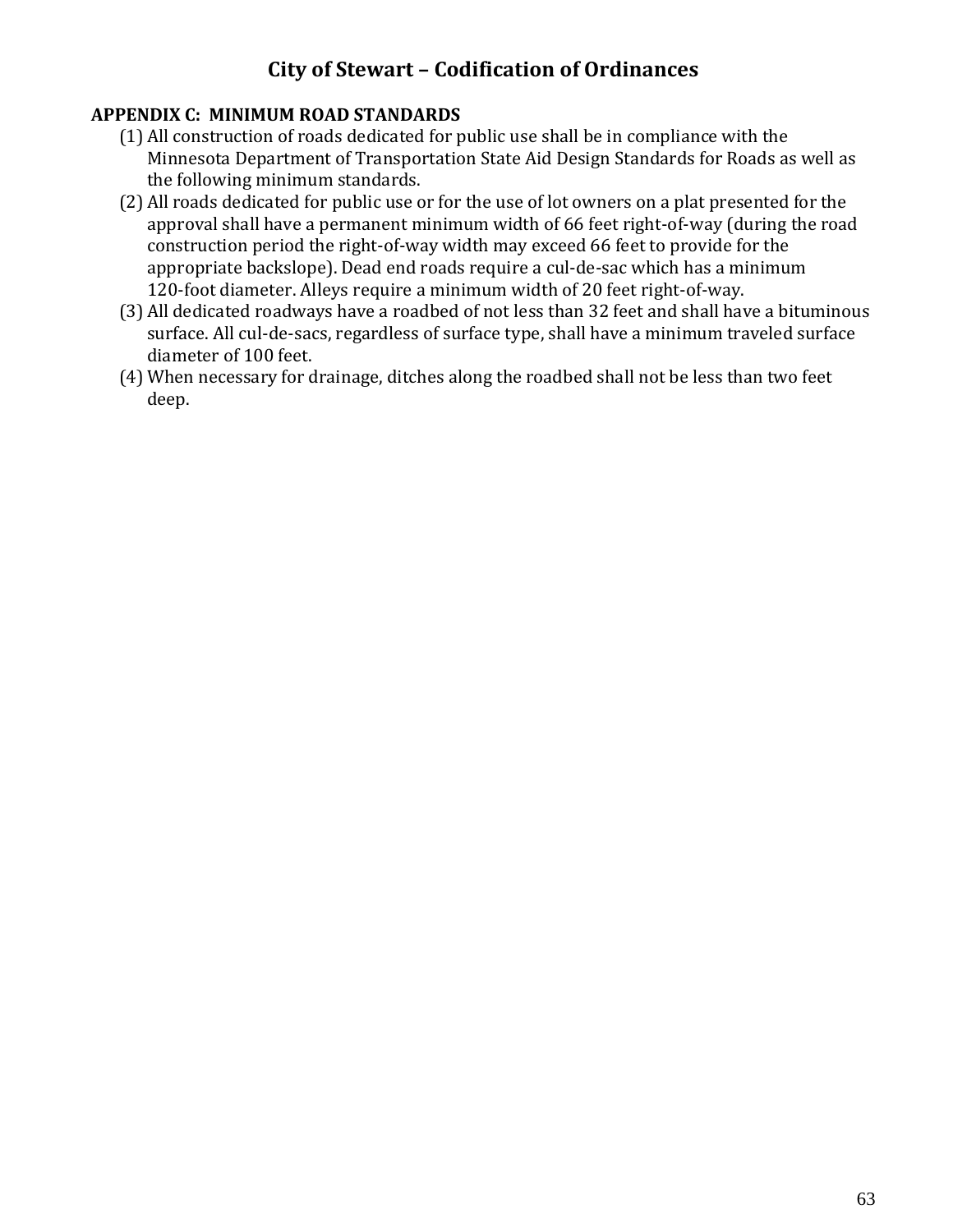#### **CHAPTER 153: ANTI-BLIGHT REGULATIONS**

Section

#### *Blight in Regards to Sexually Oriented Businesses*

- 153.01 Purpose
- 153.02 Findings
- 153.03 Definitions
- 153.04 Exceptions
- 153.05 Location of sexually oriented businesses
- 153.06 Sign restrictions for sexually oriented businesses
- 153.99 Penalty

#### *BLIGHT IN REGARDS TO SEXUALLY ORIENTED BUSINESSES* **§ 153.01 PURPOSE.**

The purpose of this chapter is to control, through zoning regulations, certain land uses that have a direct and detrimental effect on the character of the city's residential and commercial neighborhoods. The City Council specifically recognizes the sanctity and fundamental nature of free speech and does not intend to regulate or ban speech based on content. This chapter is intended to supersede the provisions of M.S. §617.42, as it may be amended from time to time and to render M.S. §617.42 inapplicable as authorized by the statute.

#### **§ 153.02 FINDINGS.**

The City Council makes the following findings regarding the effect sexually-oriented businesses have on the character of the city's neighborhoods. In making these findings, the City Council accepts the recommendations and conclusions of the *Report of the Attorney General's Working Group on the Regulation of Sexually Oriented Businesses*, dated 6-6-1989, a copy of which is adopted by reference. This Chapter 153 shall have no force and effect until the City Council accepts these recommendations by resolution of a majority of its members, using the model resolution contained.

- (A)Sexually oriented businesses have an impact on the neighborhoods surrounding them which is distinct from the impact caused by other uses.
- (B)Residential and commercial neighborhoods located within close proximity to sexually oriented businesses experience the following negative impacts:
	- (1)Increased crime rates, particularly in sex-related crimes such as rapes, prostitution, indecent exposure and other lewd and lascivious behavior;
	- (2) Property values which are either diminished or fail to appreciate at the rate of other comparable properties not located in proximity to sexually oriented businesses;
	- (3)Increased transiency and decreased stability of ownership;
	- (4) Deteriorated neighborhood appearance from litter and graffiti;
	- (5) Sex-related harassment of residents and customers by motorists and pedestrians;
	- (6) A perception that the area is "unsafe"; and
	- (7) Difficulty in attracting and retaining customers, employees and desirable tenants.
- (C) The adverse impacts which sexually oriented businesses have on surrounding areas diminish as the distance from the sexually oriented business increases.
- (D)The adverse impacts of sexually oriented businesses are exacerbated when the uses are located near each other.
- (E) The presence of liquor establishments in the immediate vicinity of sexually oriented businesses also compounds the adverse impacts on the neighborhood.
- (F) Sexually oriented businesses can exert a dehumanizing influence on persons attending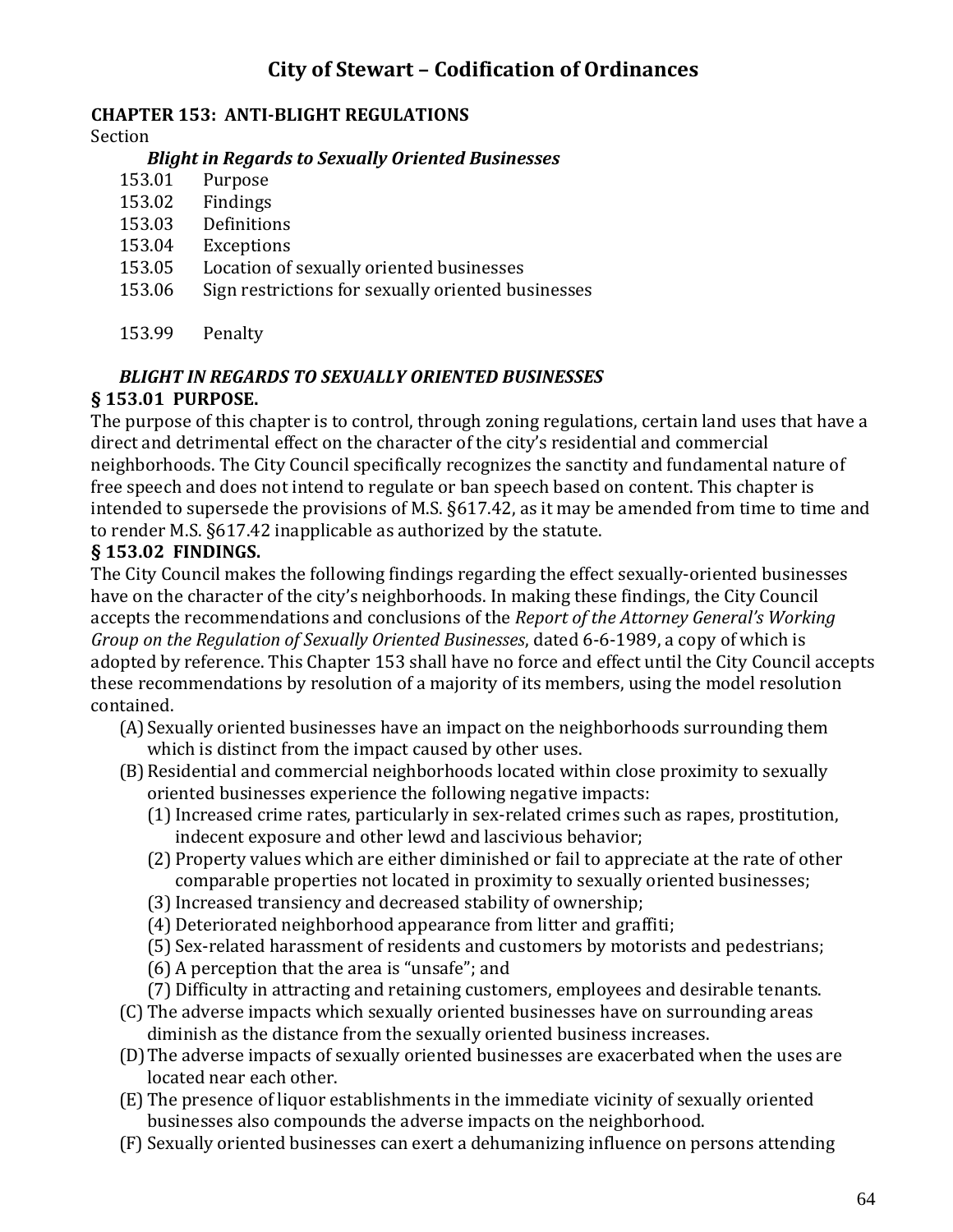places of worship, children attending day care centers or schools and people using public parks and libraries.

- (G)Sexually oriented businesses can significantly contribute to the deterioration of residential neighborhoods and can impair the character and quality of the residential housing in the area where they are located, thereby exacerbating the shortage of affordable and habitable housing for city residents.
- (H)The concentration of sexually oriented businesses in one area can have a substantially detrimental effect on that area and on the overall quality of urban life. A cycle of decay can result from the influx and concentration of sexually oriented businesses. The presence of such businesses is perceived by others as an indication that the area is deteriorating and the result can be devastating: other businesses move out of the vicinity and residents flee from the area. The resulting decline in real estate values erodes the city's tax base and contributes to overall urban blight.
- (I) Land-use regulations are appropriate to minimize the detrimental effects that sexually oriented businesses have on adjacent land uses.

#### **§ 153.03 DEFINITIONS.**

The following words and terms shall have the following meanings when used in this section, except as provided otherwise in §153.04.

#### *SEXUALLY ORIENTED BUSINESS.* Shall include the following:

- (1) A business that meets any of the following criteria, measured on a daily, weekly, monthly or yearly basis:
	- (a) Has more than 25% of its inventory, stock-in-trade or publicly displayed merchandise in sexually oriented materials;
	- (b) Devotes more than 25% of its floor area (not including storerooms, stock areas, bathrooms, basements or any portion of the business not open to the public) to sexually oriented materials; or
	- (c) Derives more than 25% of its gross revenues from sexually oriented materials.
- (2) A business that engages for any length of time in a sexually oriented use as defined in this section or any other use that has an emphasis on specified sexual activities or specified anatomical areas.

# *SEXUALLY-ORIENTED MATERIALS.* Visual, printed or aural materials and other objects or

- devices, which:
- (1) Contain, depict, simulate or describe specified sexual activities or specified anatomical areas;
- (2) Are marketed for use in conjunction with or are primarily used only with or during, specified sexual activities; or
- (3) Are designed for sexual stimulation.
- *SEXUALLY-ORIENTED USE.* Includes any of the following activities and businesses, even if the activity exists for only a short-time:
	- (1)*ADULT BODY PAINTING STUDIO.* An establishment or business that provides the service of applying paint, ink or other substance, whether transparent or nontransparent, to the body of a patron when the person is nude.
	- (2) *ADULT BOOKSTORE.* An establishment or business used for the barter, rental or sale of items consisting of printed matter, pictures, slides, records, audiotape, videotape, movies or motion picture film if it meets the criteria established in the definition of "sexually oriented business", as defined in this section.
	- (3) *ADULT CABARET.* A business or establishment that provides dancing or other live entertainment distinguished or characterized by an emphasis on: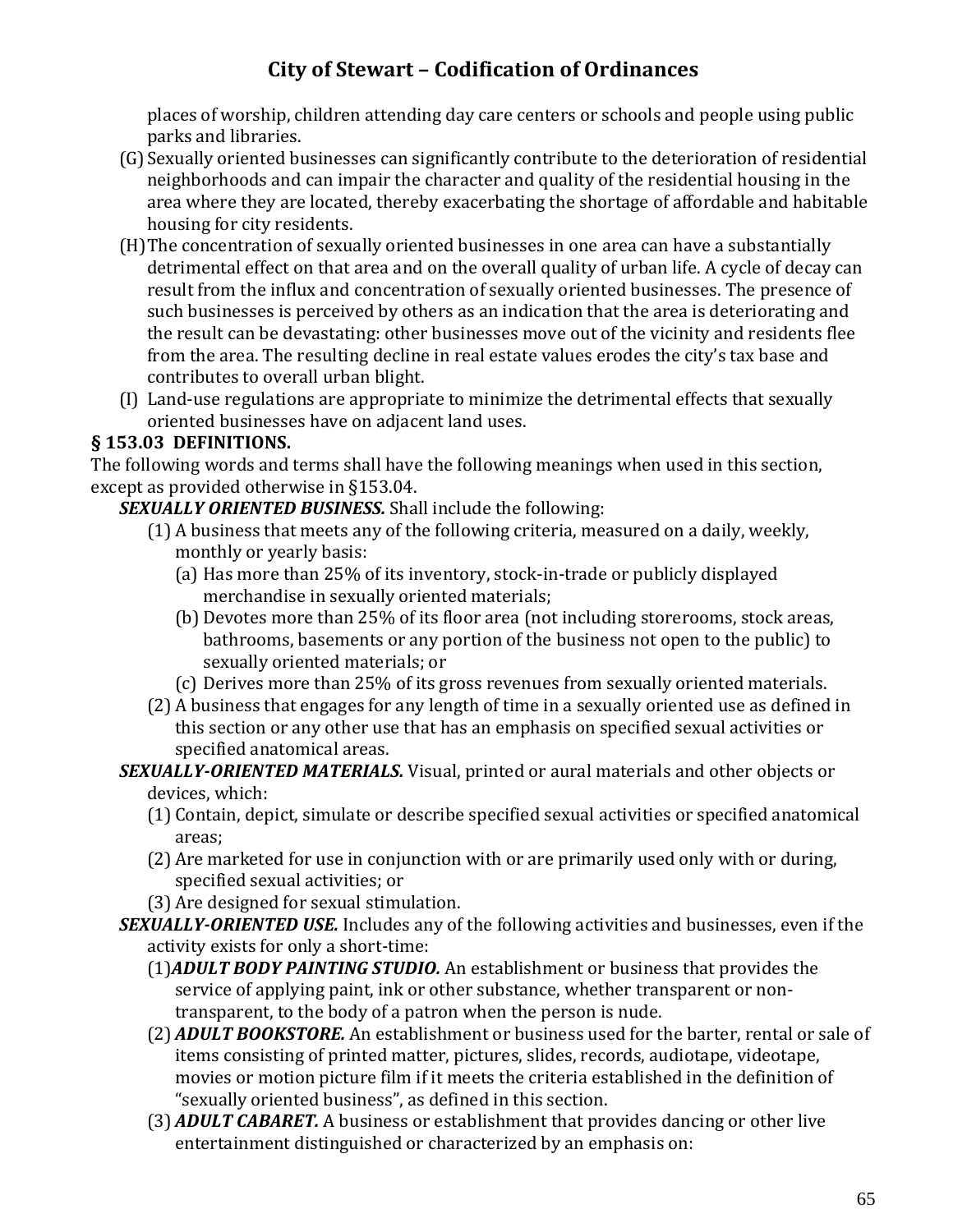- (a) The depiction of nudity, specified sexual activities or specified anatomical areas; or
- (b) The presentation, display or depiction of matter that seeks to evoke, arouse or excite sexual or erotic feelings or desire.
- (4) *ADULT COMPANIONSHIP ESTABLISHMENT.* A business or establishment that provides the service of engaging in or listening to conversation, talk or discussion distinguished or characterized by an emphasis on specified sexual activities or specified anatomical areas.
- (5) *ADULT CONVERSATION/RAP PARLOR.* A business or establishment that provides the services of engaging in or listening to conversation, talk or discussion distinguished or characterized by an emphasis on specified sexual activities or specified anatomical areas.
- (6) *ADULT HEALTH/SPORT CLUB.* A health/sport club that is distinguished or characterized by an emphasis on specified sexual activities or specified anatomical areas.
- (7) *ADULT HOTEL OR MOTEL.* A hotel or motel that presents material distinguished or characterized by an emphasis on matter depicting, describing or relating to specified sexual activities or specified anatomical areas.
- (8) *MASSAGE PARLOR/HEALTH CLUB.* A massage parlor or health club that provides massage services distinguished or characterized by an emphasis on specified sexual activities or specified anatomical areas.
- (9) *ADULT MINI-MOTION PICTURE THEATER.* A business or establishment with a capacity of less than 50 persons that as a prevailing practice presents on-premises viewing of movies, motion pictures or other material distinguished or characterized by an emphasis on specified sexual activities or specified anatomical areas.
- (10) *ADULT MODELING STUDIO.* A business or establishment that provides live models who, with the intent of providing sexual stimulation or sexual gratification, engage in specified sexual activities or display specified anatomical areas while being observed, painted, painted upon, sketched, drawn, sculptured, photographed or otherwise depicted.
- (11) *ADULT MOTION PICTURE ARCADE.* Any place to which the public is permitted or invited where coin or slug-operated or electronically, electrically or mechanically controlled or operated still or motion picture machines, projectors or other imageproducing devices are used to show images to five or fewer persons per machine at any one time and where the images so displayed are distinguished or characterized by an emphasis on depicting or describing specified sexual activities or specified anatomical areas.
- (12) *ADULT MOTION PICTURE THEATER.* A motion picture theater with a capacity of 50 or more persons that as a prevailing practice presents material distinguished or characterized by an emphasis on specified sexual activities or specified anatomical areas for observation by patrons.
- (13) *ADULT NOVELTY BUSINESS.* An establishment or business that has a variety of items for sale if it meets the criteria established in the definition of "sexually oriented business", as defined in this section.
- (14) *ADULT SAUNA.* A sauna that excludes minors by reason of age and that provides a steam bath or heat bathing room used for the purpose of bathing, relaxation or reducing, if the service provided by the sauna is distinguished or characterized by an emphasis on specified sexual activities or specified anatomical areas.
- (15) *ADULT STEAM ROOM/BATHHOUSE FACILITY.* A building or portion of a building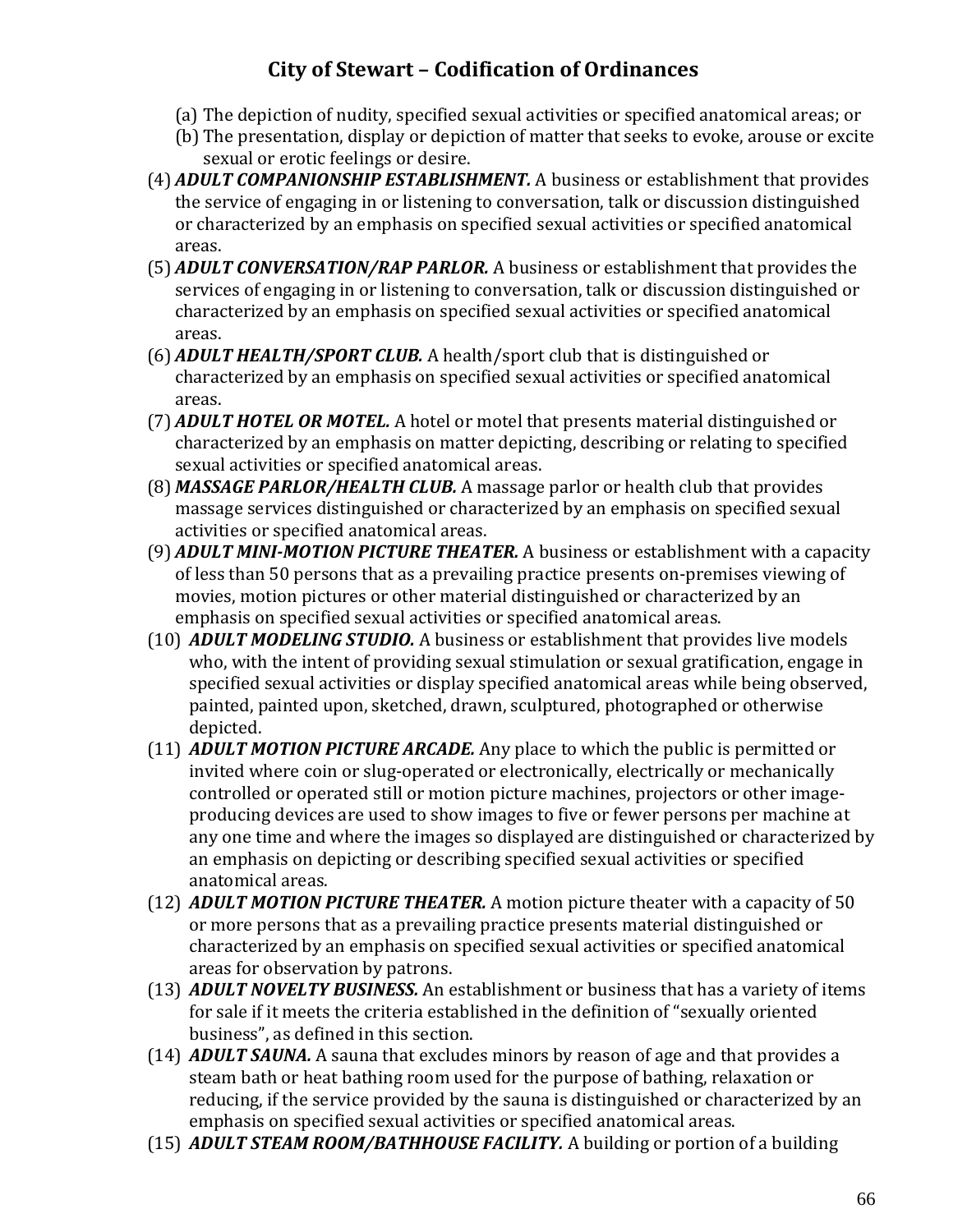used for providing a steam bath or heat bathing room used for the purpose of pleasure, bathing, relaxation or reducing, if the building or portion of a building restricts minors by reason of age and if the service provided by the steam room/bathhouse facility is distinguished or characterized by an emphasis on specified sexual activities or specified anatomical areas.

#### *SPECIFIED ANATOMICAL AREAS.* The following:

- (1) Less than completely and opaquely covered human genitals, pubic area, buttock, anus or female breast below a point immediately above the top of the areola; and
- (2) Human male genitals in a state of sexual arousal, whether or not completely and opaquely covered.

#### *SPECIFIED SEXUAL ACTIVITIES.* The following:

- (1) Actual or simulated: sexual intercourse; oral copulation; anal intercourse; oral-anal copulation; bestiality; direct physical stimulation of unclothed genitals; flagellation or torture in the
- context of a sexual relationship; the use of excretory functions in the context of a sexual relationship; anilingus; coprophagy; coprophilia; cunnilingus; fellatio; necrophilia; pedophilia; piquerism or zooerastia;
- (2) Clearly depicted human genitals in the state of sexual stimulation, arousal or tumescence;
- (3) Use of human or animal ejaculation, sodomy, oral copulation, coitus or masturbation;
- (4) Fondling or touching of nude human genitals, pubic regions, buttocks or female breasts;
- (5) Situations involving a person or persons, any of whom are nude, who are clad in undergarments or in sexually revealing costumes and engaged in the flagellation, torture, fettering, binding or other physical restraint of any person;
- (6) Erotic or lewd touching, fondling or other sexually oriented contact with an animal by a human being; or
- (7) Human excretion, urination, menstruation or vaginal or anal irrigation.

#### **§ 153.04 EXCEPTIONS.**

This section does not regulate the following:

- (A)Any material with significant literary content or social commentary;
- (B)A business where sexually oriented materials are sold, bartered, distributed, leased, furnished or otherwise provided for off-site use or entertainment, if the sexually oriented material on each item is blocked from view by an opaque cover as required under M.S. §617.293 and each item is in an area accessible only by an employee of the business;
- (C) Any person or organization exempted under M.S. §617.295;
- (D)Any activity regulated under M.S. §617.251;
- (E)Displaying works of art showing specified anatomical areas, so long as no sexually oriented materials are for sale and the business does not have a liquor license; and
- (F) Movies rated G, PG, PG-13, NC-17 or R.

### **§ 153.05 LOCATION OF SEXUALLY ORIENTED BUSINESSES.**

- (A)A sexually-oriented business may locate only in the C-2 and I zones.
- (B)(1) No person may operate a sexually oriented business on property, any part of which is within the area circumscribed by a circle that has a radius of 250 feet from any of the uses listed below. Distances must be measured by following a straight line, without regard to intervening structures or objects, between the closest points on the boundary lines of the property parcels where the two uses are located.
	- (2) This distance requirement applies to the following uses:
		- (a) Property used or zoned for residential uses;